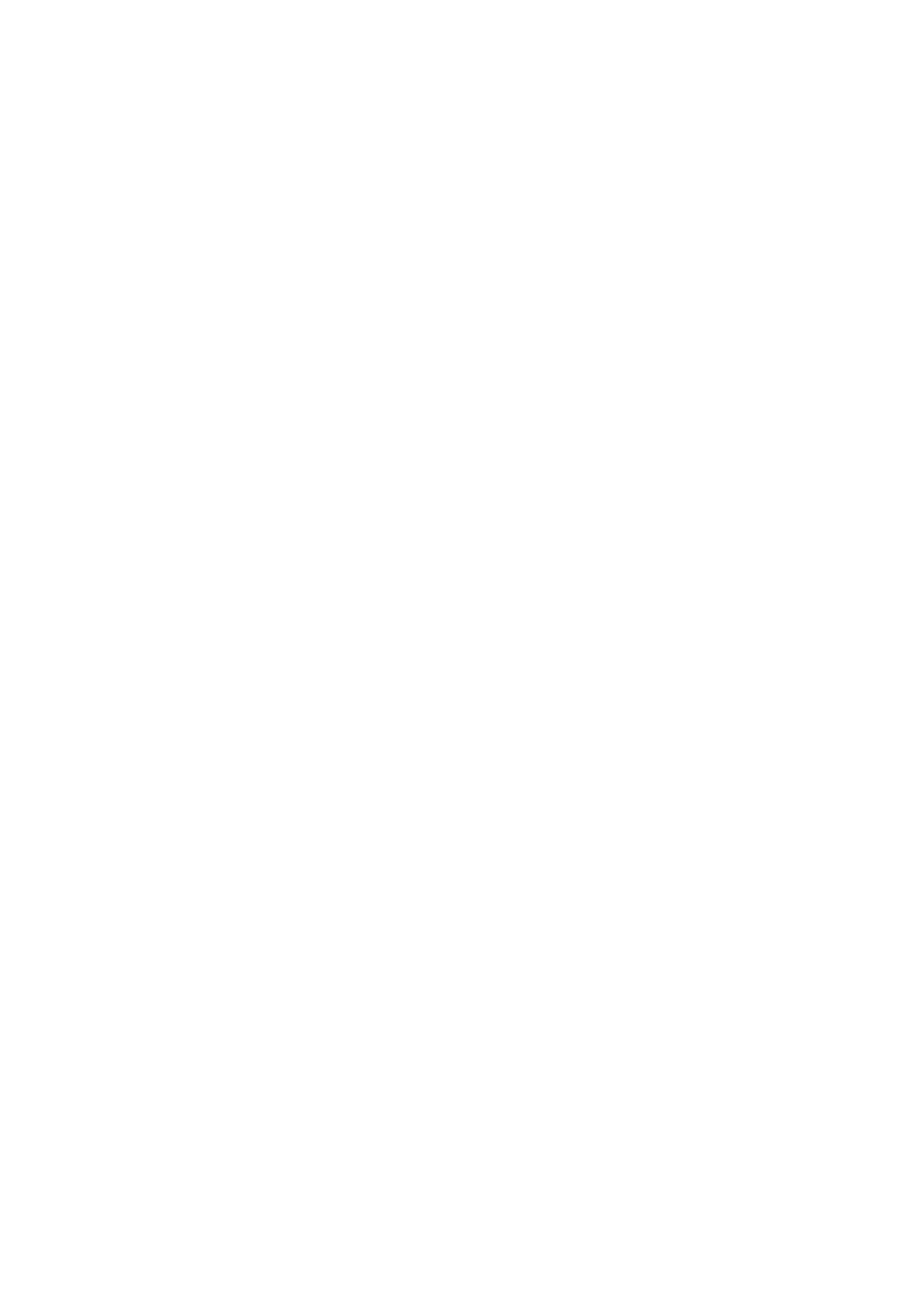# **NATIONAL DEVELOPMENT PLAN (2021-2024) (ABRIDGED VERSION)**

# **CONTENTS**

| I. New Economic and Trade Situation and Digital Economy1             |
|----------------------------------------------------------------------|
|                                                                      |
|                                                                      |
| II. Human Resource Development and Demographic Structure 3           |
|                                                                      |
|                                                                      |
|                                                                      |
|                                                                      |
|                                                                      |
|                                                                      |
|                                                                      |
|                                                                      |
|                                                                      |
|                                                                      |
|                                                                      |
|                                                                      |
|                                                                      |
| (II) Low Birth Rates, Aging Population, and Social Transformation 11 |
|                                                                      |
| III. Regional Balance and Environmental Sustainability11             |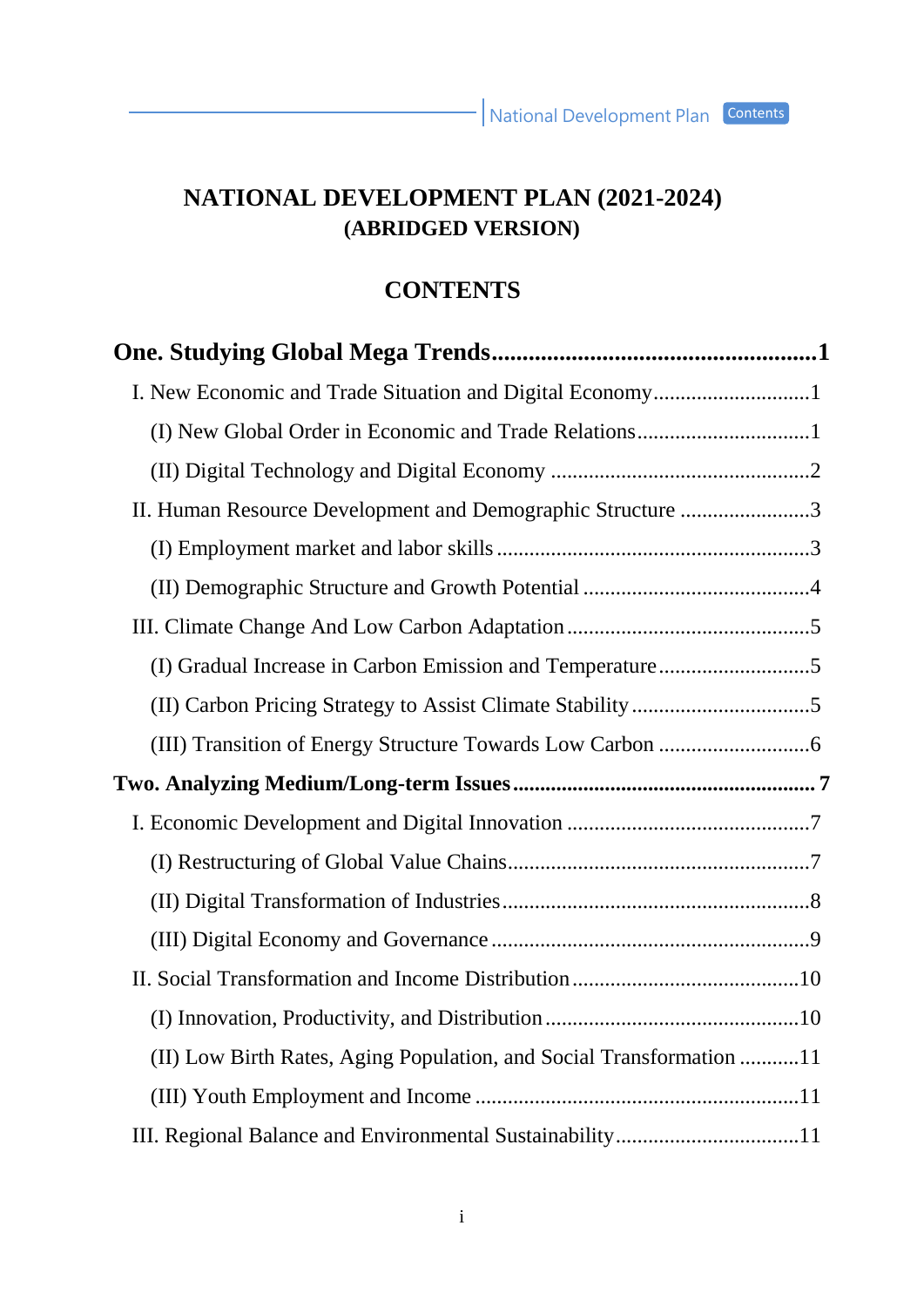| III. Scenario 2: Baseline Forecast + Efficacy of Policies + Downside Risks15 |  |
|------------------------------------------------------------------------------|--|
|                                                                              |  |
|                                                                              |  |
|                                                                              |  |
|                                                                              |  |
|                                                                              |  |
|                                                                              |  |
| I. Digital innovation, launching new economic development model 2.0 18       |  |
|                                                                              |  |
| (II) Continuing to promote industrial innovation, optimization $\&$          |  |
|                                                                              |  |
| (III) Refining the development environment for startups33                    |  |
| (IV) Developing a capital-deployment center for Asia businesses and          |  |
|                                                                              |  |
|                                                                              |  |
|                                                                              |  |
| (VII) Cultivating a new generation of excellent manpower41                   |  |
|                                                                              |  |
|                                                                              |  |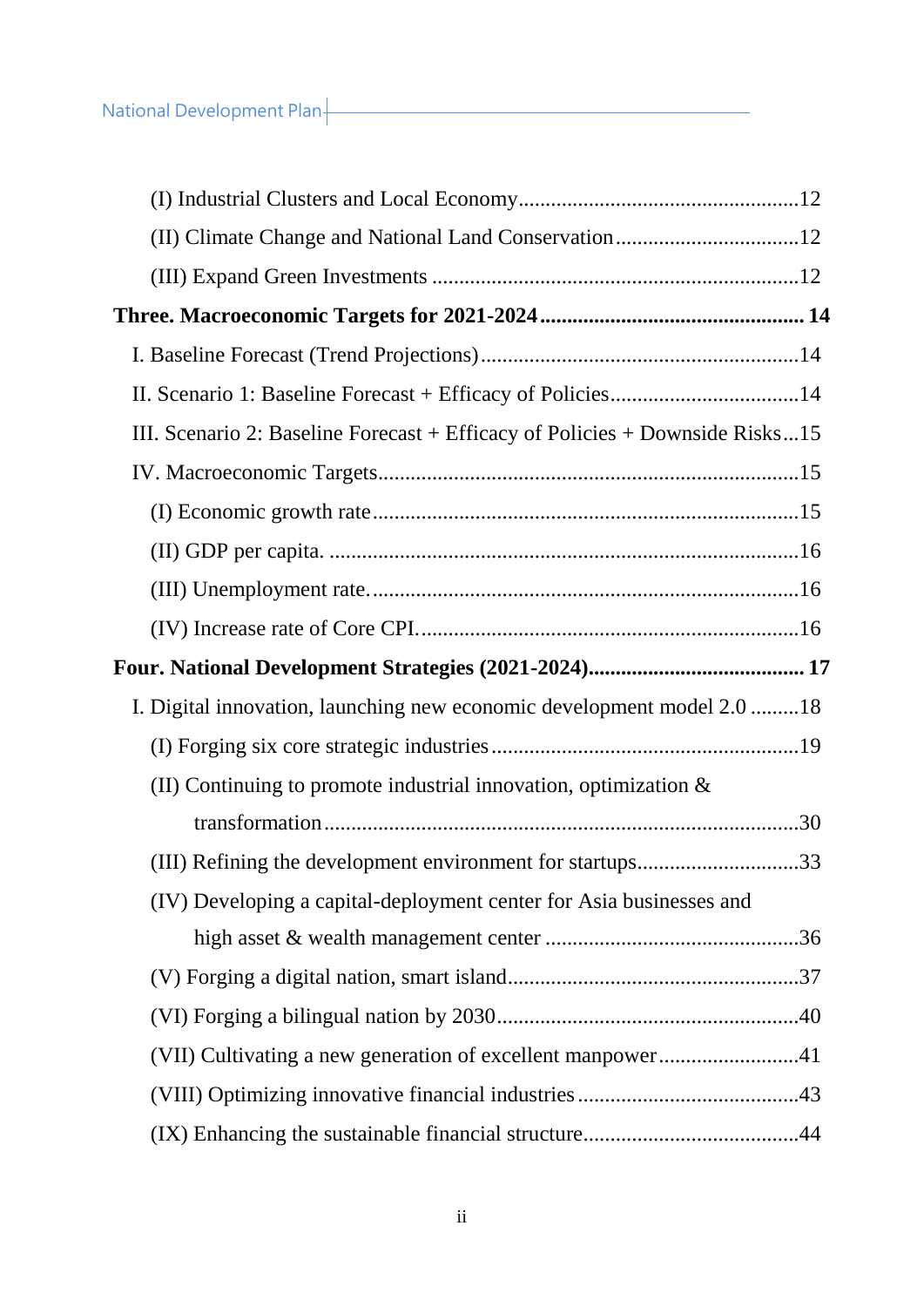| III. People-centered sustainable development, shaping a LOHAS homeland           |  |
|----------------------------------------------------------------------------------|--|
|                                                                                  |  |
| (I) Constructing people-centered transportation & tourism networks 64            |  |
| (II) Strengthening the Forward-looking Infrastructure Development                |  |
|                                                                                  |  |
|                                                                                  |  |
|                                                                                  |  |
|                                                                                  |  |
| IV. Peaceful reciprocity, pursuing peaceful foreign relations for generations.75 |  |
|                                                                                  |  |
|                                                                                  |  |
|                                                                                  |  |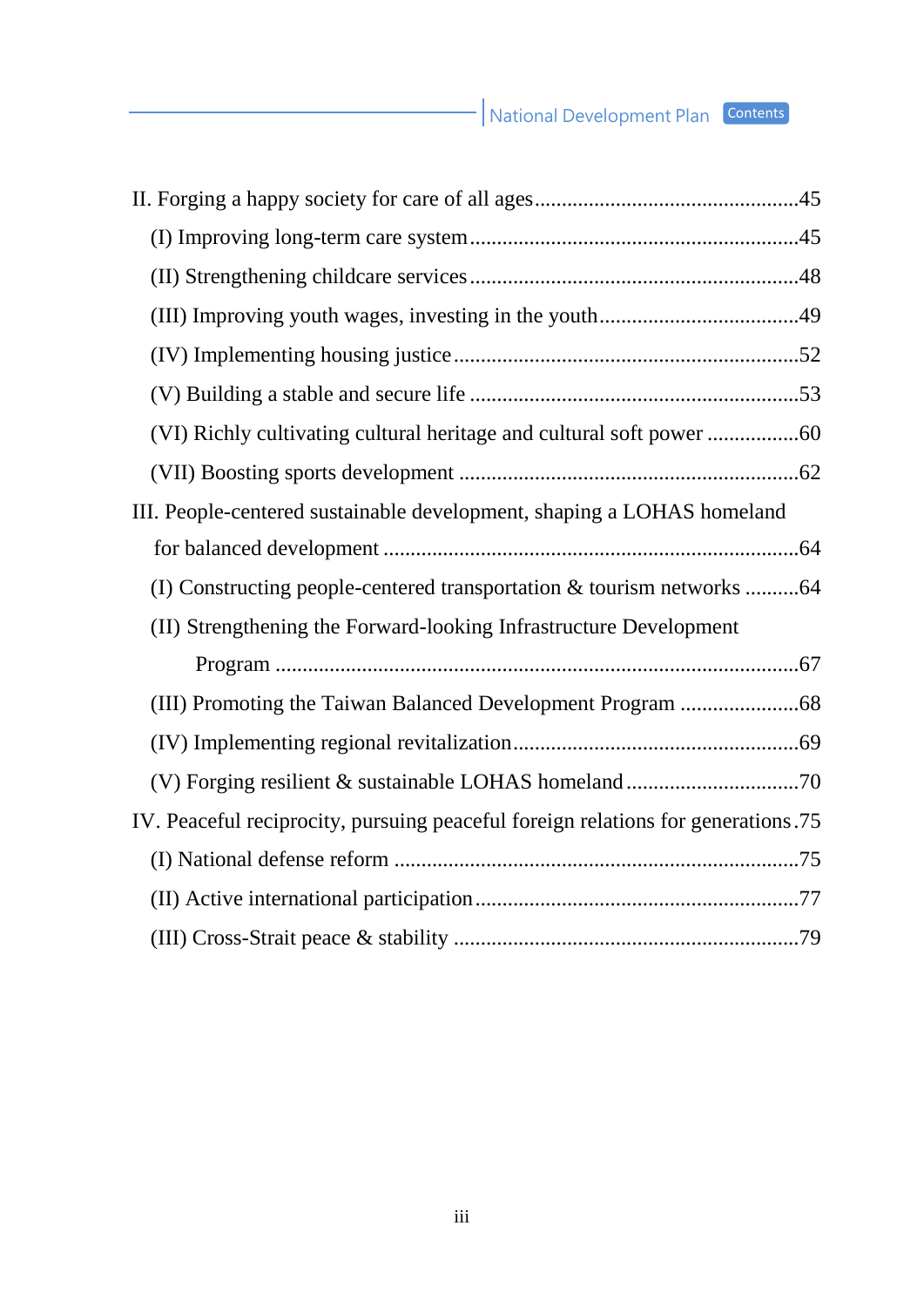National Development Plan<br>
Handel Contract Contract Contract Contract Contract Contract Contract Contract Contract Contract Contract Contract Contract Contract Contract Contract Contract Contract Contract Contract Contract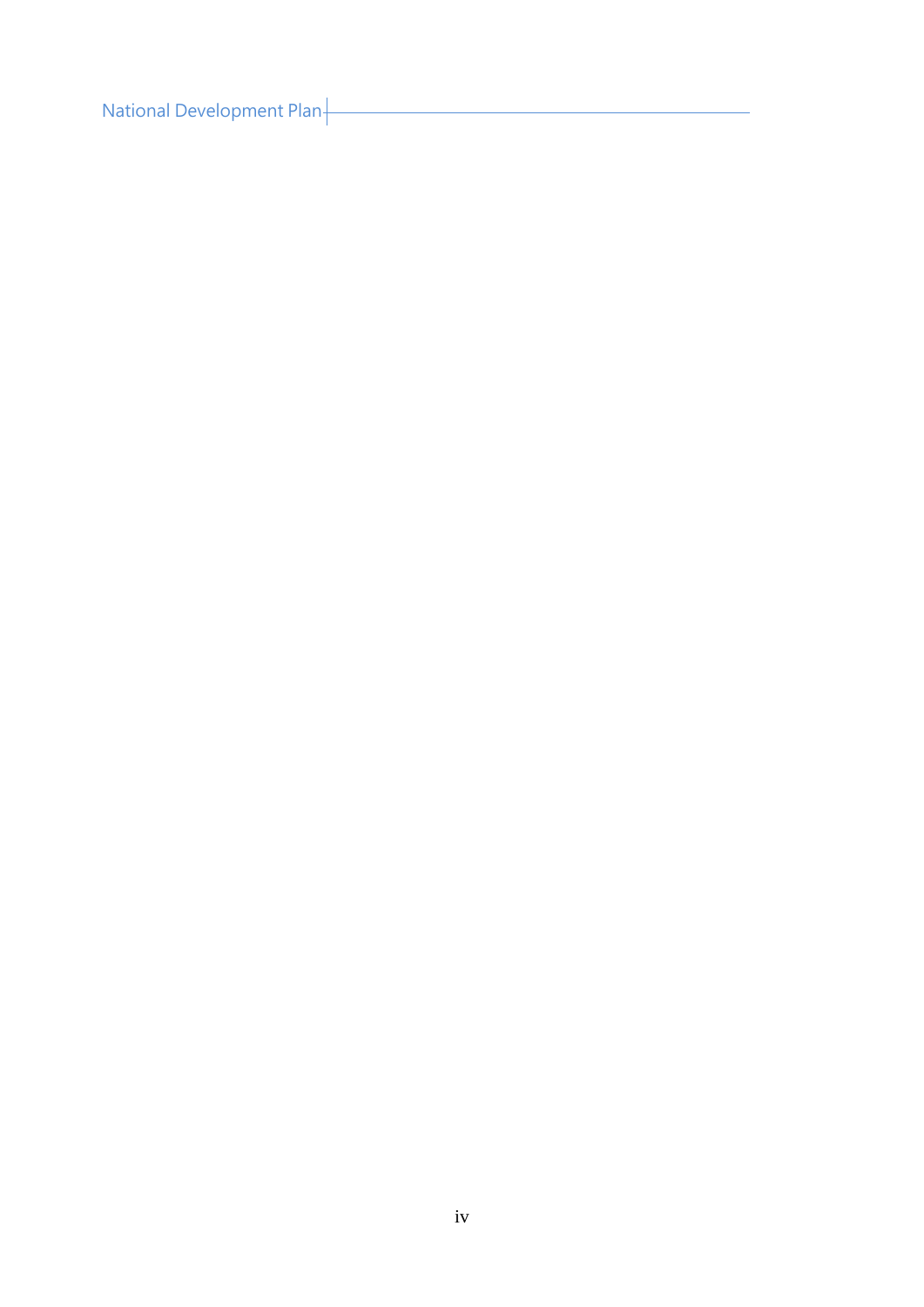## **National Development Plan (2021-2024)**

When President Tsai assumed office in May 2016, Taiwan faced the threats and challenges of becoming growingly dependent on China, a rapidly rising "red supply chain", and accelerating regional economic and trade integration, which have weakened Taiwan's importance in the global economy. The most urgent task at hand was to find new growth momentum for Taiwan's sustainable development.

The government thus adopted a new economic development model of "innovation, employment, equitable distribution," and actively implemented the 5+2 Industrial Innovation Policy to accelerate industrial upgrade and transformation and comprehensively optimize the startup ecosystem. As a result, Taiwan was listed as one of the world's four super innovators for two consecutive years. The government also accelerated forward-looking infrastructure and the adaptation of economic and trade laws, which attracted overseas Taiwanese businesses and foreign companies to invest in Taiwan. A number of strategies were implemented under the New Southbound Policy to resolve Taiwan's dilemma of being too economically dependent on China, and to help Taiwan build closer ties with the rest of the world.

Furthermore, the government is promoting energy transition with the goal of developing a nuclear-free low-carbon homeland, and is building a domestic supply chain for the wind power industry. The government implemented a series of measures to care for citizens' lives and share the results of economic development with all people, including tax cuts, raising the minimum wage, childcare subsidies and Long-Term Care 2.0, and providing greater care for the youth and laborers.

Taiwan's economic power has become even stronger over the past four years. Coupled with the complete social security and healthcare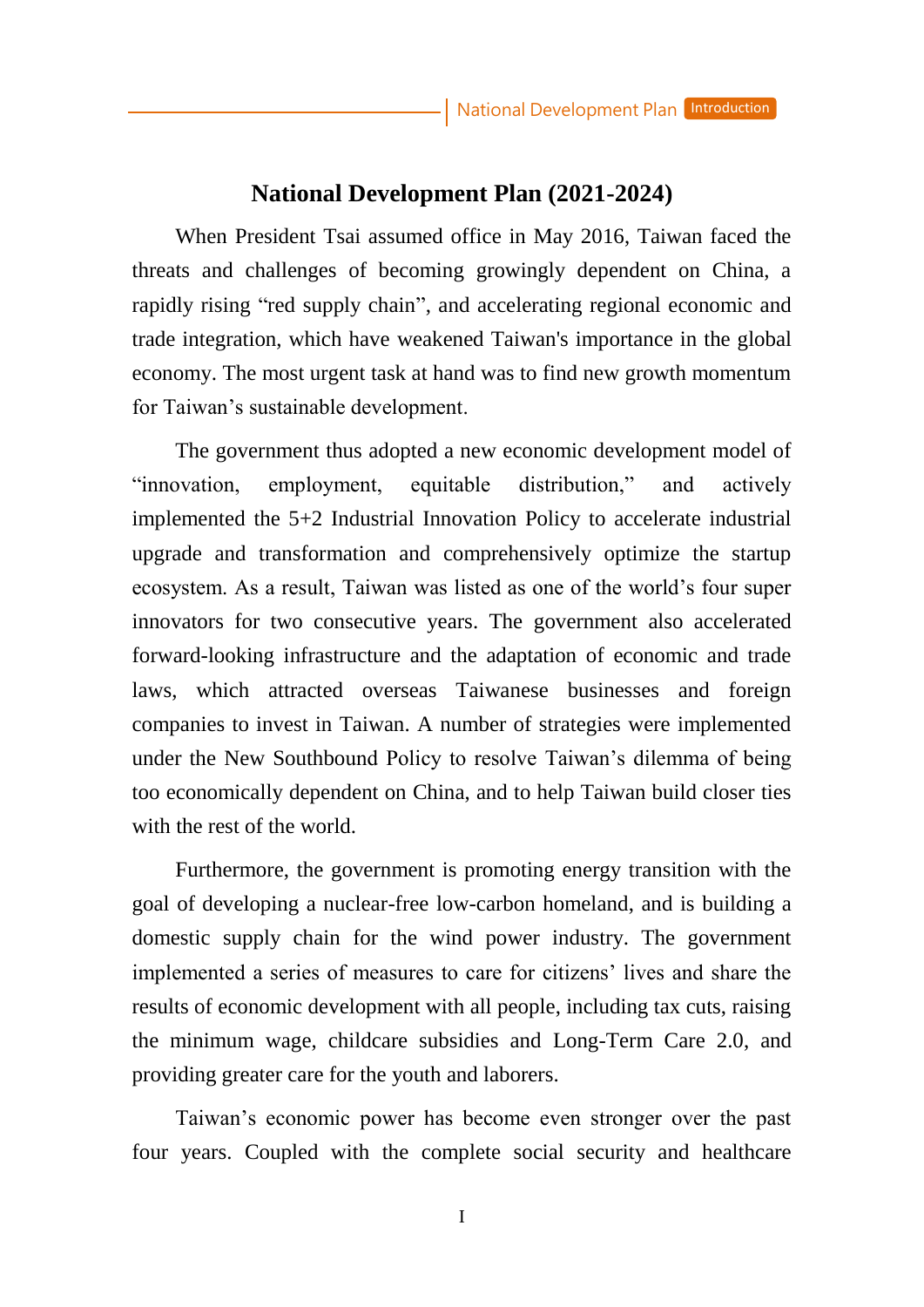system, Taiwan not only successfully endured the severe challenges of the US-China trade war and the COVID-19 pandemic, but also took aid action under the slogan "Taiwan can help," showing the world Taiwan's power of good. According to the estimates of the Directorate-General of Budget, Accounting and Statistics released in February 2021, Taiwan was one of the few countries in the world to maintain positive economic growth in 2020, with whole year GDP growth of 3.11%, higher than the world average; not only topping the four Asian tigers for the second year in a row, also overtaking China for the first time in 30 years.

In the face of a new global economic and trade situation in the post-COVID-19 era, the escalation of the US-China trade war and the development of Hong Kong's situation, coupled with the accelerating development of Industry 4.0 and digitalization worldwide and other new trends, such as the shift of the division of labor from being highly centralized to more globalized in the global industrial chain, the change of production to "small quantity and great variety", and the superiority of key components' innovation power over cost advantage, Taiwan should seize this opportunity and strive to become a global key economic driver.

The National Development Plan (2021-2024) upholds the spirit of "achieving growth while maintaining stability, and seizing opportunities amid changes," and elaborately selects and develops strategic and key industries on the basis of the growth momentum accumulated over the past four years. The plan also cultivates bilingual and digital talent for Taiwan's competitive advantages, not only to bring Taiwan under a global spotlight, but also let Taiwan serve a key role in the world. Moreover, the government will continue to uphold the spirit of being an efficient team that can do things right. On one hand, the government will promote the New Life movement for pandemic prevention and strive to revitalize the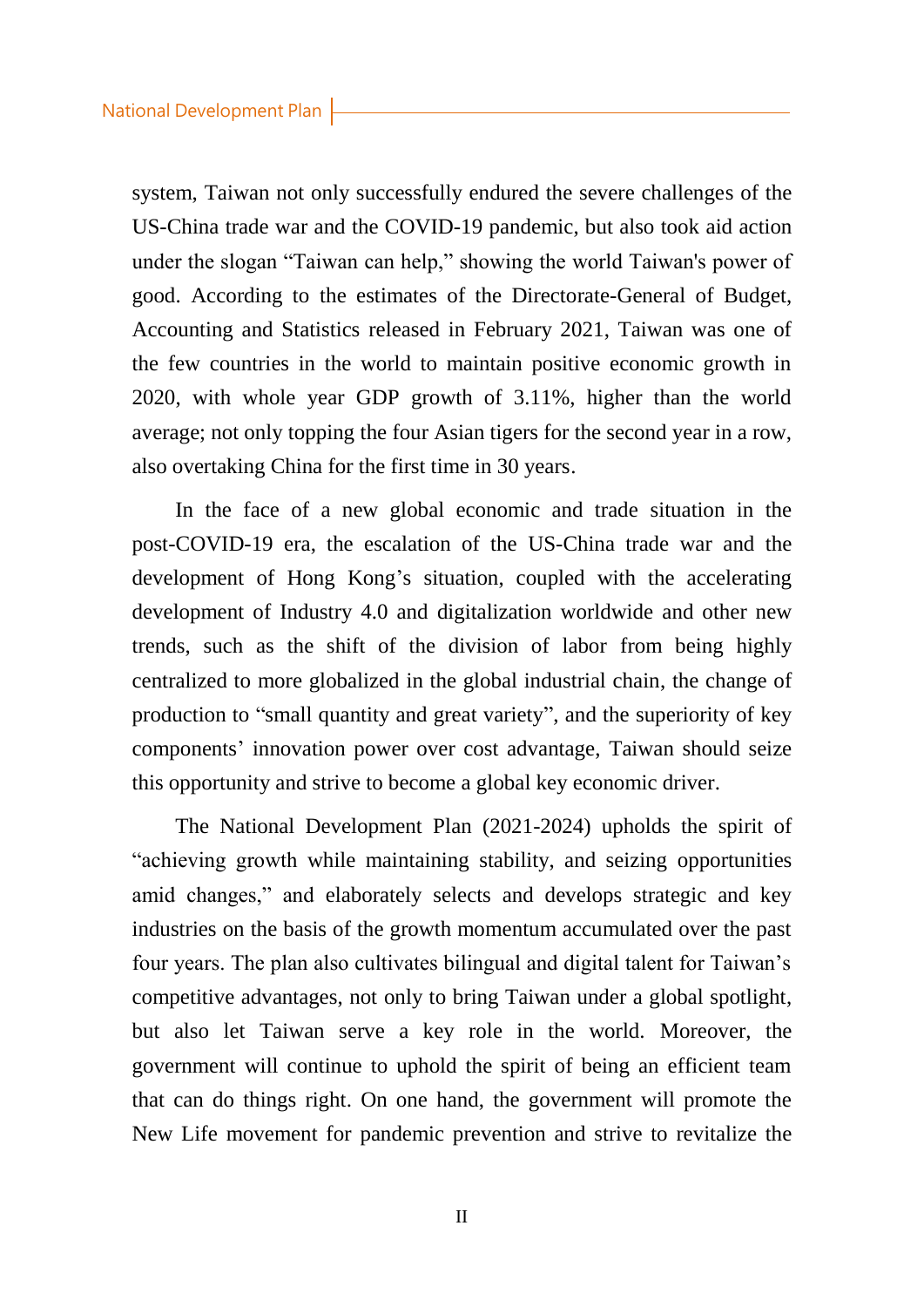National Development Plan Introduction

economy, mitigating the impact of COVID-19 on the economy and daily life to help Taiwan overcome the pandemic and make it a blessed land in the troubled time. On the other hand, the government will provide more thorough care for children, the elderly, and youth, protect the underprivileged, and put people first to create a happy society that cares for all ages, and exert every effort to develop and defense Taiwan, while achieving balanced regional development and forging resilient & sustainable LOHAS homeland.

In the light of the above, the Plan takes both objective and subjective conditions into consideration when setting macro-economic goals for the next four years (2021-2024), such as GDP growth rate, GDP per capita, unemployment rate, and increase rate of core CPI, and implements various strategies to achieve the goals, including: actively forging six core strategic industries, continuing to promote industrial innovation, optimization  $\&$ transformation, refining the development environment for startups, developing into a capital-deployment center for Asia businesses and high asset & wealth management center, forging a digital nation, smart island, forging a bilingual nation by 2030, cultivating a new generation of excellent manpower, optimizing innovative financial industries, and enhancing the sustainable financial structure. These strategies aim to open up a new economic paradigm and increase Taiwan's global visibility and influence.

Furthermore, the government is also enriching the contents of inclusive growth and green growth by improving the long-term care system, strengthening childcare services, resolving the issue of low salaries, investing in the youth, implementing housing justice, building a stable and secure life, richly cultivating cultural heritage and cultural soft power, and driving sports development to create a happy society that cares

III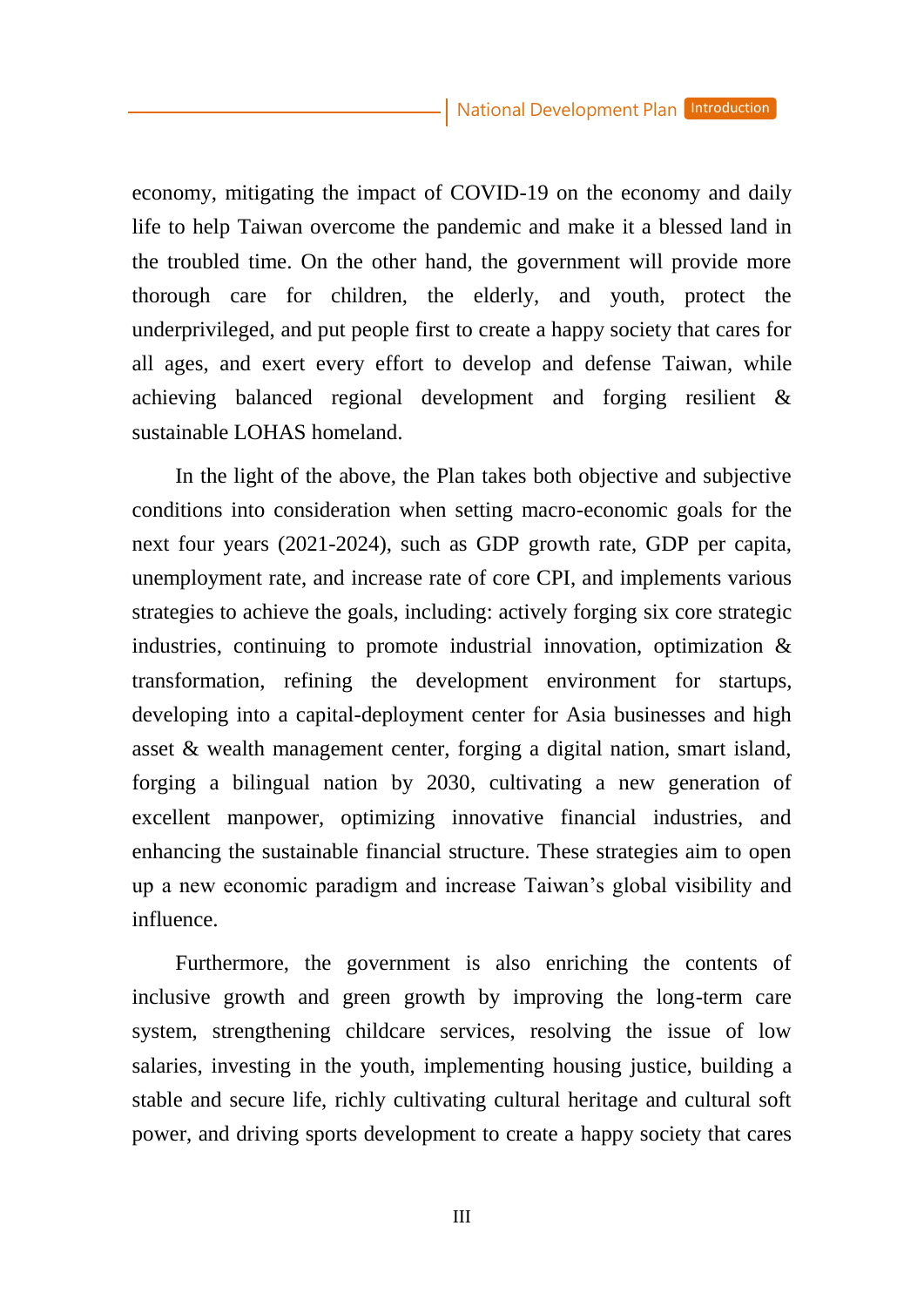for people of all ages. To forge a people-centered sustainable and balanced LOHAS homeland, the government will develop people-centered transportation and tourism, continue to strengthen Forward-Looking Infrastructure Development Program, promote balanced Taiwan development projects, implement regional revitalization, and forge a resilient & sustainable LOHAS homeland.

In the next four years, we will continue to actively participate in international organizations and regional cooperation mechanisms, and will make substantial contributions to the peace, stability, and prosperity of the Indo-Pacific region.

Looking towards the future, the government will comprehensively enhance Taiwan's overall national power, achieve better economic performance, provide more comprehensive care, achieve greater national security, and develop a prosperous, inclusive, sustainable, and peaceful nation for the people.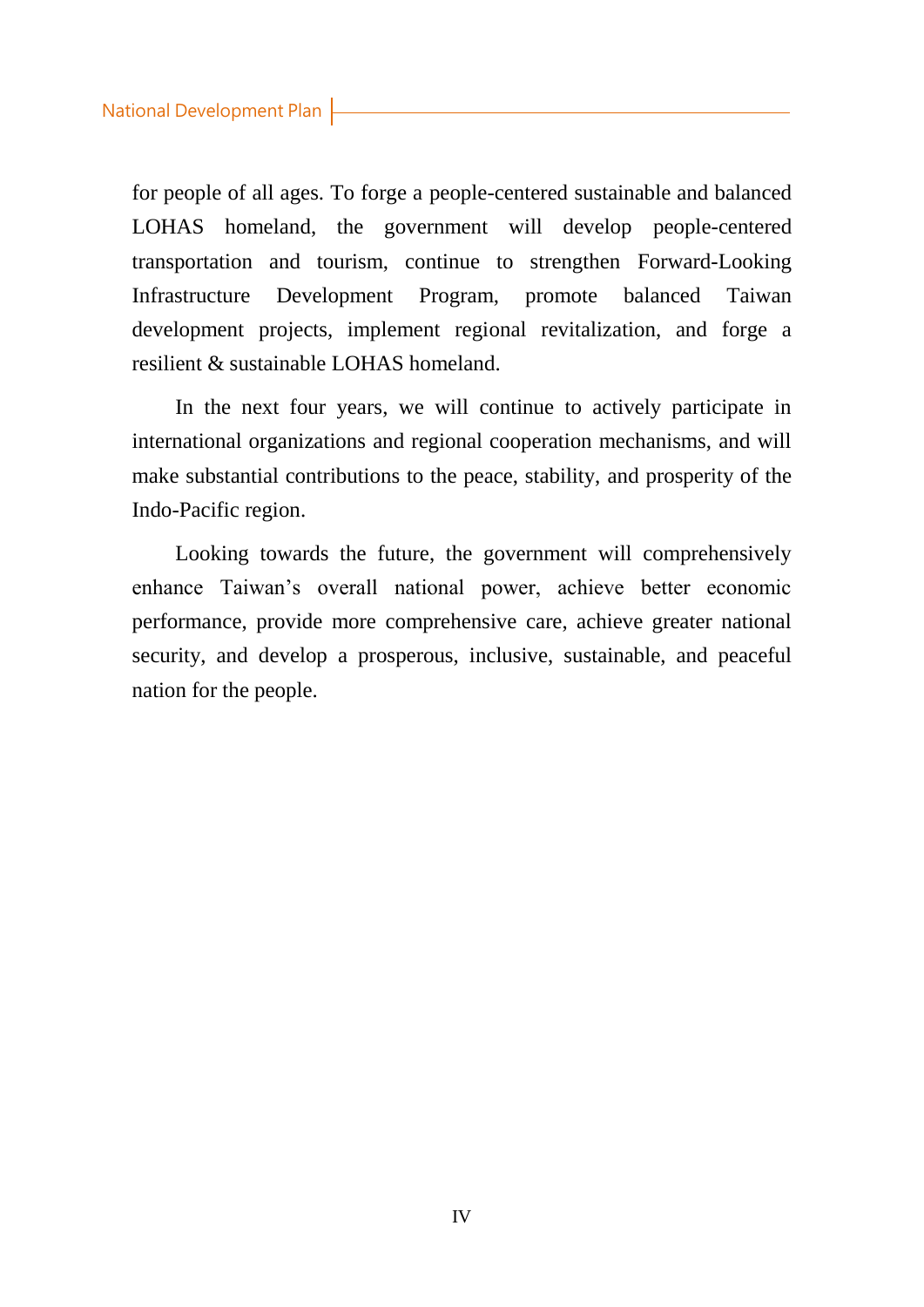# **One. Studying Global Mega Trends**

The global economy significantly declined in 2020 due to the impact of the COVID-19 pandemic and lockdown measures implemented by various countries. International institutions such as the IMF indicated that the global economy will begin to recover in the second half of 2020, but a V-shaped recovery is unlikely. However, with countries actively implementing quantitative easing and expansionary fiscal policy between 2021 and 2024, global economic and trade activity is expected to recover. The IMF stressed that countries will not only need to actively respond to changes in global trends in the post-COVID era, but also more quickly resolve structural issues, such as the potential rise in economic inequality since the financial crisis, aging population, and damage to the environment. The United Nations recommends using the development concept of "Beyond GDP" for a more inclusive and resilient economic recovery, and to achieve the Sustainable Development Goals (SDGs). In the next four years, the effects of the US-China trade and technology war, and the COVID-19 pandemic will form a new global order in economic and trade relations, digital technology applications will accelerate the development of digital economy, low birth rates and aging population will become even more apparent worldwide, and energy transition and adaptation to climate change will become even more urgent. Taiwan will continue its advanced deployment and implement economic development model 2.0, in order to achieve the goals of promoting innovative growth, increasing employment investment, and improving youth income.

#### **I. New Economic and Trade Situation and Digital Economy**

#### **(I) New Global Order in Economic and Trade Relations**

The COVID-19 pandemic severely impacted the global economy in 2020. IHS Markit estimated on June 15, 2020 that global economic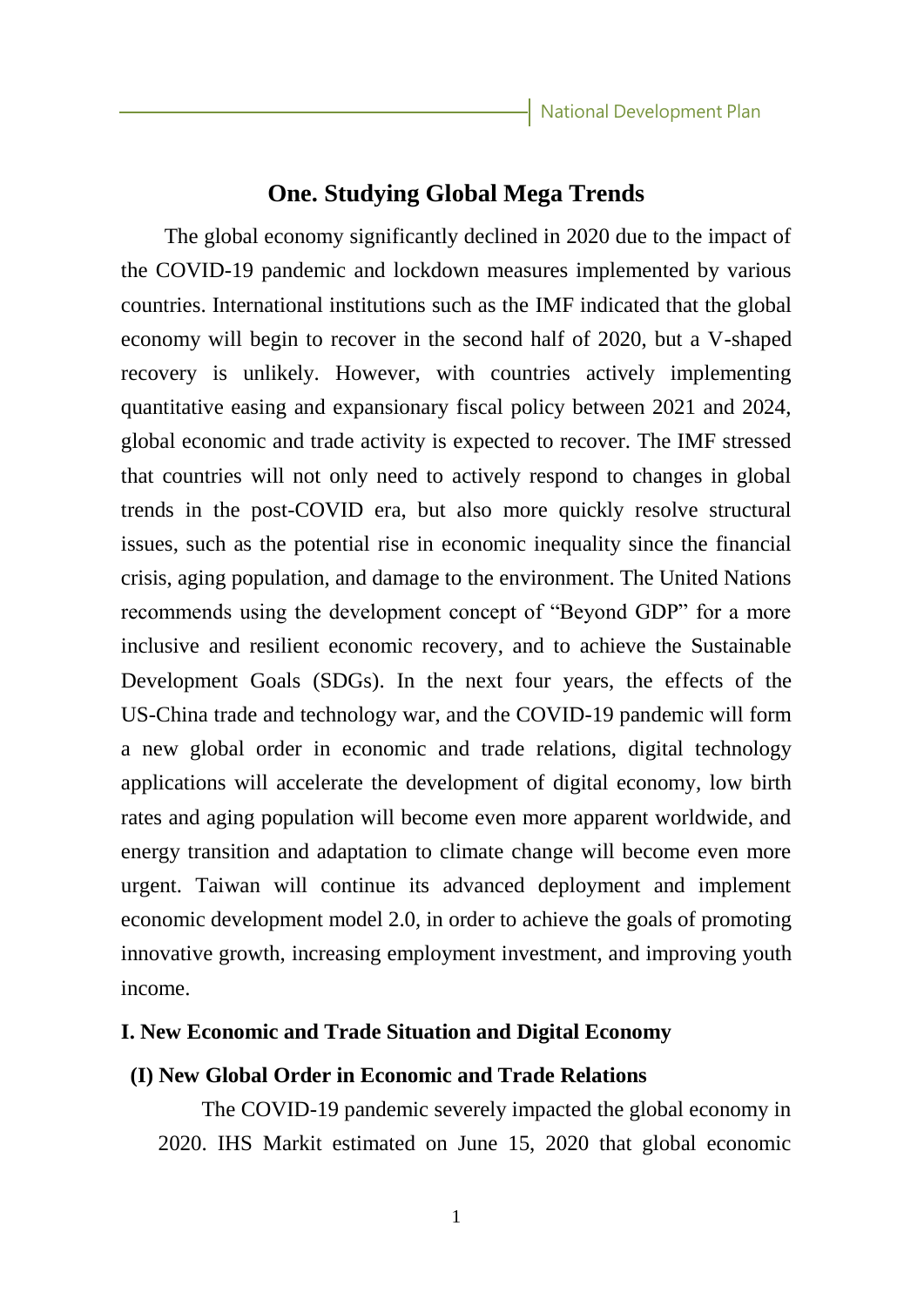growth and global export growth will respectively be -5.97% and -14.38% in 2020, the weakest economic performance since the global financial crisis. It is worth noting that the US-China trade war has resulted in the restructuring of global supply chains, and the pandemic accelerated the change in global economic and trade order. This has accelerated the shift of the international division of labor toward "local production, short chain revolution." In response to the new demands from the digital globalization, global economic governance urgently needs to be adjusted away from the system of rules based on traditional trade in physical products and services, and new trade rules need to be established.

The IMF, OECD, and UN all stressed that, as facing a new global order in the post-COVID-19 era, governments around the world must make active efforts to create an environment that benefits the development of digital technology and digital economy to mitigate the adverse effects of aging population, climate change, and global economic and trade policy uncertainty on global growth, and also to accelerate inclusive growth.

#### **(II) Digital Technology and Digital Economy**

Applying digital technologies, such as AI, 5G, and big data, to develop a digital economy and drive innovative growth and digital transformation has become a global consensus. Digital trade, cross-border data flow, digital tax, digital currency, anti-trust supervision, and cyber security are all issues of concern in the global economy. Overall, global digital economic development emphasizes being "people-centered," and using digital technology to facilitate social inclusion and environmental sustainability. There are three main development trends:

1. 5G economy creates new opportunities for industrial transformation: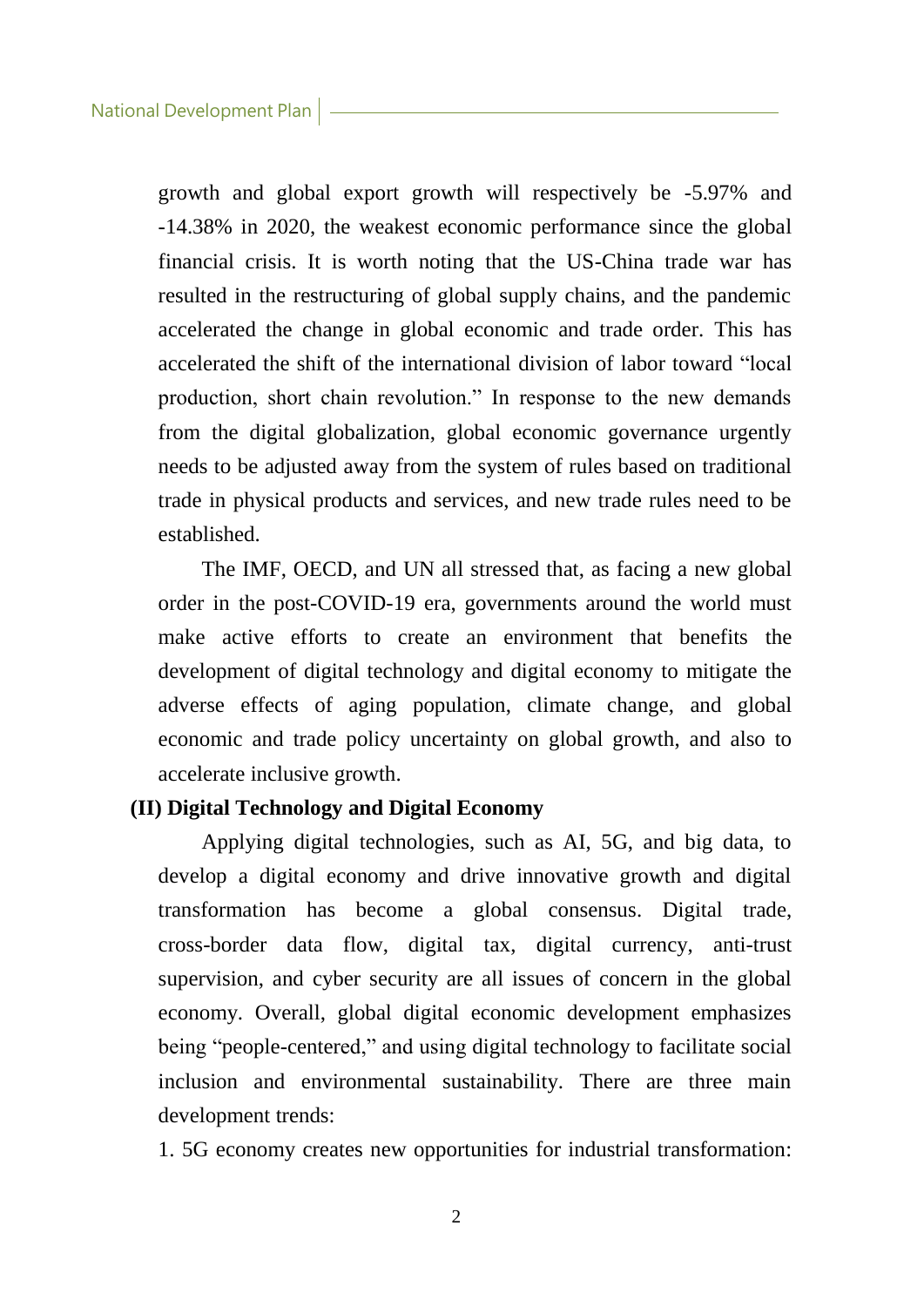5G applications comprehensively empower manufacturing, sales, finance, healthcare, and many other fields, and have an even greater effects on the whole industrial value chains. They will also impact society, including possibly increasing unemployment and income inequality. Governments around the world must carefully address these issues to ensure the net benefit of overall digital innovation.

- 2. Promotion of Smart Nation with data at the core: A complete data value chain is established on the basis of cyber security and privacy protection, with efforts to develop a data economy and drive digital economic growth.
- 3. Improvement in digital literacy and skills and expansion of digital inclusion: Active efforts to improve citizens' digital literacy and skills will reduce the digital divide between groups, and allow the digital economy and society both to prosper.

#### **II. Human Resource Development and Demographic Structure**

#### **(I) Employment market and labor skills**

Job polarization (higher employment rates of high-skilled and low-skilled workers, and lower employment rates of workers in between) and income inequality resulting from the development of the digital economy are key areas of concern to countries around the world. For social stability and development, many governments are actively implementing labor policies related to digital technology to promote the structural transformation of human sources and meet the labor demand of the new economy. Furthermore, changes of social and economic environment, such as aging populations and low birth rates, the rise of green growth, and globalization are all factors that will affect future human resource development. Important trends include:

1. Changes in competency requirements resulting from automation and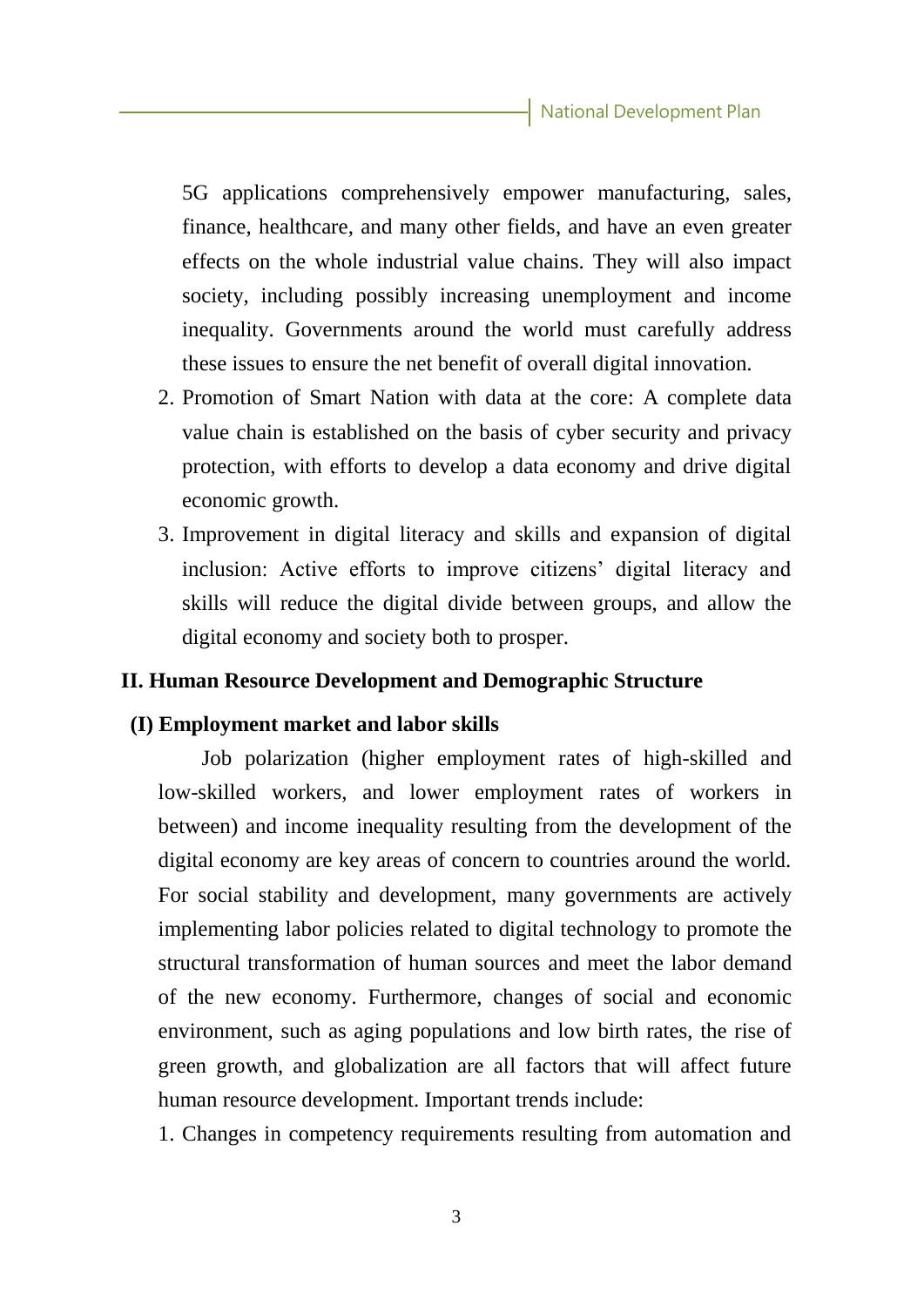AI: AI and 5G create employment opportunities by increasing productivity and economic growth, but they will also change the employment structure and competency requirements. For example: fewer conventional jobs; greater importance of using experience and knowledge for decision-making; jobs involving planning and creativity are more difficult to be replaced.

- 2. New business models change the types of work: The popularization of digital technology led to the rise of the gig economy, and freelancers have become a new mainstream form of work. However, laborers now face new employment risks, and it is necessary for the government to carry out systematic reform of the employee-employer relationships and labor rights in the face of new forms of work.
- 3. The need to reduce the gap in labor skills: Active adjustments are being made to education and training policy to improve laborers' skills in response to the demand for emerging interdisciplinary digital talent. The language proficiency and global vision of laborers are being improved to meet the need for internationally mobile talent.

#### **(II) Demographic Structure and Growth Potential**

Changes in demographic structure are a key factor that affects labor supply and demand, productivity, economic growth, and citizens' well-being. Changes in demographic structure cannot be effectively reversed in a short period of time. Hence, countries urgently need advanced deployment as a precautionary measure. According to the UN's World Population Prospects 2019, changes in the global demographic structure are mainly due to low birth rates, aging population, and the continually declining quantity and percentage of working age population. These trends have a negative effect on the momentum of domestic demand and economic growth potential, and therefore urgently need to be adjusted. The G20 Meetings of Finance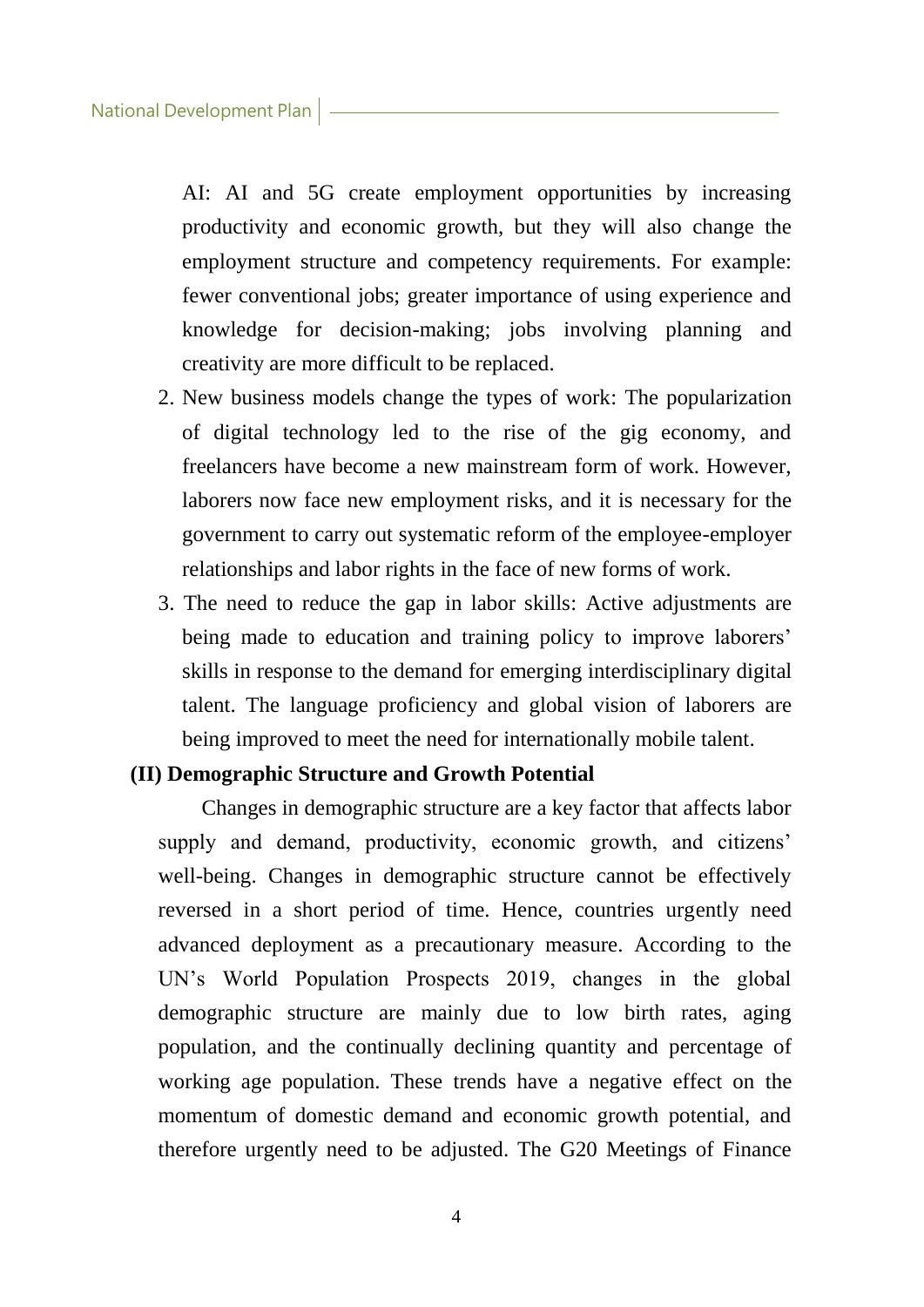Ministers in June 2019 listed aging population as a global risk for the first time, and recommended that countries adopt an overall population policy in response to changes in the demographic structure of different generations, in order to achieve transformation and development.

#### **III. Climate Change and Low Carbon Adaptation**

Climate change is the most severe economic and social challenge faced by the world. The IMF estimated on May 29, 2020 that damage directly caused by climate change disasters over the past decade or so cost an average of US\$1.3 trillion each year, which is approximately 0.2% of the global GDP. The COVID-19 pandemic brought global economic activity to a halt. Even though this led to an improvement in air quality, it has not slowed global warming. The Emissions Gap Report 2019 published by the United Nations Environment Programme (UNEP) pointed out that global greenhouse gas (GHG) emissions must be reduced by 2.7% every year over the next decade to achieve the goal set in the Paris Agreement to limit temperature rise to within 2°C.

At present, there are three main trends of climate change adaptation and low carbon transformation worldwide:

#### **(I) Gradual Increase in Carbon Emission and Temperature**

According to the Global Climate in 2015-2019 published by the World Meteorological Organization (WMO) in September 2019, global carbon dioxide emissions have continued to increase, and the average global temperature in the most recent five years increased 1.1°C compared with before industrialization, a record high. The UN called on countries to accelerate actions related to the Paris Agreement, in hopes of achieving zero carbon dioxide emissions before 2050, and also to enhance climate change adaptation ability and resilience.

#### **(II) Carbon Pricing Strategy to Assist Climate Stability**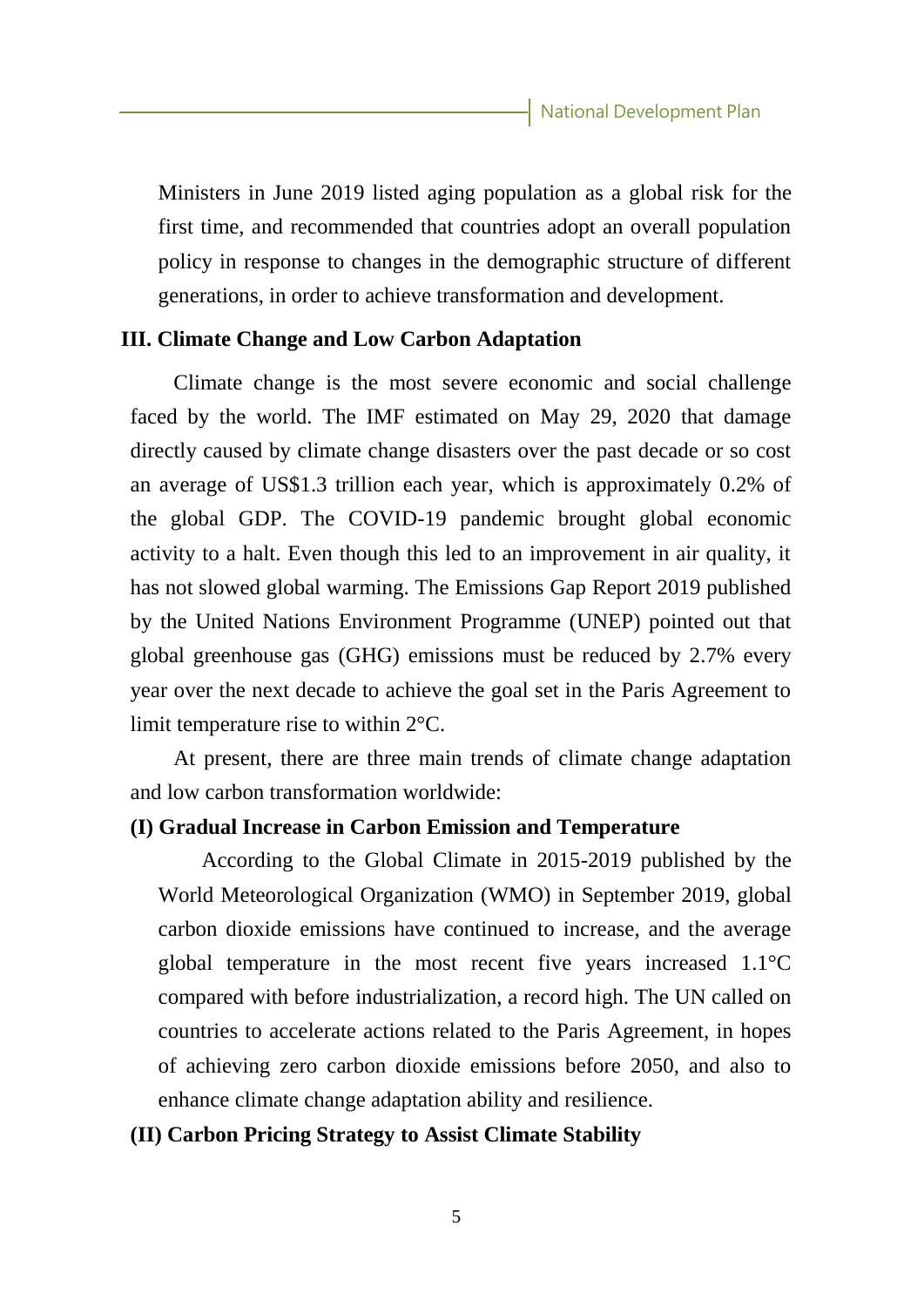Carbon taxes directly reflect the external cost of carbon emission, and correct the market failure caused by over production or consumption. The IMF in October 2019 estimated that levying a tax of US\$75 for every ton of carbon dioxide emissions worldwide will achieve the goal set by the Paris Agreement by 2030. Even though a carbon tax is considered a fast and effective policy tool, it raises the issue of fairness between countries. At present, only Sweden, Switzerland, Finland, Norway, and France have reached the price level to achieve the Paris Agreement's goal to maintain temperature rise lower than 2°C.

#### **(III) Transition of Energy Structure Towards Low Carbon**

Governments around the world are actively implementing energy policies characterized by the balanced development of the 3E's (Energy, Economy, and Environment), in order to mitigate global warming. The World Energy Outlook 2019 published by the International Energy Agency (IEA) stressed that lower cost of renewable energy and the advancement of digital technology has provided countries with a great opportunity for energy transition, but also brings new challenges in energy security. Furthermore, the global energy industry is also actively implementing a wide range of blockchain applications. Even though they are still in the early stages, the application of digital technology for energy structure transition has become an important trend.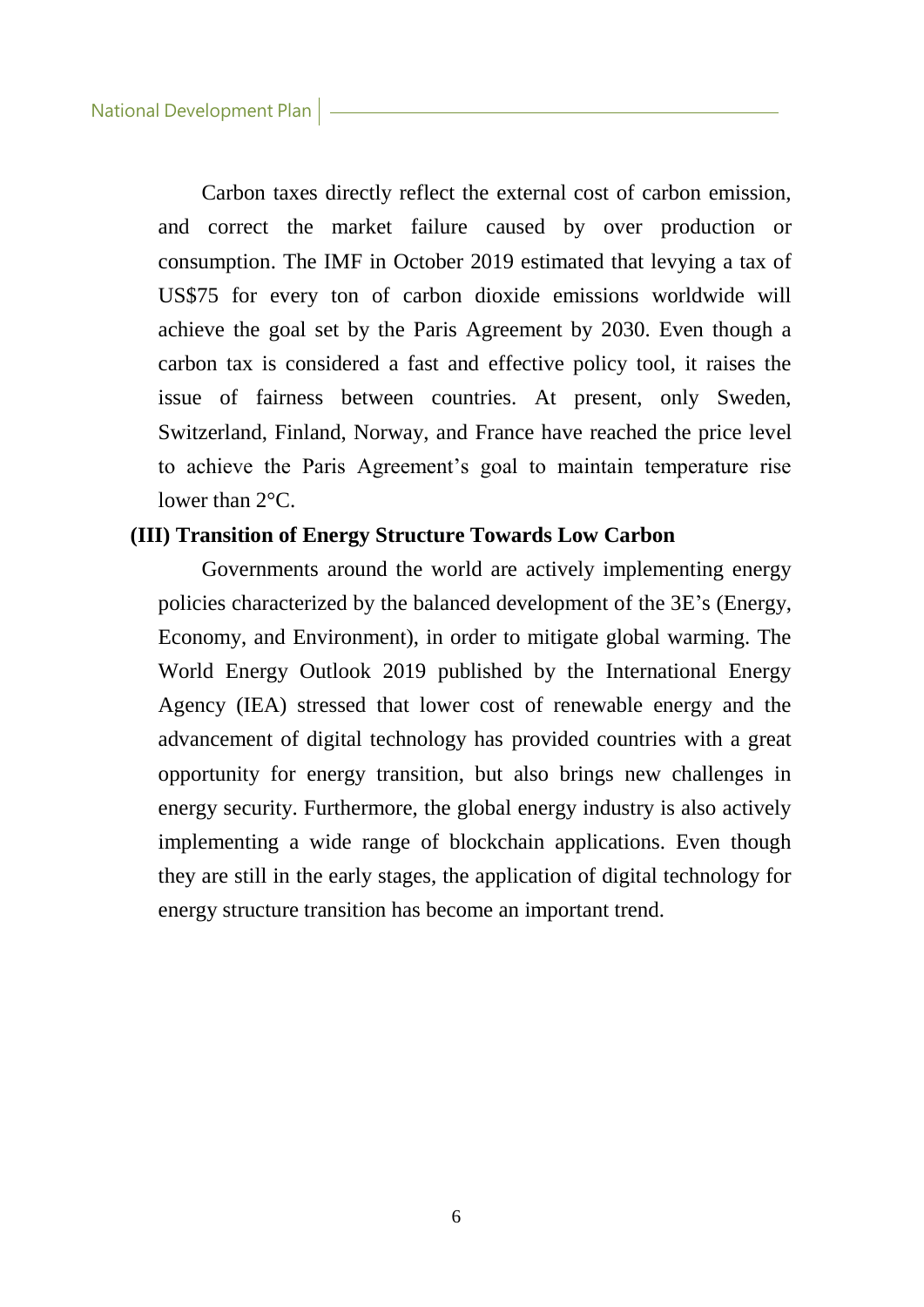# **Two. Analyzing Medium/Long-term Issues**

After the financial crisis in 2008, countries around the world all faced the challenge of declining potential output growth, and Taiwan was no exception. Factors causing Taiwan's slowing economic growth include weak investment over the years, insufficient innovation, and an aging population. To effectively remove these structural barriers, the government is actively implementing the three major programs for investing in Taiwan, which attract Taiwanese businesses returning and foreign companies to invest in Taiwan, and also accelerate the implementation of forward-looking infrastructure projects, allowing capital accumulation to become the main force driving innovation and economic growth. In the next four years, Taiwan will find itself in the acceleration phase for digital, smart, and innovative developments and diffuse applications. The government will step up digital transformation and international cooperation to accelerate structural reform, create a better environment for investment and innovation, and foster new growth momentum. The government will also tackle the severely challenges of aging population and climate change to realize inclusive and sustainable high quality economic growth.

#### **I. Economic Development and Digital Innovation**

#### **(I) Restructuring of Global Value Chains**

Taiwan is an important part of the global value chains (GVCs), and had the highest participation rate in GVCs (56.8% in 2015) in the Asia-Pacific region. Due to the ongoing US-China trade and technology war, as well as the impact of COVID-19, the GVCs have significantly shifted towards shorter chains. To seize opportunities and face challenges brought by changes in global industries, the government has elaborately selected the "six core strategic industries", a continuation and upgrade of the 5+2 Industrial Innovation Plan, and is strengthening links across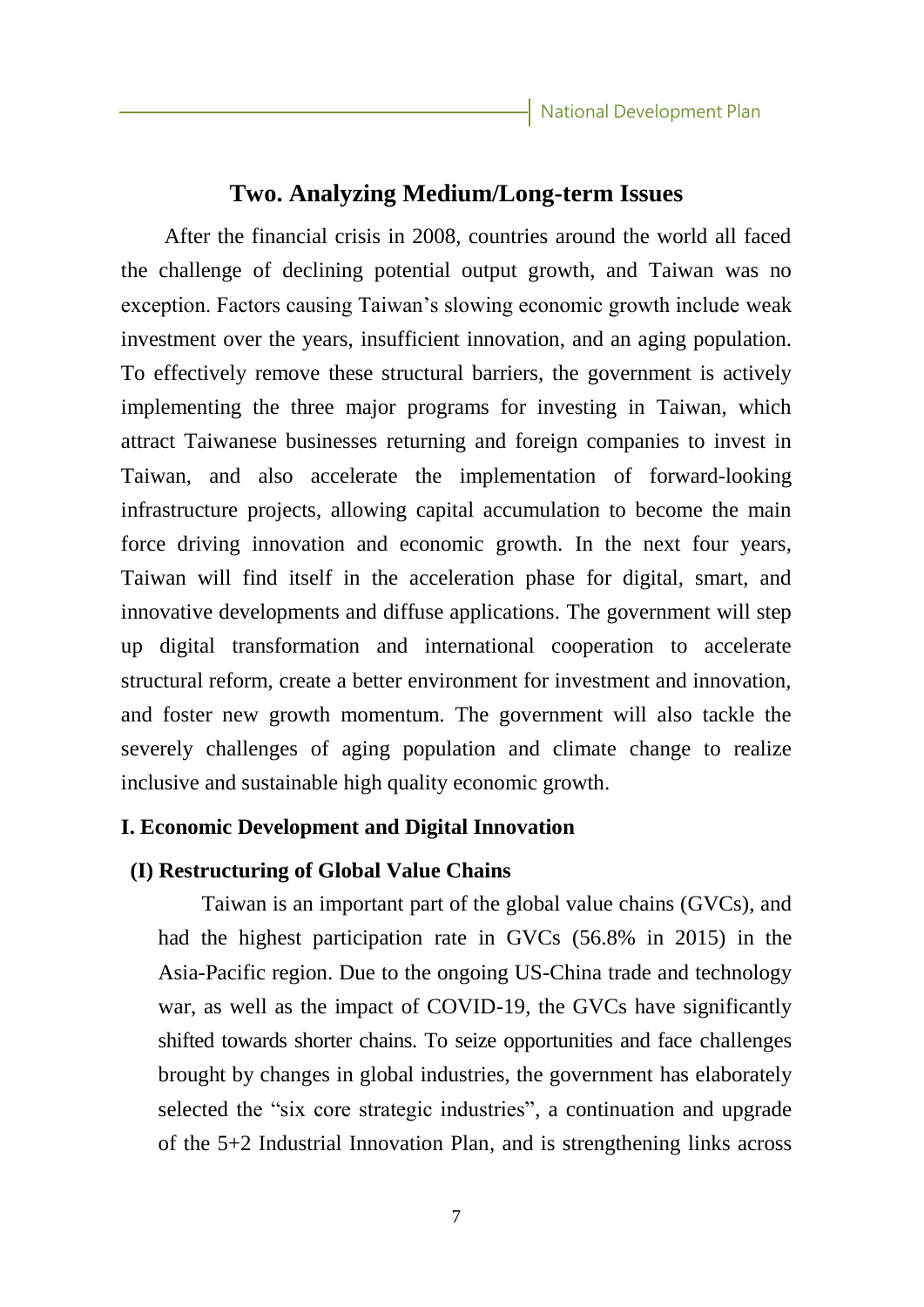industries, as well as expanding the positive effect of digital technology on the restructuring of GVCs. It encourages Taiwanese companies to become technologically independent, adjust their production positioning, and become more resilient to external economic impacts. Furthermore, the government will continue to optimize the regulatory system in response to coopetition between trade regions that have formed around the world, and will create a better environment for international trade and actively expand its FTA network.

#### **(II) Digital Transformation of Industries**

The digital transformation of industries has become an international trend in the era of digital economy. There are two key points: One is accelerating the digitalization of traditional industries, and the other is the promotion of digital industries. In response to the forward-looking demand on talent for digital transformation of industries, it is imperative to accelerate the cultivation and import of digital technology talent, such as AI, 5G, and blockchain. Specific directions include:

- 1. Strengthen the dominance of the ICT industry and make structural adjustments: The ICT industry is the core force driving Taiwan's economic development (the ICT industry contributed 44.3% of Taiwan's GDP in 2015-2018), but developments were mainly focused on ICT manufacturing (accounted for approximately 85%). In the future, the government will strive to improve key technologies, integrate new applications, new services, and new models, and strengthen the digital capabilities of Taiwan's industries.
- 2. Strengthen the development potential of 5G applications: Following the continued development of 5G applications, the government will accelerate the 5G industry's development from consumption to production and from platform to ecosystem, creating an environment suitable for the development of innovative 5G applications.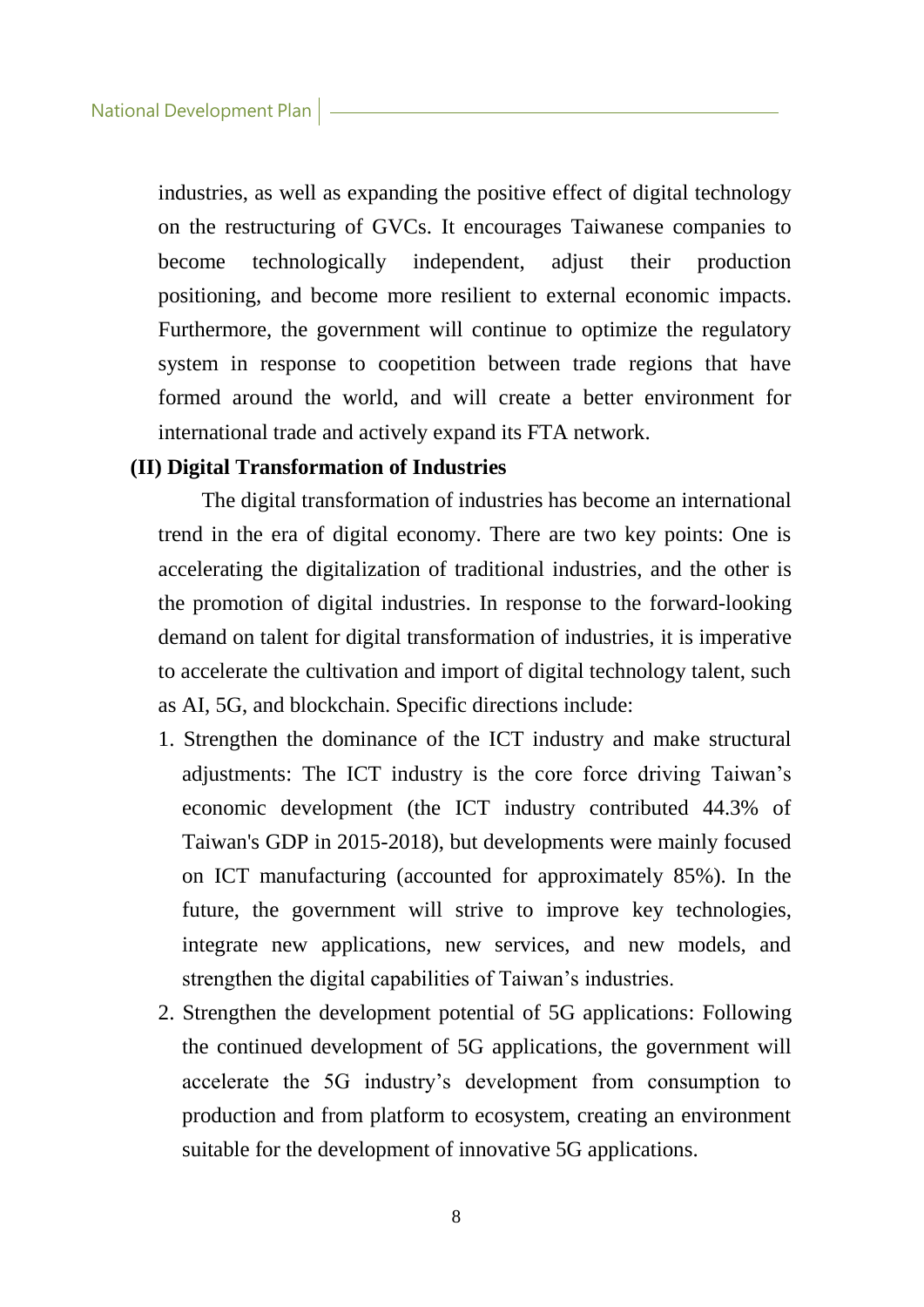- 3. Accelerate the digital transformation of SMEs: SMEs accounted for 97.6% of all enterprises in Taiwan in 2018, but have relatively insufficient digitalization. In the next four years, the government will continue to assist SMEs in adopting and applying digital technologies to realize digital transformation.
- 4. Strengthen international connections and talent cultivation: As Taiwan continues to optimize its innovation environment, the government will step up efforts to cultivate, educate, and recruit talent, in order to align the innovation environment with international standards.

#### **(III) Digital Economy and Governance**

The government has been actively developing the digital economy in recent years, and it has become an important part of Taiwan's economy. According to DIGI<sup>+</sup>, the output value of Taiwan's digital economy will reach NT\$4.8 trillion in 2020, accounting for 25.2% of GDP. The output value of the digital economy is expected to reach NT\$6.5 trillion in 2025, and account for 29.9% of GDP.

From a structural perspective, the average growth of digital private consumption was 13.6% from 2010 to 2017, and was approximately 4 times the average growth of total private consumption during the same period of time, showing that digital private consumption has great potential for growth. With regard to digital infrastructure, digital investments will be driven by broadband, cloud, cyber security, social network, and data in response to the commercialization progress of 5G in Taiwan. For digital trade and cross-border data flow, the government will accelerate to combine digital technology with digital services trade to increase Taiwan's export momentum.

The rapid development of emerging digital technologies will have a growing impact on the economy, society, and environment, and the government will strengthen digital governance in coordination with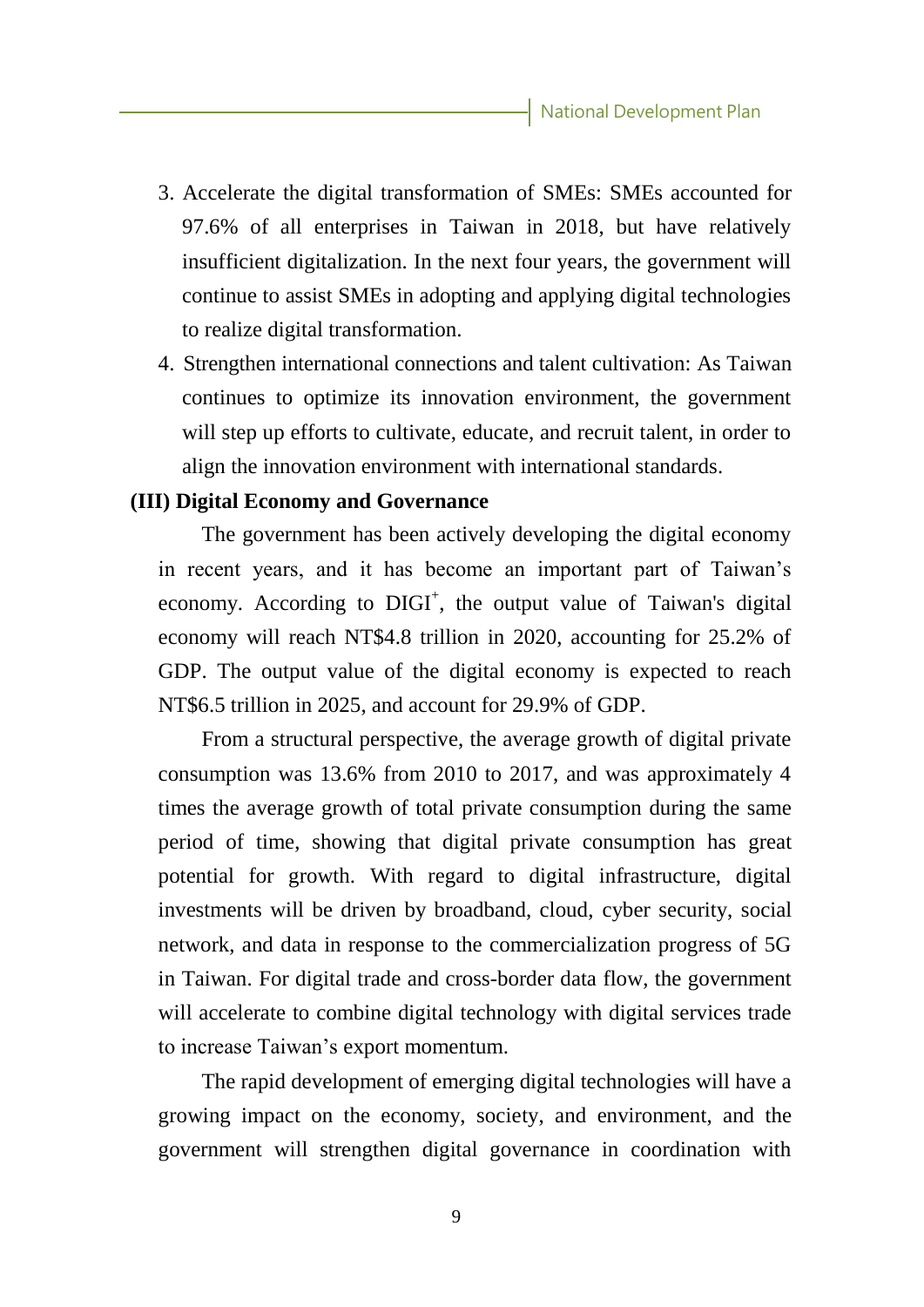developments in digital technology and citizens' lifestyles, and thereby enhance the nation's digital competitiveness. In addition, the government is also actively developing Smart Government, and aims to actively and accurately provide public services to improve citizens' digital well-being.

#### **II. Social Transformation and Income Distribution**

Economic and social inequalities derived from globalization, AI, and aging populations pose severe challenges to countries around the world. The situation in Taiwan is relatively mild as compared with advanced countries. The government will continue to strengthen the health and epidemic prevention network, fill in gaps in the social security network, and strengthen the social care system in the next four years, while promoting a balance between innovation, productivity, and distribution.

#### **(I) Innovation, Productivity, and Distribution**

The development experience of digital economy of advanced countries shows that innovation activities are increasingly flourishing, but have not yet fully reflected on productivity growth and fair distribution in society. A similar trend has appeared in Taiwan as well. It is clear that despite Taiwan being listed as one of the world's four super innovators by the World Economic Forum (WEF) for two consecutive years, the average increase in Taiwan's index of labor productivity between 2011 and 2019 was 1.41 percentage points lower than 10 years ago (2001-2010), and the average increase in real wages was only 1.07% during the same period, far lower than the economic growth rate. In the next four years, the government will accelerate the increase in digital productivity, and will create the conditions of fair distribution of income, thereby achieving simultaneous improvement in innovation, productivity, and distribution.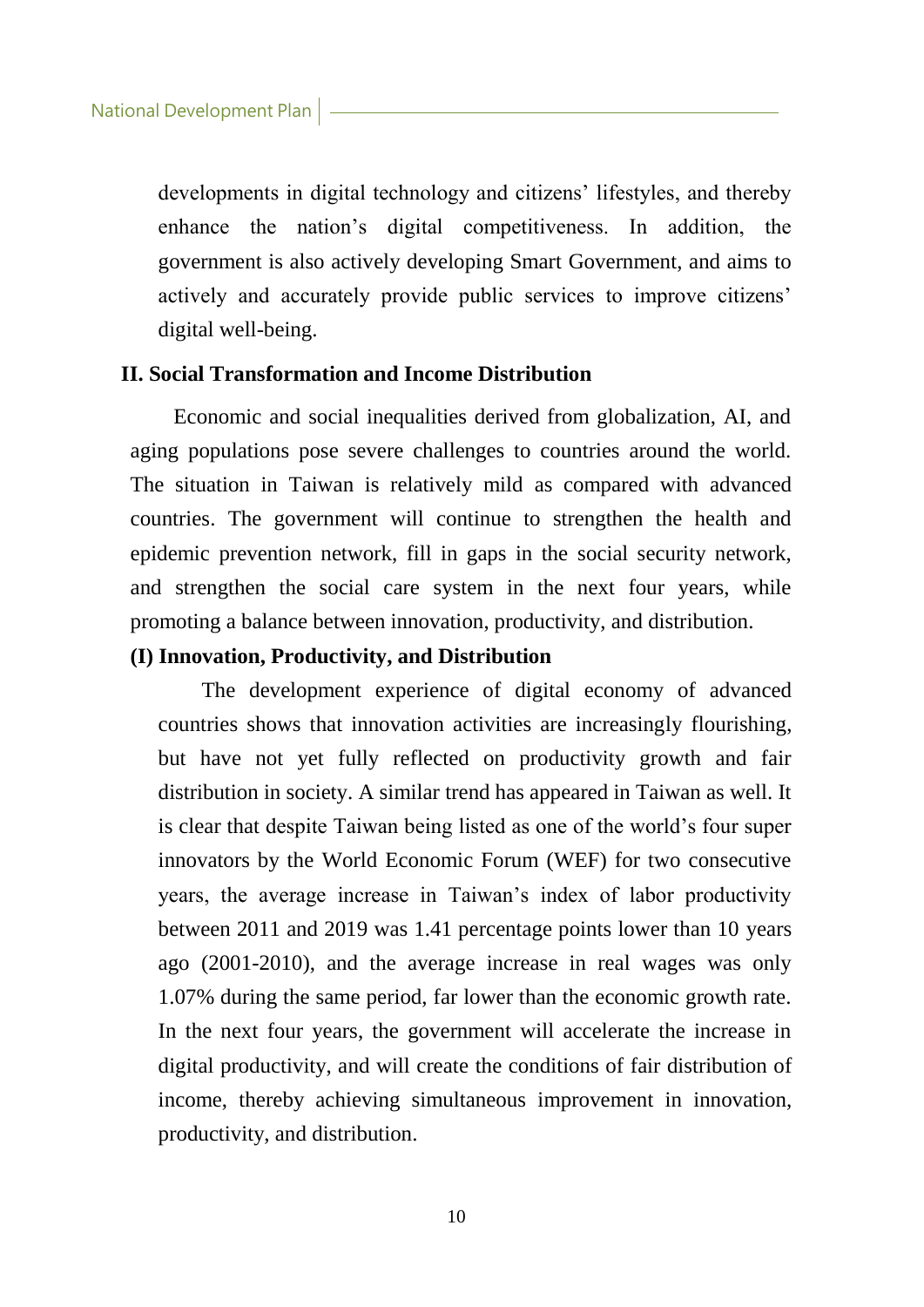#### **(II) Low Birth Rates, Aging Population, and Social Transformation**

According to the Population Projections for 2018 to 2065, Taiwan's population will peak in 2021 and then show negative growth. Even though Taiwan will still enjoy demographic dividends in the next four years, low birth rates and an aging population will comprehensively impact all aspects of Taiwan's society and economy. The government will accelerate social innovation and transformation in response to the increasing dramatic changes of demographic structure. For example: providing measures to further encourage childbirth, creating a workplace environment favorable for elderly workers, and accelerating the popularization of long-term care services.

#### **(III) Youth Employment and Income**

The unemployment rate among youth between the ages of 15 and 24 averaged 12.25% between 2012 and 2019, which was 3.13 times the overall unemployment rate of 3.91%. The relatively high unemployment rate among the youth does not benefit social cohesion and growth potential. Furthermore, the annual growth in disposable income among the youth under the age of 30 was only 1.86% in 2017 and 0.04% in 2018, lower than the income of all workers during the same period of time. This shows that income distribution is an issue that urgently needs to be improved for the youth. In the next four years, the government will strive to improve the professional skills of the youth, provide them with sufficient work opportunities, and improve their employment environment to increase their income.

#### **III. Regional Balance and Environmental Sustainability**

Taking care of balanced economic development between regions and environmental responsibility at the same time is an important goal of the government. Over the past four years, the government has seen the initial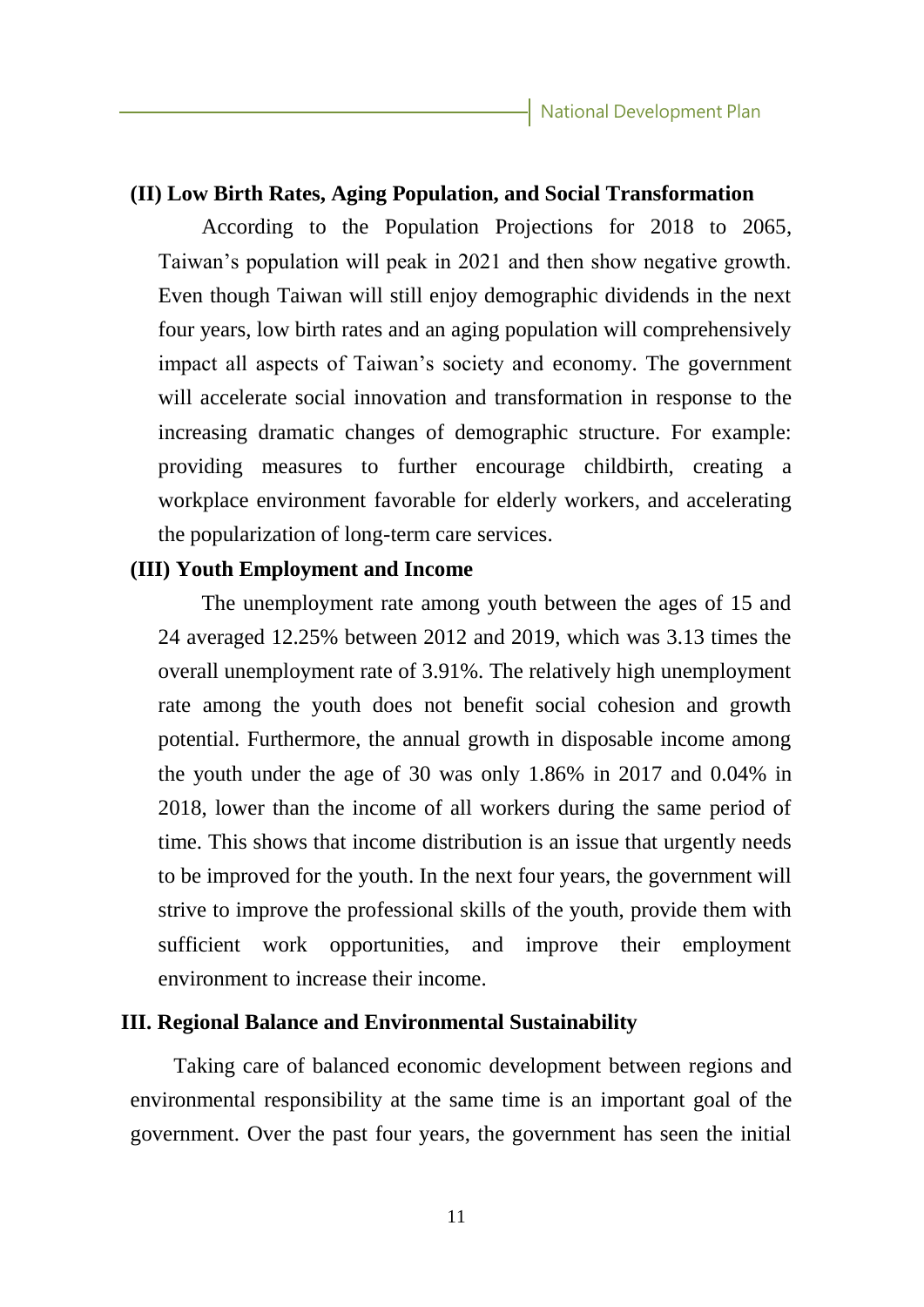results of its efforts to balance the development of Northern and Southern Taiwan, and reduce the gap between urban and rural areas. In the next four years, the government will step up efforts to balance the development of industries and population in different regions. The government will dedicate its efforts to national land conservation, developing a green economy, expanding green investments, and mitigating the damage caused by economic activity to the environment, in order to mitigate the impact of extreme weather events on the domestic economy and environment.

#### **(I) Industrial Clusters and Local Economy**

To achieve the goal of a "Balanced Taiwan," the government has linked together regional innovation and industrial clusters, and developed complete local industrial ecosystems. On one hand, the government is promoting the transformation and upgrade of local industrial clusters. On the other hand, it is accelerating local connections and attracting industries to drive local economic development and attract the youth to return.

#### **(II) Climate Change and National Land Conservation**

Climate change has increased the frequency and strength of extreme weather events, which has posed severe challenges to the ecosystem, infrastructure, and economic growth. Taiwan has exerted great effort in GHG reduction, pollution prevention, and maintaining environmental quality in recent years, and has gained initial results. However, there is still room for improvement to meet international standards. Furthermore, the government is also actively developing green and blue economy, and adjusting the industrial structure towards low carbon. The government is also implementing marine governance and ensuring balanced supply and demand on water resources.

#### **(III) Expand Green Investments**

To help domestic green industry obtain capital required for

12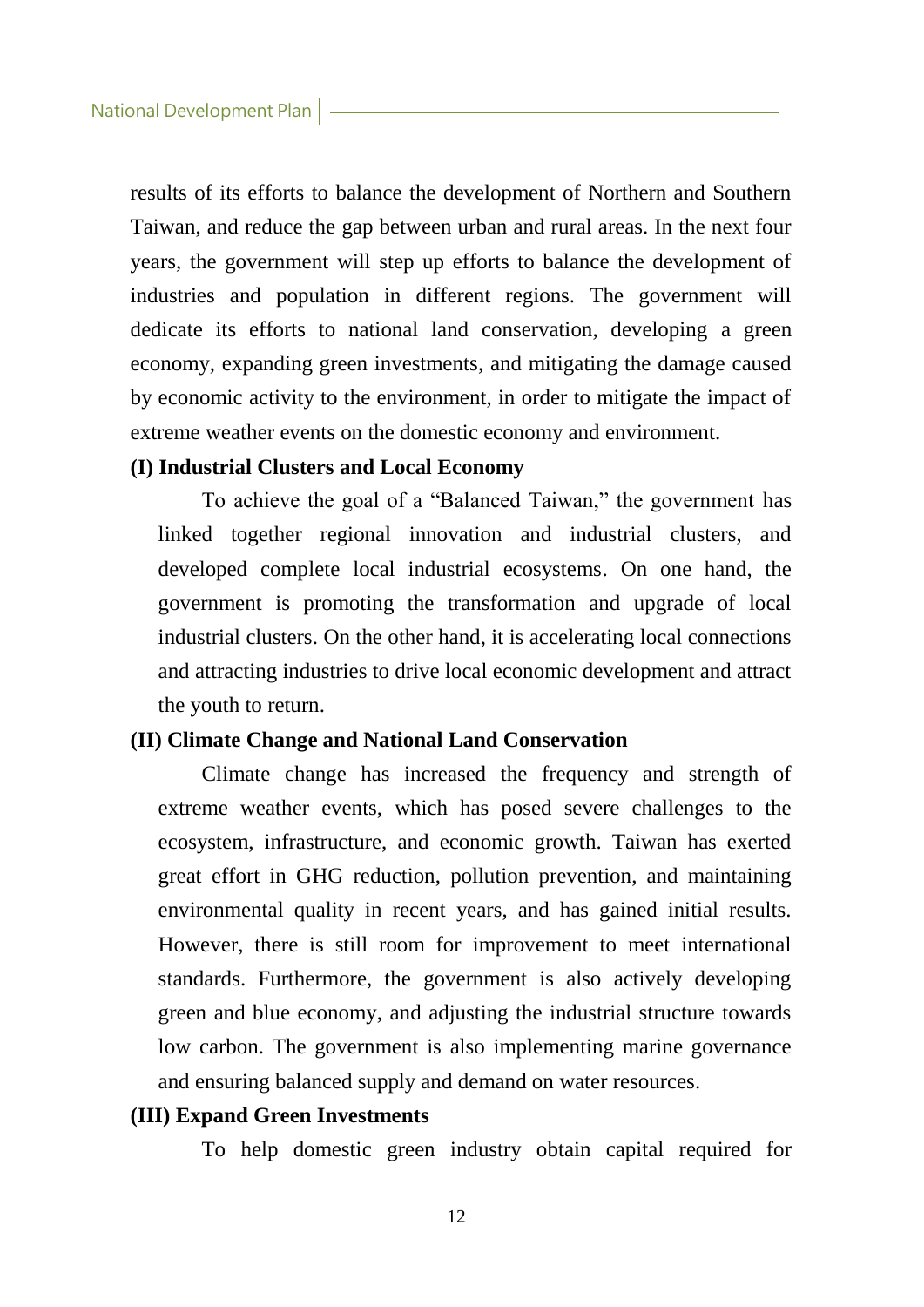operations and development, the government will implement the Green Finance Action Plan 2.0 based on the existing foundation, fully supporting the green industry's development. The government will reduce the damage to environmental quality and natural resource depletion, and strengthen green GDP growth momentum. However, international organizations stressed that in addition to increasing green investments, strong supervision as well as appropriate environmental pricing are necessary to achieve the transformation to a green economy and improve people's quality of life. Taiwan currently does not levy any carbon tax, but will need to continue to closely follow international developments in carbon tax and related issues in order to formulate response measures.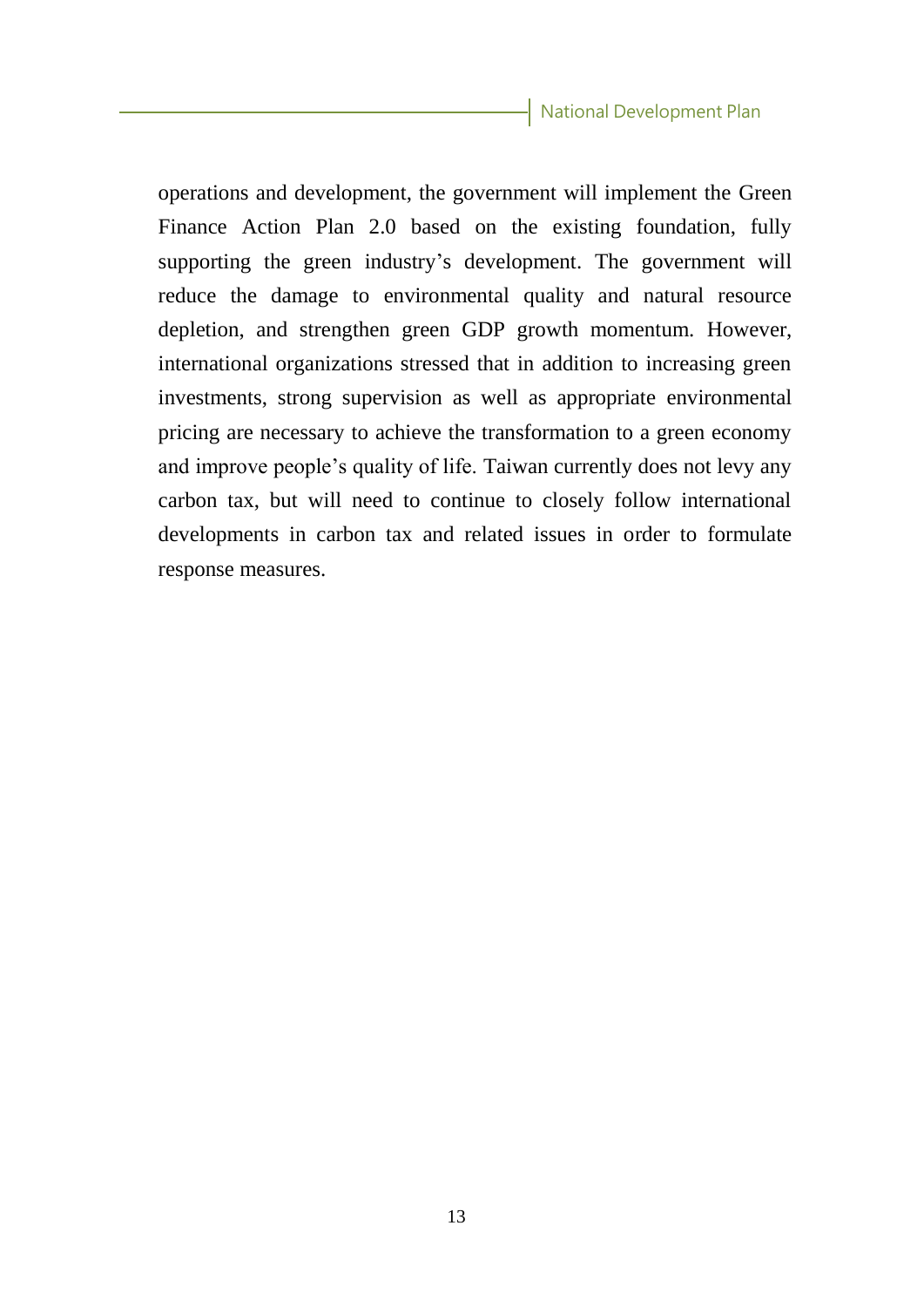### **Three. Macroeconomic Targets for 2021-2024**

The government will implement New Economic Development Model 2.0 to face the challenges and opportunities of changes in the global political and economic structure in the post-COVID era, and will adopt an expansionary fiscal policy, appropriate monetary policy, and structural reform policy to resolve potential structural issues that have long existed in Taiwan's economy. With regard to the source of economic growth, the government aims to drive the next wave of Taiwan's economic development through investment and digital innovation, and to enhance the efficacy of laborers and capital and the spillover effects of technology and innovation through AI and automation, so as to realize a innovation-driven economic growth.

#### **I. Baseline Forecast (Trend Projections)**

Taking global economic development trends in the post-COVID era, and trends of Taiwan's factors of production (labor, capital accumulation, and total factor productivity) both into consideration, Taiwan's average economic growth rate between 2021 and 2024 is projected at 2.8%.

#### **II. Scenario 1: Baseline Forecast + Efficacy of Policies**

There is still high uncertainty regarding future developments of the pandemic and economic activity. In the baseline forecast, Taiwan's economic growth rate is 2.8%, lower than the average of 2017 to 2020 (3.4%), showing that there is still room for the domestic economy to grow after the pandemic. On this basis, advanced deployment of efficacy of policies is necessary for the efficient allocation of overall resources.

The efficacy of policies emphasizes using investment and digital innovation as the main drivers of growth. There are three key points: The first is that adjustment of the domestic economic structure must cater to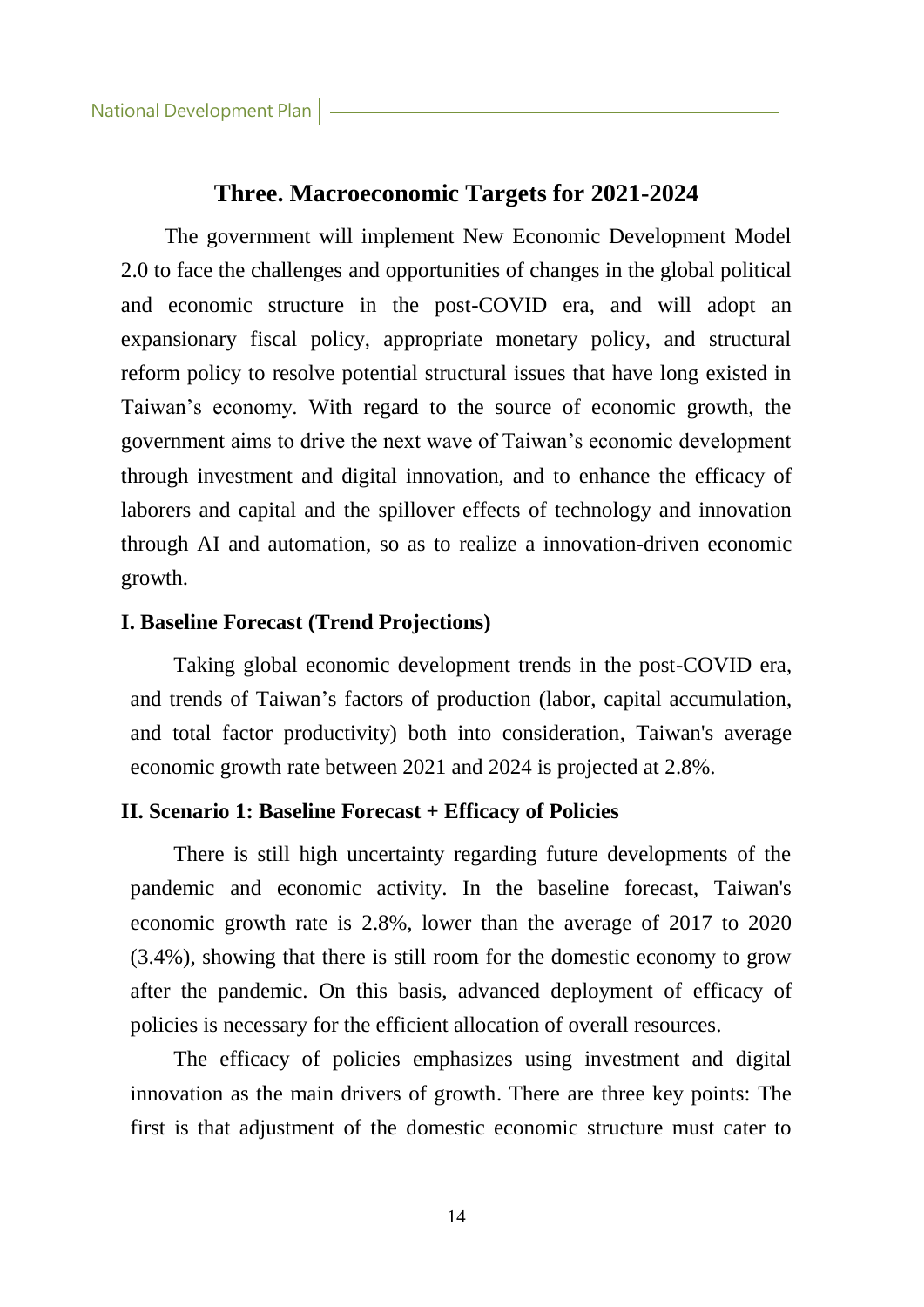global economic development trends and opportunities in the post-COVID era, and promote the six core strategic industries on the foundation of the 5+2 Industrial Innovation Plan to increase Taiwan's economic resilience. The second is to continue the implementation of forward-looking infrastructure projects and the Trillion Investment plan to secure future economic development. The third is to seize opportunities of having the same starting line in terms of 5G commercialization as the rest of the world, and develop a 5G economy to increase economic output and improve people' well-being.

After comprehensively evaluating the quantifiable benefits of policies in question, the average economic growth rate can reach 3.7% from 2021 to 2024, an increase of 0.9 percentage points compared with the baseline forecast.

# **III. Scenario 2: Baseline Forecast + Efficacy of Policies + Downside Risks**

Based on the "Baseline Forecast + Efficacy of Policies" above, if the downside risks from international uncertainties are considered, including: (1)The follow-up development of the US-China trade war and technology dispute; (2)Can COVID-19 be effectively controlled worldwide, progress of vaccine supply and access, and the schedules of countries for easing lockdown measures; (3)The direction of global monetary policy, trend of international raw materials prices and international market volatility. The average economic growth rate in 2021-2024 will be revised down to 3.3%, but is still 0.5 percentage points higher than the baseline forecast.

#### **IV. Macroeconomic Targets**

Summarizing the simulation above, the macroeconomic targets for 2021-2024 are as follows:

(I) Economic growth rat**e**: Average 3.3%-3.7% in 4 years. In which: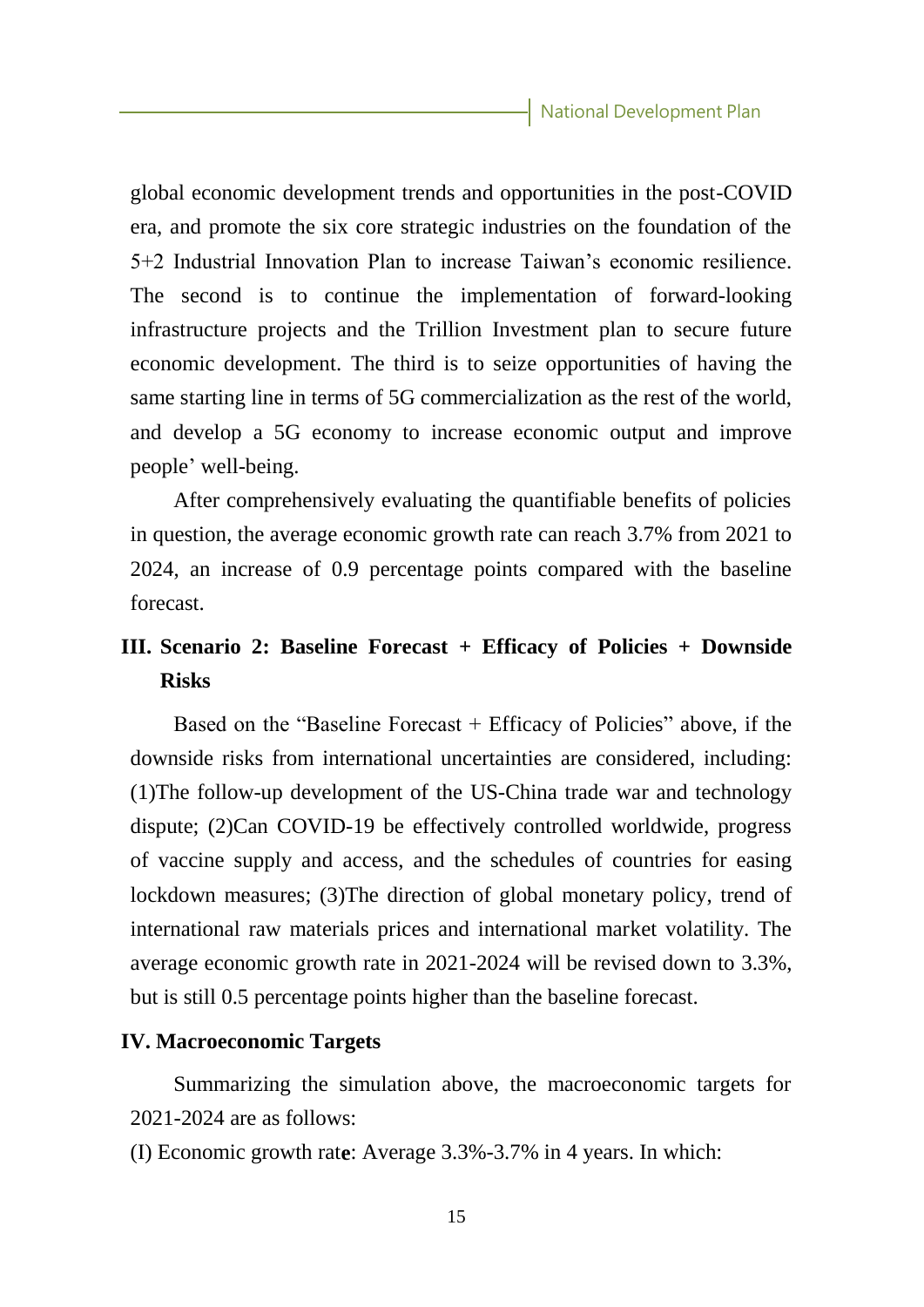- 1. The lower bound of 3.3% reflects on the government's active implementation of various policies to mitigate the negative effects of risks from global uncertainties on Taiwan.
- 2. The upper bound of 3.7% reflects on the government' efforts to effectively increase potential production capacity to speed up economic growth.
- (II) GDP per capita: 4-year average of US\$32,335-US\$32,648.
- (III) Unemployment rate: 4-year average of 3.5%-3.7%.
- (IV) Increase rate of core CPI: 4-year average of 1.0%-1.5%.

| Item                         | 2020<br><b>Actual Value</b> | <b>Average of 2021-2024</b> |
|------------------------------|-----------------------------|-----------------------------|
| Economic growth rate $(\%)$  | 3.11                        | $3.3 - 3.7$                 |
| GDP per capita (USD)         | 28,383                      | 32, 335 - 32, 648           |
| Unemployment rate $(\%)$     | 3.85                        | $3.5 - 3.7$                 |
| Increase in core CPI $(\% )$ | 0.36                        | $1.0 - 1.5$                 |

**Table 1 Important Macroeconomic Targets**

Note: Core CPI is CPI excluding vegetables and energy.

Source: Executive Yuan Directorate-General of Budget, Accounting and Statistics (DGBAS) and NDC.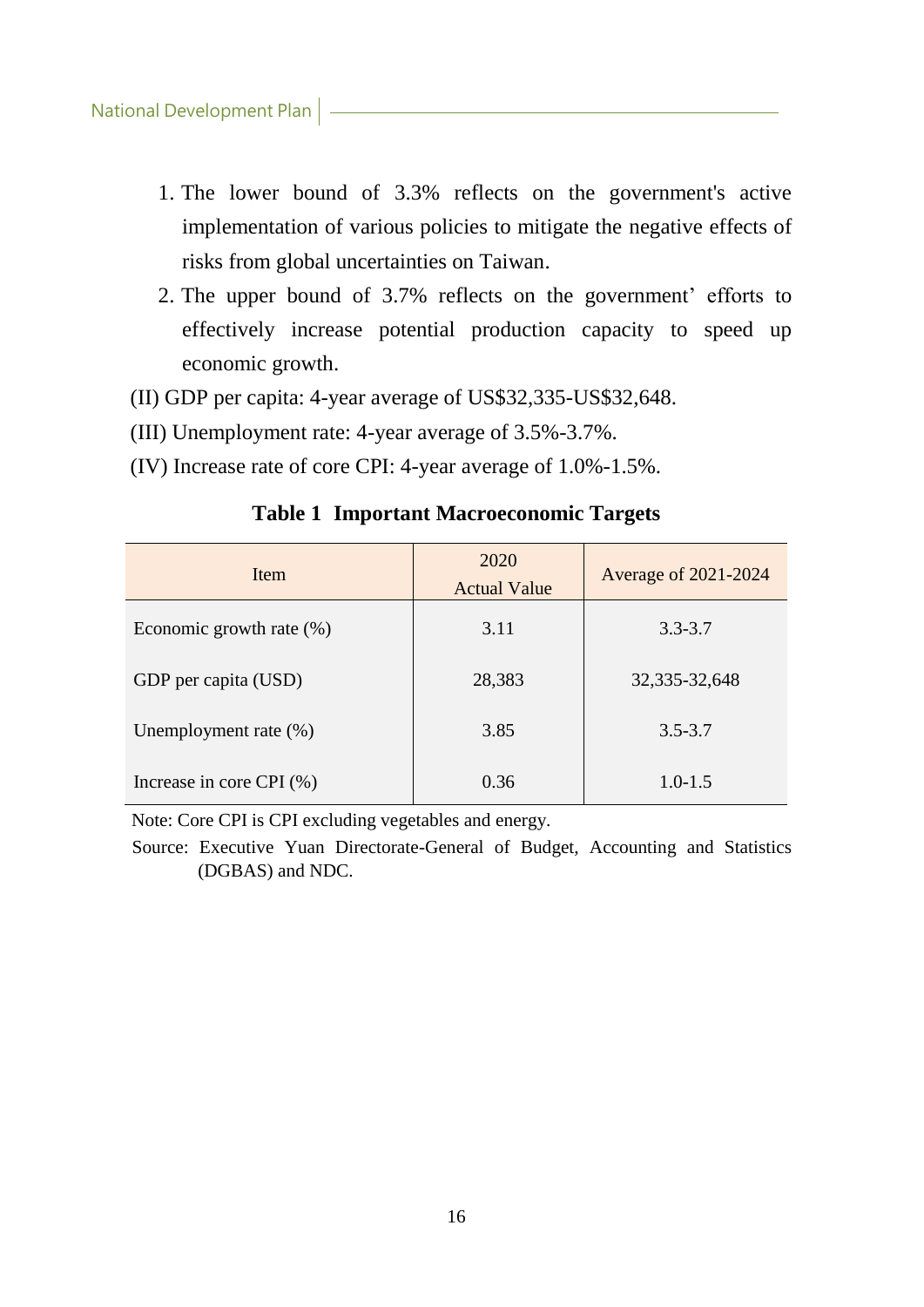## **Four. National Development Strategies (2021-2024)**

Over the past four years, the government has pursued a new economic development model based upon the values of innovation, employment, and equitable distribution. By implementing the 5+2 Industrial Innovation Plan and optimizing the startup ecosystem, Taiwan has been listed as one of the world's top four super innovators for two consecutive years. The government has increased domestic demand through forward-looking infrastructure projects and has attracted overseas Taiwanese businesses returning and foreign enterprises to invest more in Taiwan, and has also promoted more diverse positioning through the New Southbound Policy. These efforts have created a new momentum for economic growth and development. With the complete healthcare and public health system, Taiwan was able to withstand the severe challenges brought by the global trade war and COVID-19 pandemic, bringing Taiwan's economic growth back to the top of the Four Asian Tigers. Furthermore, the government implemented a series of measures to share the fruits of economic development with all people, including tax cuts, raising the minimum wage, childcare subsidies and long-term care 2.0, and caring for the youth and laborers. In the next four years, besides carrying out the five missions to "pull through the pandemic, revitalize the economy, care for the people, implement more in-depth reforms, and achieve balanced development" as instructed by the President, the four-year National Development Plan was formulated with a grand vision and forward-looking prospects in mind based on the President's declaration to "proactively develop our industries, foster a safe society, ensure national security, and deepen our democracy" during her inaugural address. The government will exert every effort in the implementation of New Economic Development Model 2.0, aiming to forge a happy society that takes care of all ages, shape a LOHAS homeland for balanced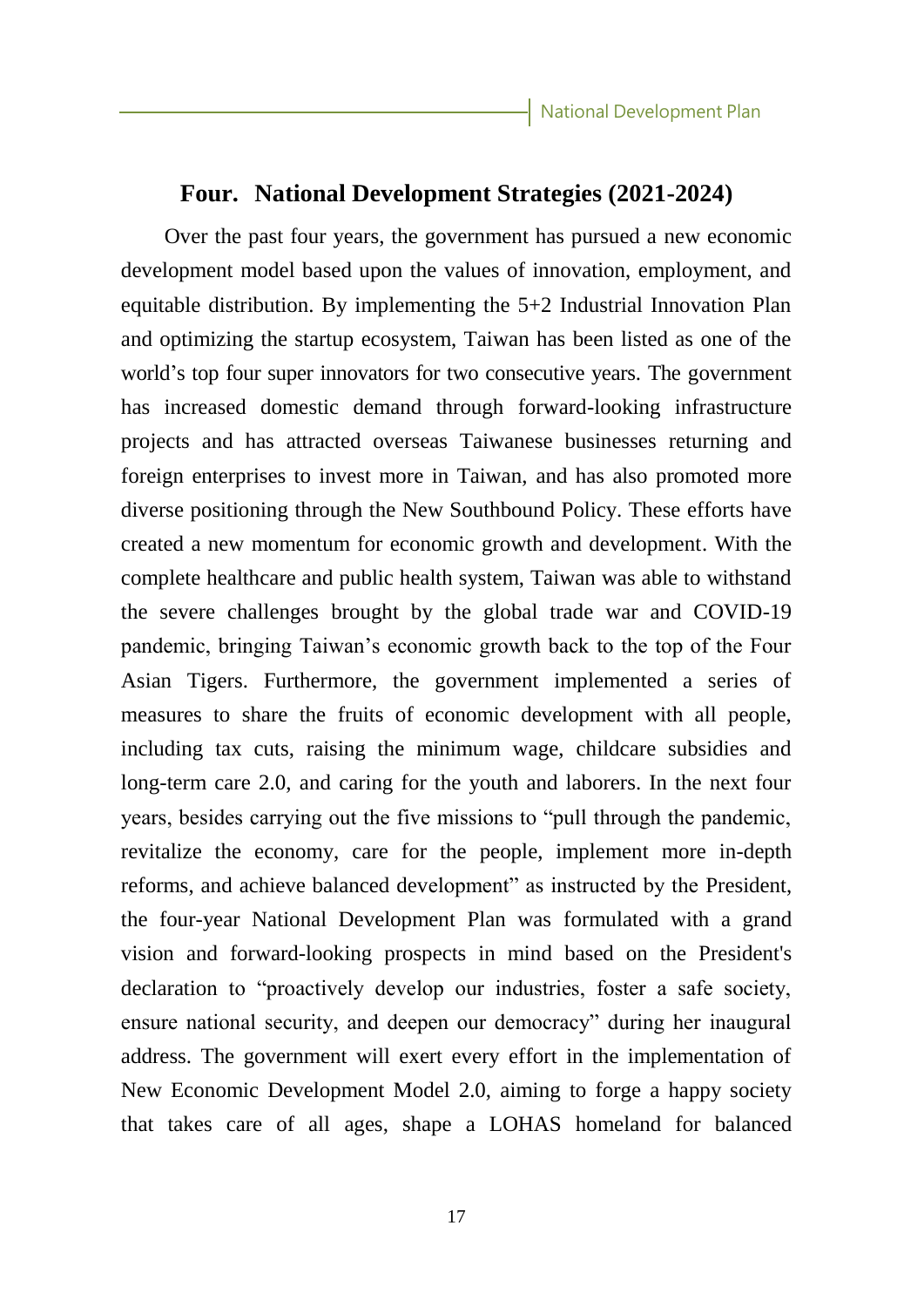development, and build peaceful foreign relations for generations, which will enable better economic performance, more thorough care, and stronger national security.

#### **I. Digital innovation, launching new economic development model 2.0**

The government will uphold the policy principle of "achieving growth while maintaining stability, and seizing opportunity amid changes," and launch New Economic Development Model 2.0 to actively forge six core strategic industries, continuing to promote industrial innovation, optimization & transformation, refining the development environment for startups, developing a capital-deployment center for Asia businesses and high asset & wealth management center, forging a digital nation, smart island, cultivating a new generation of excellent manpower, optimizing innovative financial industries, and enhancing the sustainable financial structure. These strategies aim to open up a new economic landscape and make Taiwan a key driver for global economy.



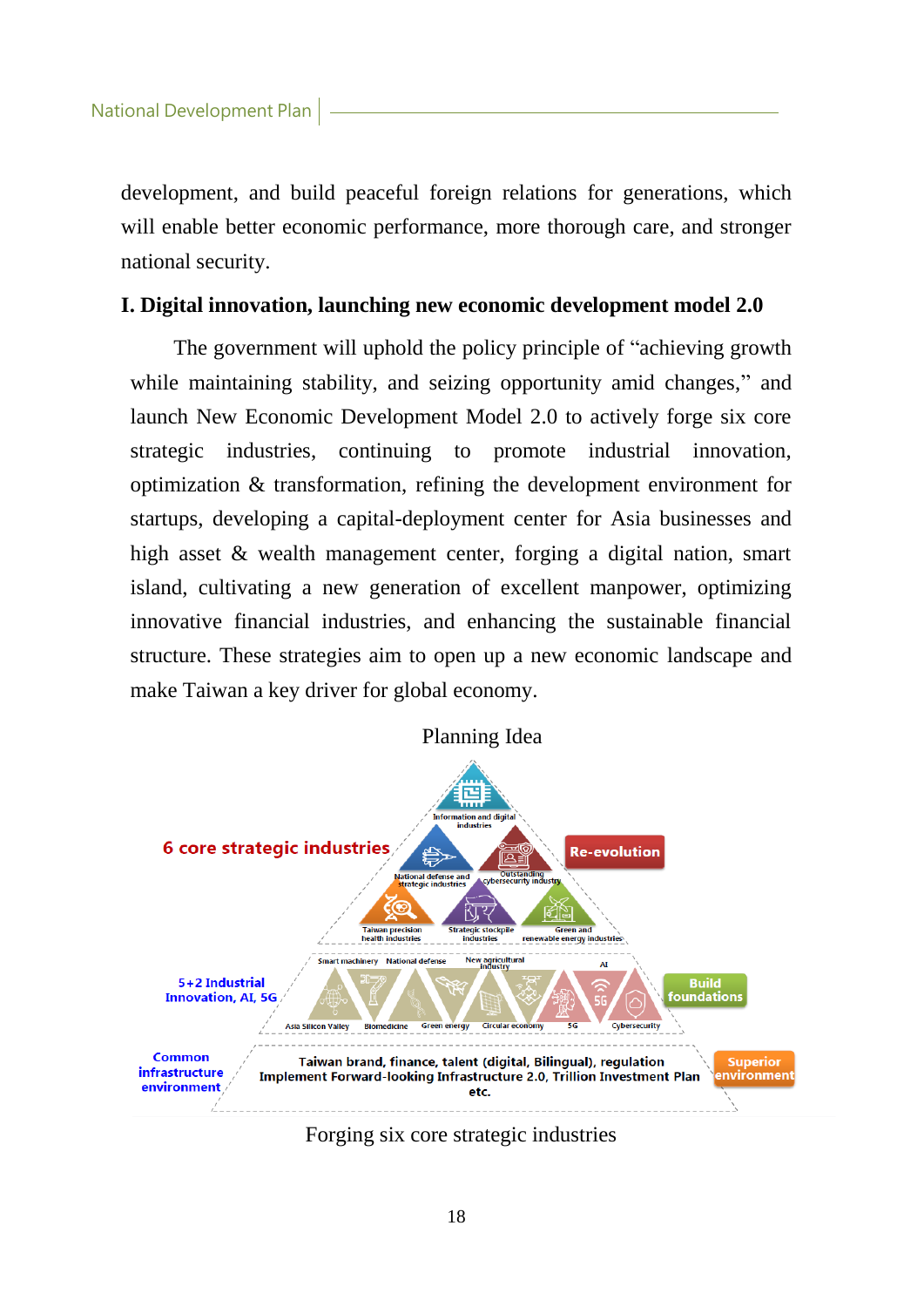#### **(I) Forging six core strategic industries**

To respond to the heavy impact of US-China trade war and COVID-19 pandemic on global trade, economy and supply chains, meet the need of the development of Industry 4.0 worldwide, grasp opportunities arising from changes in international division of labor and restructuring of supply chains, and activate key technology innovative R&D capability to drive industrial digital transformation, the government will actively develop, on the basis of the 5+2 Industrial Innovation Plan promoted by the government over the past four years, the six core strategic industries, namely, information and digital industries, cybersecurity industry, precision health industry, green and renewable energy industry, national defense and strategic industries, and strategic stockpile industries, through promoting top notch industries, enhancing technology innovation, expanding international cooperation, and many other strategies,. The aim is to allow Taiwan to grasp advantages from restructuring of global supply chains in the post-pandemic era and become a key driving force in the global economy in the future.

- i. Six core strategic industries
	- (1) Information and digital industries
		- A. Main theme: Maintaining lead in ICT technology, exporting AIoT and 5G products and services.
		- B. Objectives
			- a. Semi-conductor advanced manufacturing process technology R&D.
			- b. Export of 3-5 AIoT solutions.
			- c. 5G related products gain international telecommunications equipment manufacturers and system suppliers' recognition.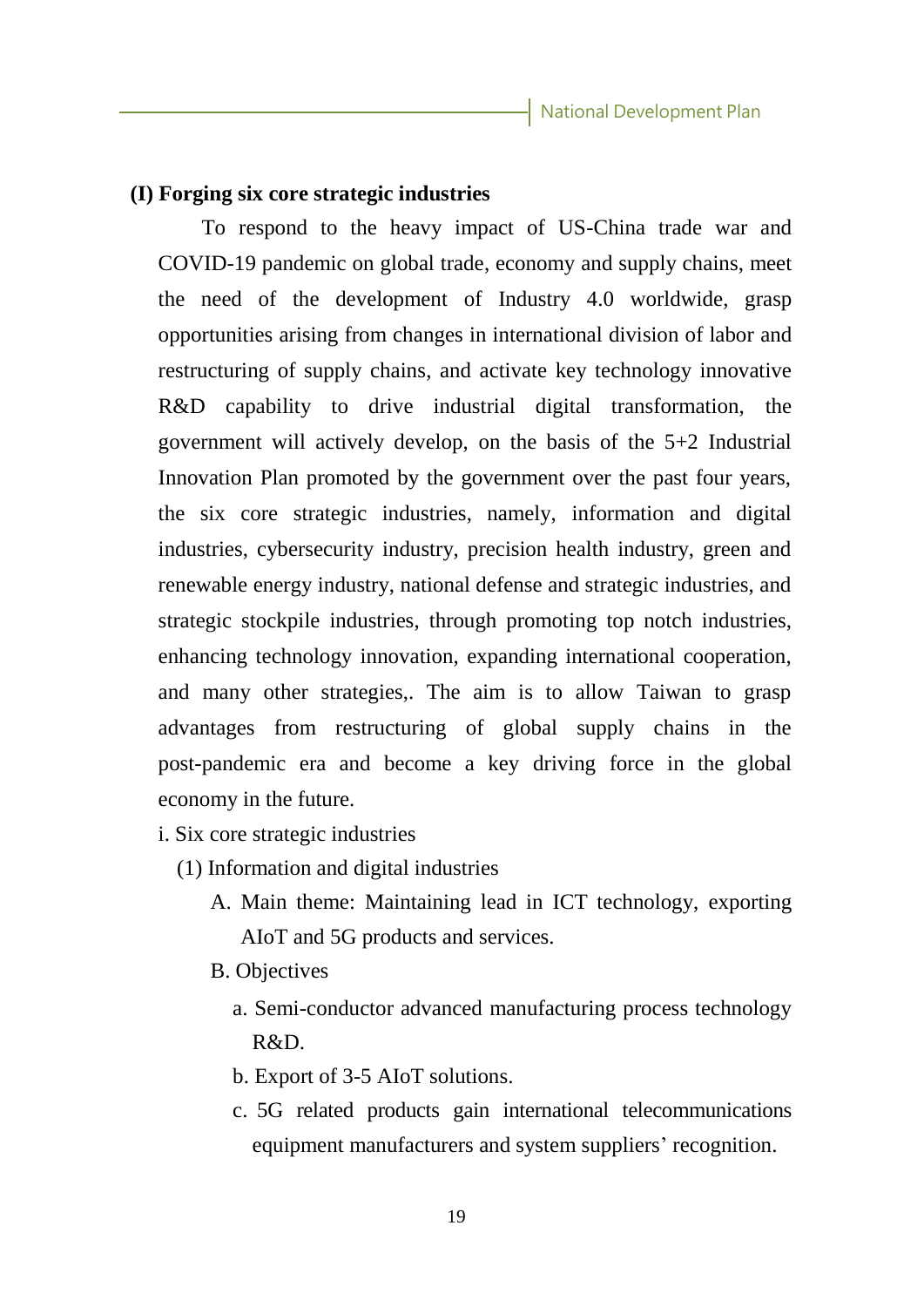#### C. Strategy

- a. New generation semi-conductor technology R&D: Promote the cooperative development of semi-conductor, B5G(Beyond 5G) communications and other technology by Taiwan's enterprises and major international companies; assist companies develop high-end semi-conductor manufacturing technology, semi-conductor equipment and materials, B5G, Edge AI smart display and other forward-looking technology.
- b. Facilitating 5G and AIoT application and export: Select superior companies in the Smart City field and export AIoT solutions via international alliance or enterprise-to-enterprise approach; expand open data's commercialized opportunities and accelerate AIoT application and development through smart integration and value-added application of government data.
- c. Integrate domestically produced 5G Open Ran solutions: Domestic operator and major international companies cooperate to develop 5G products that match Open Ran to fit into the international supply chain.
- (2) Outstanding cybersecurity industry
	- A. Main theme: Enhancing protection for emerging areas, building high-level fields for actual operations.
	- B. Objectives
		- a. Develop five international cyber security solutions in new areas.
		- b. Build fields for international attack and defense and high-level cybersecurity talent training base.
	- C. Strategy
		- a. Develop 5G, semiconductor and other forward-looking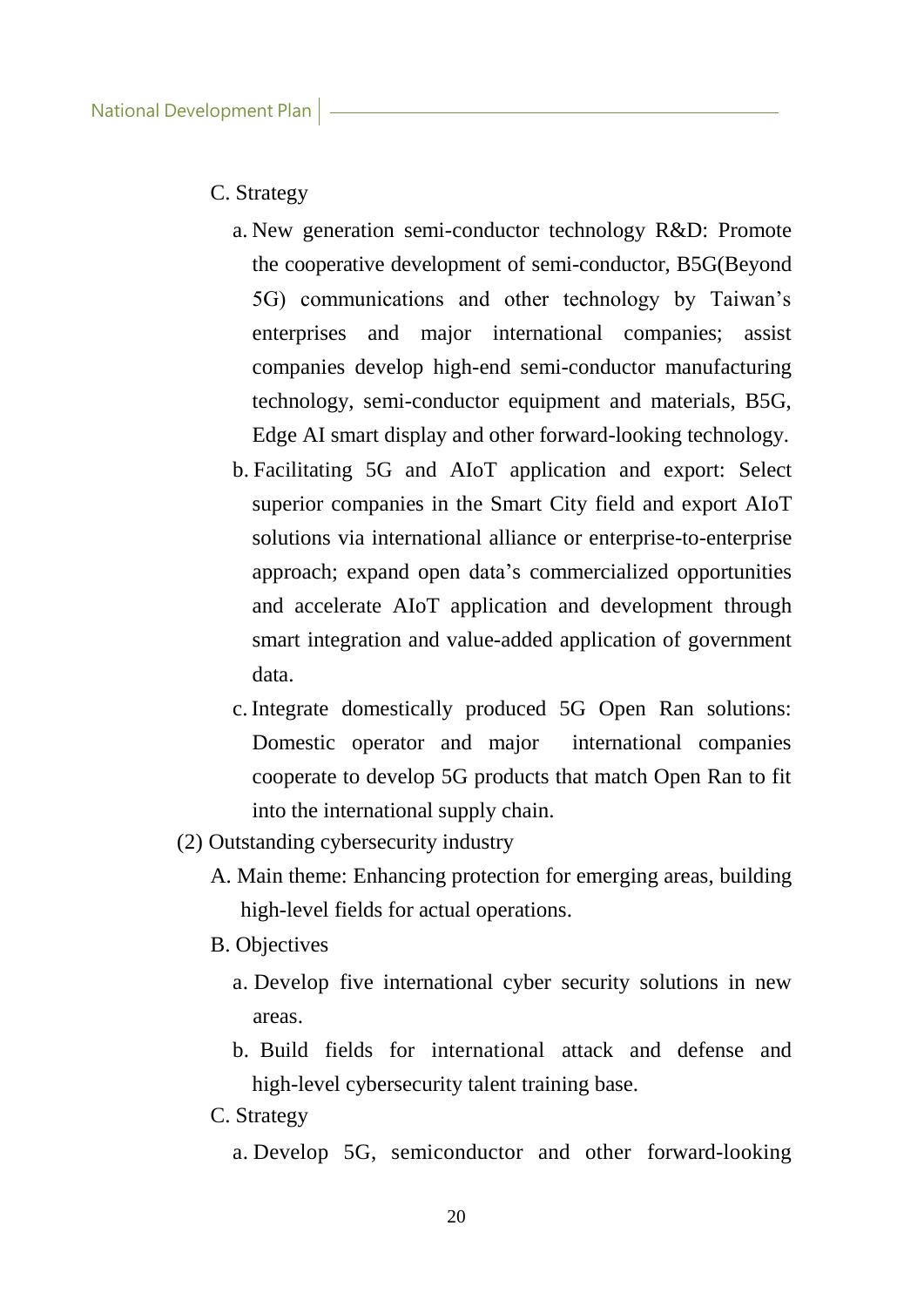technology: With technology development programs, develop IC design testing, 5G and other protective technology and AI assisted investigation and prevention; establish 5G network cyber security management mechanism and an Edge computing cybersecurity testing and verification laboratory.

- b.Develop solutions in new areas such as AIoT and medicine: Promote a cross-area joint defense plan; cybersecurity operators and 5G, IoT, medicine and other new industries will form a team and collectively develop protective products and services; through each industry's platform, the products and services needed by each core industry will be subject to stock taking and introduced.
- c. Establish cyber security attack and defense and international cooperation agency: Carry out the forward-looking cyber security research needed for national defense and national security; establish four key infrastructure simulation fields and carry out attack and defense drills; cooperate with institutions in Europe and North America such as UC Berkley and the NATO Cooperative Cyber Defense Centre of Excellence.
- d. Complete the environment for cybersecurity in higher education: Add 80 teachers and increase salary subsidy through the program of increasing cybersecurity teacher.
- (3) Taiwan precision health industries
	- A. Main theme: ICT integrated with biomedicine and epidemic prevention to drive cross-area innovation.
	- B. Objectives
		- a. Develop three precise health international level solutions for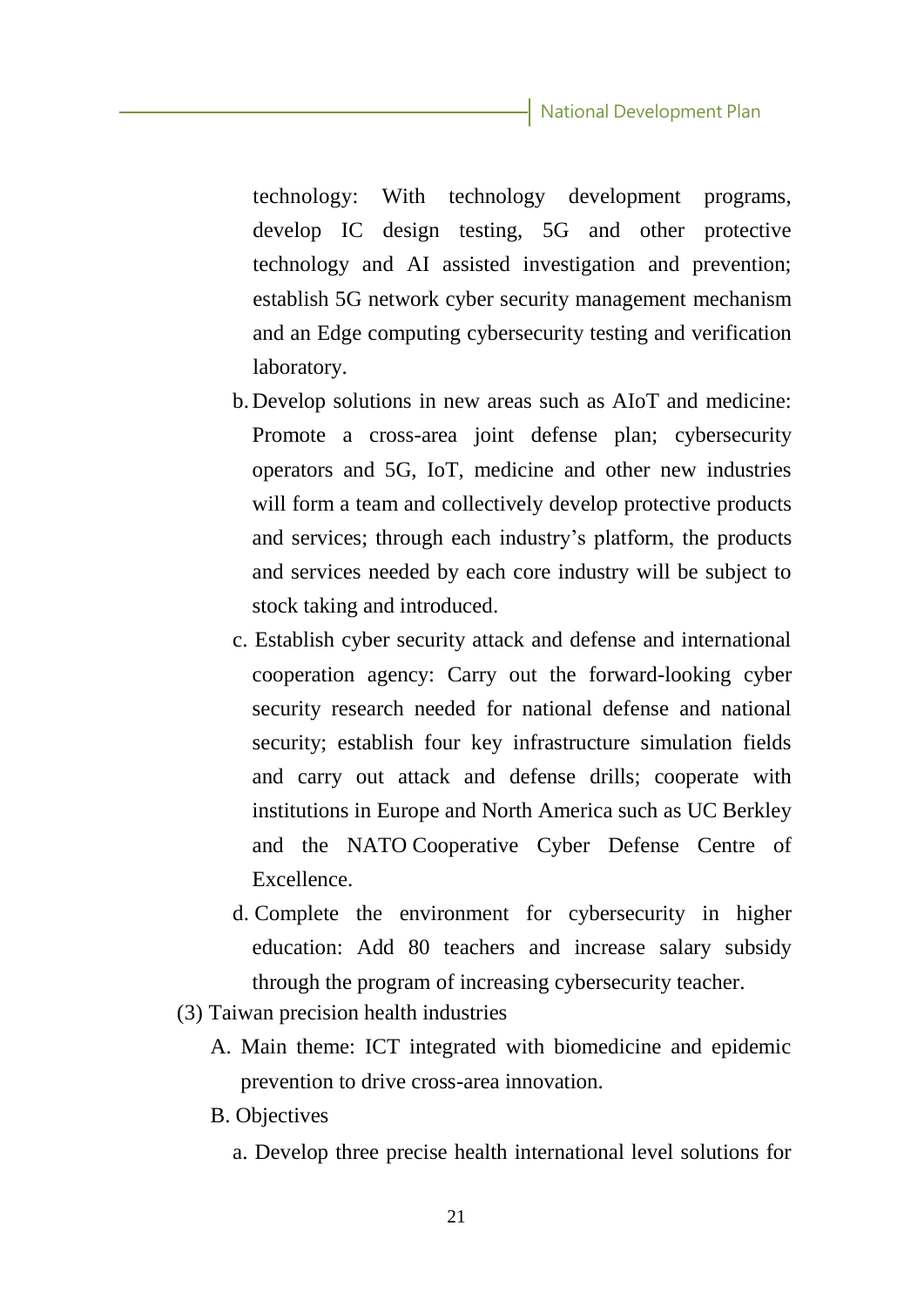cancer and important illness etc.

- b. Promote the Taiwan brand globally.
- C. Strategy
	- a.Establish a big data databank of gene and national health insurance: Establish data format standardization, integrate databanks such as BioBank, national health insurance, and cancer registration with a health big data sharing platform.
	- b.Develop precision prevention, diagnosis, and medical care systems: Through open health databank with big data analytics, develop AI image interpretation, cell therapy, chronic disease and health related risk monitoring and other services.
	- c.Develop precision epidemic prevention products: Develop precision diagnosis systems such as smart epidemic prevention (entry quarantine), 5G remote epidemic prevention and new infectious diseases; establish bio-pharmaceutical plants and strategic platform resource bank, continue stable operation of the technical support platform, and develop new infectious disease vaccines and drugs through AI.
	- d. Expand international biomedicine business opportunities: Export the successful epidemic prevention model around the world, such as entry quarantine, epidemic prevention tracking and other smart epidemic prevention systems; use methods such as digital marketing and overseas locating to export pharmaceuticals, medical materials and precise health services and products.
- (4) National defense and strategic industries
	- A. Aerospace and shipbuilding industries
		- a. Main theme: self-maintenance, military-civil cooperation,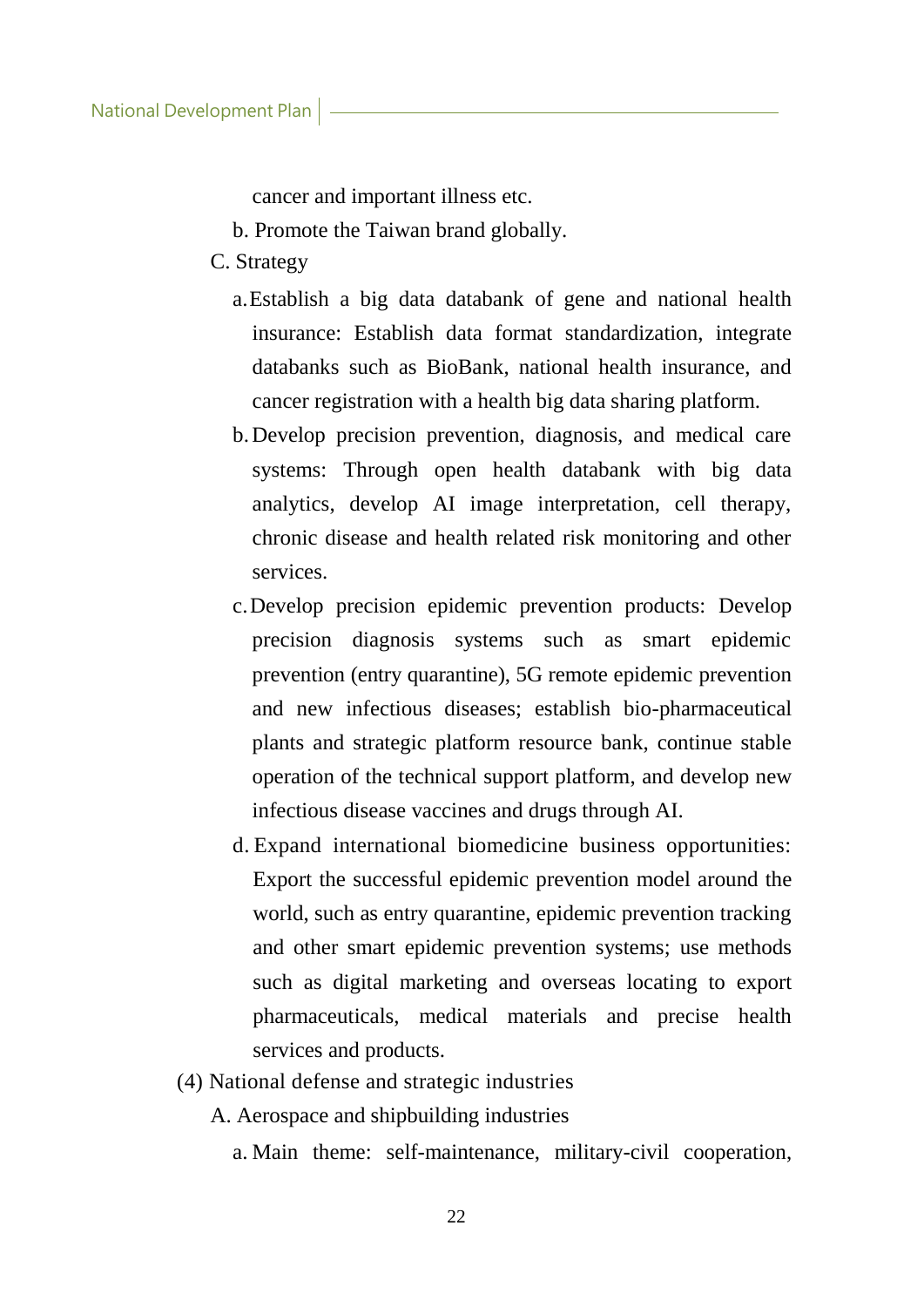international certification.

- b. Objectives
	- $-$ self-maintenance of F-16s.
	- -R&D in aerospace technology: 14 achievements, including engine.
	- $-R&D$  in ship technology: 8 achievements, including propulsion system.
	- -International certification: 10 authorized certificates in aerospace, and 4 in ship-related fields.
	- -Establish 3 to 6 academic research centers and nurture 130 masters and doctoral degree holders specializing in national defense R&D in the next four years.
- c. Strategy
	- -Self-maintenance of F-16: Through buying F-16s, strive to gain technology transfer from Lockheed Martin, develop core technology, apply for supply chain certification, and establish a F-16 maintenance center.
	- Complete aerospace and ship supply chain: Through indigenous production of the T-5 Brave Eagle and ship, spur cooperation between related operators to improve product quality and technology; through implementing the promotion program of aerospace and ship industries, professional institutes will guide suppliers to develop key technical systems; develop engines, underwater modules and other key technology, and jointly develop aerospace/ship design, production, maintenance and other technologies through industrial upgrading innovation platform guidance plans.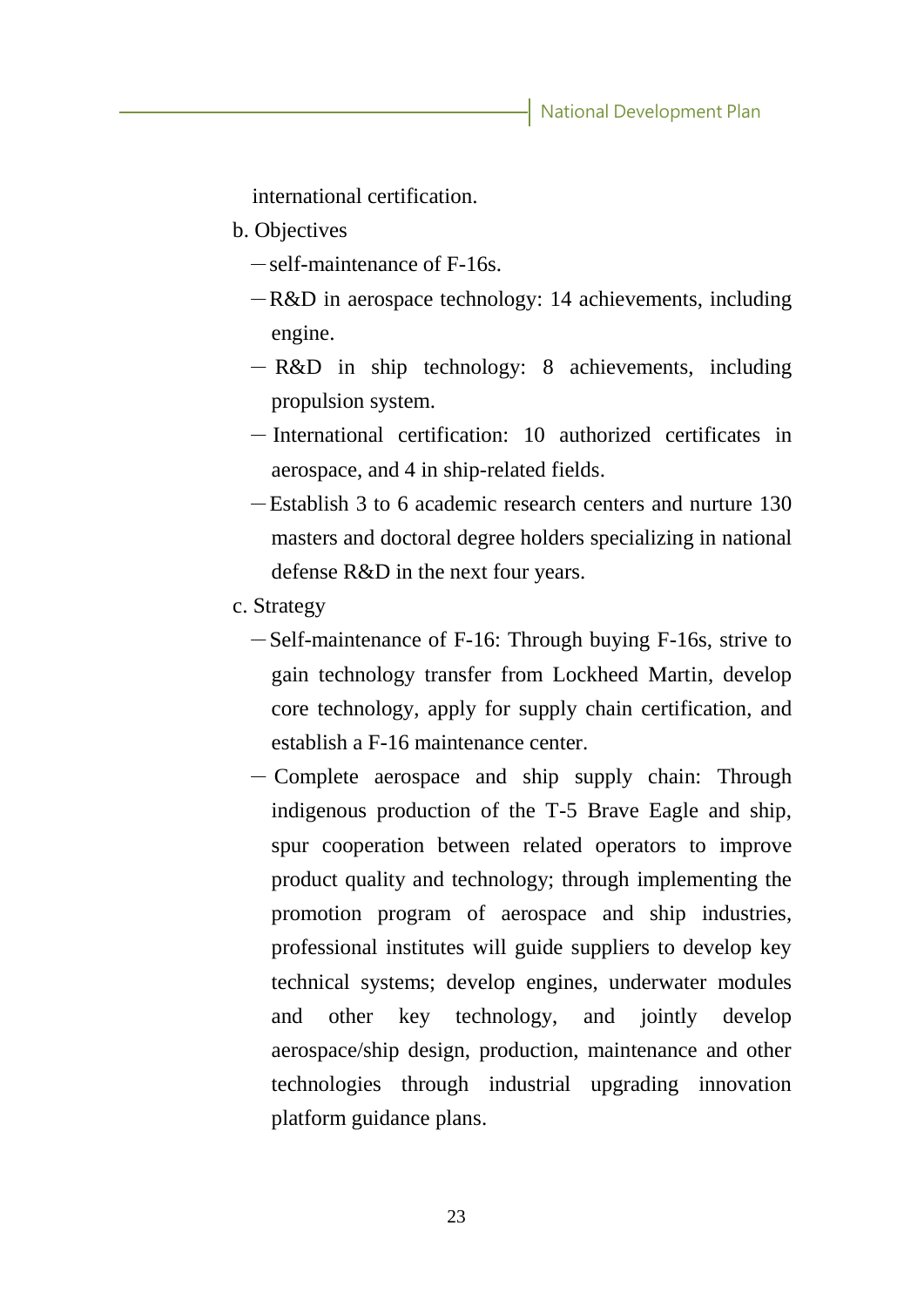- -Military-civil cooperation: Execute military-civil dual-use technology development projects to assist companies to possess the capability to develop and manufacture qualified military products; through procurement, request overseas companies to assist operators gaining international certification; promote the establishment of a national defense technology research center to build up forward-looking research capability of national defense and, at the same time, nurture national defense R&D talent.
- B. Space industry
	- a.Main theme: Develop low-Earth orbit satellites and ground stations and support equipment.
	- b. objective
		- $-15$  achievements in key technologies of satellite.
		- -Launch the first B5G satellite in 2025.
		- -Increase the value of ground communications equipment output by NT\$80 billion.
		- $24$  flight tests of indigenous space components and secondary system verification.
		- Facilitate cooperation with 3 major international companies.
- C. Strategy
	- -Advance remote sensing satellite technology: Through help from think tanks or professional institutes, advance FORMOSAT-8 program and improve technical capabilities of satellite, remote sensing payload and ground equipment.
	- -Establish B5G telecommunication satellite technology: Think tanks or professional institutes will help create a low-Earth orbit B5G communication satellite and payload, and develop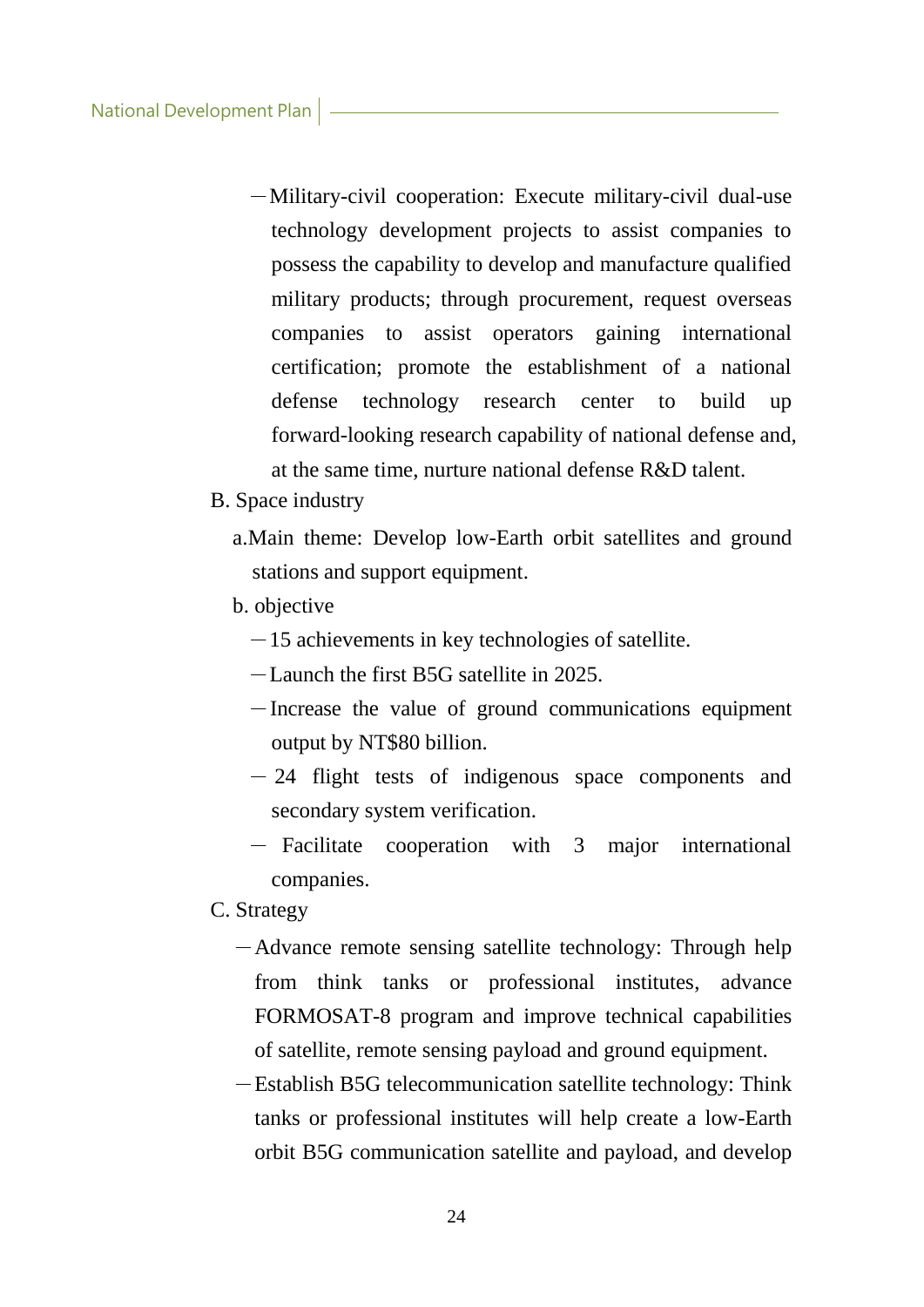domestically made components; enhance key technology of ground communication equipment, such as small satellite receiver stations and aerials.

- -Provide testing and verification of space product: Form a strategic alliance with operators to establish a space parts inspection platform, carrying out space simulated environment tests of domestically made products; through FORMOSAT-8 program, complete final flight test of domestically made components and secondary system verification.
- -Promote Space Nation brand: Participate in international space exhibitions and business solicitation meetings to establish Taiwan's brand image as a space nation.
- (5) Green and renewable energy industries
	- A. Main theme: 2025 national energy transformation, export of wind energy industry.
	- B. Objectives
		- a.Gain manufacturing capability of key parts and components of 9-124 MW, large wind turbine.
		- b. Reach 5.7GW installed capacity and NT\$1 trillion investment in offshore wind power by 2025.
		- c. Pursuit orders from South Korea, Vietnam and other Asia-Pacific wind power markets.
	- C. Strategy
		- a.Establish special industrial zone and R&D bases: Develop the next generation high conversion efficiency optical technology at the Shalun Smart Green Energy Science City; establish the Kaohsiung Marine Technology Special Zone, and introduce underwater infrastructure, R&D in marine engineering and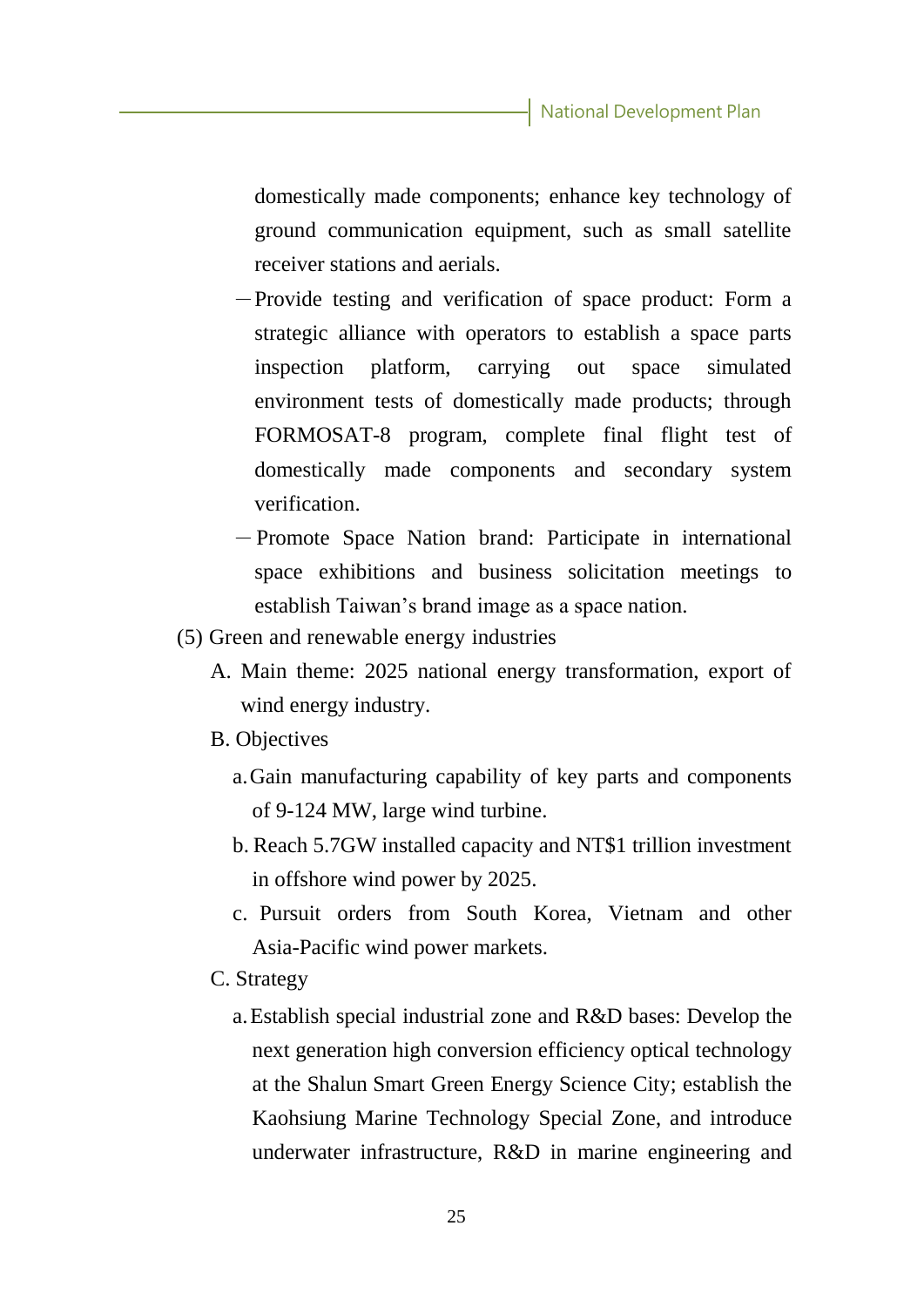certification capability; promote the Taipei Port and the Taichung Port as the special zones for offshore wind power localization to carry out international cooperation on large wind turbine manufacturing.

- b. Optimize the system for participating in green energy: Complete the green energy certificate market and transaction system; establish a national financial guarantee system.
- c. Build an offshore wind power national team: China Steel and CSBC Corporation will lead the national team to build important production bases for wind turbines, underwater infrastructure, marine engineering and others.
- d. Enter the Asia-Pacific wind power industry chain: Form a strategic alliance between green energy operators, international developers and system companies to create a supply chain ecosystem, and collaborate with export credit guarantee agencies for entry into the Asia-Pacific wind power market.
- (6) Strategic stockpile industries
	- A. Main theme: Build strategic stockpile industries to ensure the supply of key materials.
	- B. Objectives
		- a. Expand sources of energy import, stabilize energy import, ensure and increase energy security reserve, enhance the capability in response to possible disruption of energy import, secure energy autonomy.
		- b.Ensure the supply of food required for the whole country for 3 months, and optimize food security resilience.
		- c. Implement domestic production for domestic consumption, build a joint procurement platform for domestically produced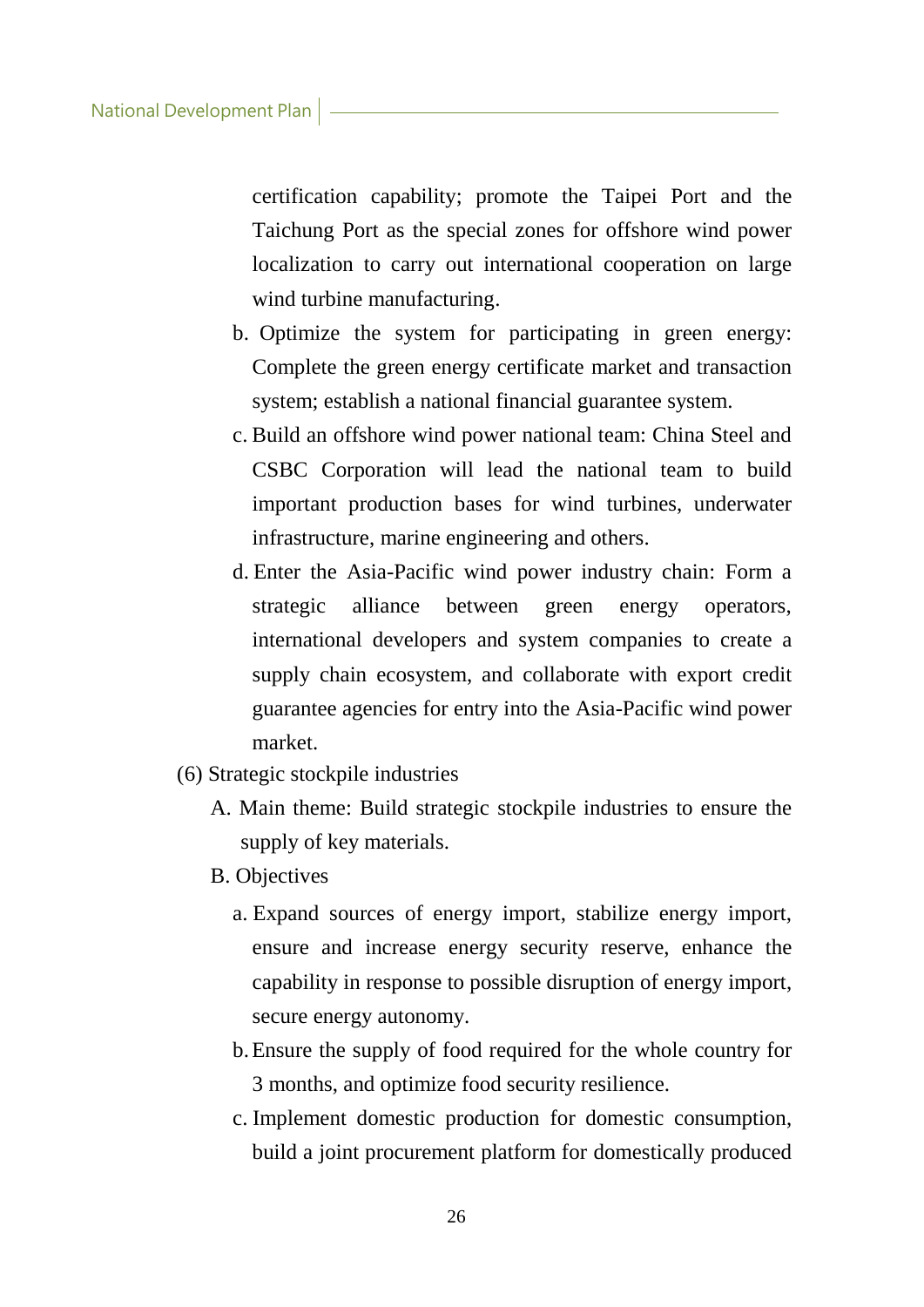medical materials, promote purchase of domestically made products by the medical system, and enhance self-production of medical material.

- d. Important livelihood materials are produced domestically to ensure supply stability of raw materials (maintaining 3-5 months' safety stock of paper pulp, soybeans and wheat during epidemic period) and self-production capability.
- e. Build robust mechanism of dispatching machinery and equipment for disaster rescue, and enhance domestic supply capacity of gravel and cement.
- f.Develop domestic supply and technical autonomy for major industrial key materials such as semiconductor materials and equipment, vehicle batteries, and active pharmaceutical ingredients.
- g. Implement combat readiness storage of important industrial materials.
- C. Strategy
	- a. Ensure energy autonomy: Through long-term contracts and purchase of spot goods, achieve import diversity and ensure the safety reserves of petroleum, coal and natural gas meet legal requirements; continue to expand natural gas transportation and storage equipment to increase the safety reserve and lower the risk of energy outage.
	- b. Optimize food security: Establish at least two cold chain distribution centers, assist markets and production facility owners and operators upgrade refrigeration equipment.
	- c. Enhance people's livelihood materials: Continue monitoring to ensure domestic sufficient stock of key raw materials for people's livelihood such as toilet paper; undertake a rolling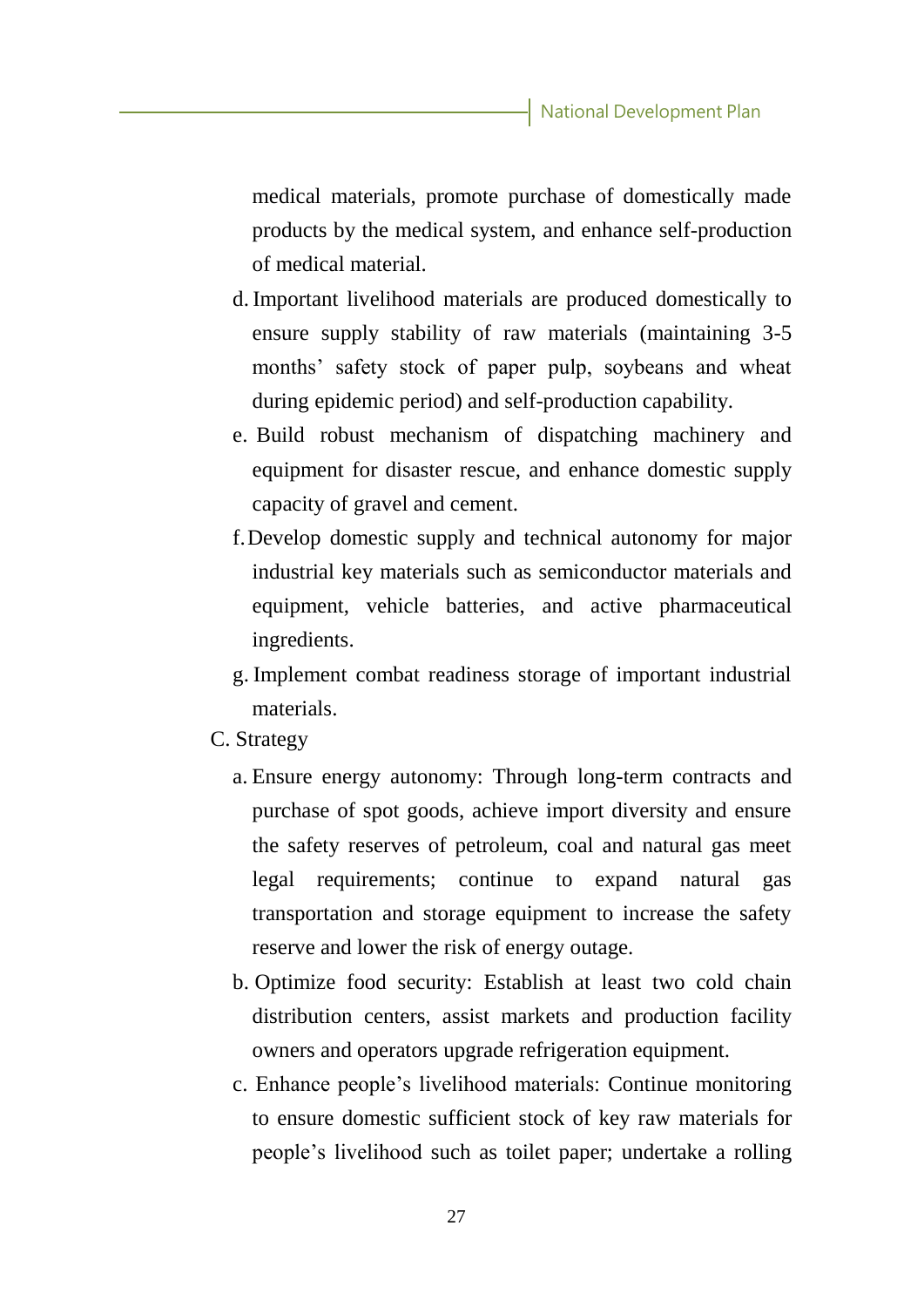stocktake of the supply of raw materials for basic processing industries such as soybean oil and wheat flour to ensure emergent self-production capability.

- d.Ensure the availability of medical resources: Through machines requisition and technology transfer, etc., coordinate suppliers to produce facemasks for domestic use; establish a joint procurement platform to promote the purchase of domestically made products by the public and medical sectors.
- e.Enhance the dispatch of disaster rescue resources and the supply of gravel and cement: Develop a new version of resources system to classify and manage key machinery (equipment) to increase dispatching efficiency; eliminate the reliance on imported gravel, prohibit the import of sea sand, promote special areas for extraction of earth and rock, and maintain cement autonomy.
- f. Promote semiconductor materials and equipment autonomy: Promote technological autonomy for regulated semiconductor materials, equipment localization, and local manufacturing by foreign companies.
- g.Enhance the independent development of vehicle batteries: Enhance technology and uniqueness of vehicle battery, and expand the needs for diverse applications in the market.
- h.Increase self-supply of Active Pharmaceutical Ingredient (API): Promote self-production and self-use of domestically made pharmaceuticals, and stabilize domestic API supply.
- i.Ensure the supply of 15 important industrial materials: Perform annually a rolling review of the dynamic data of the sales and inventory of the main companies of 15 important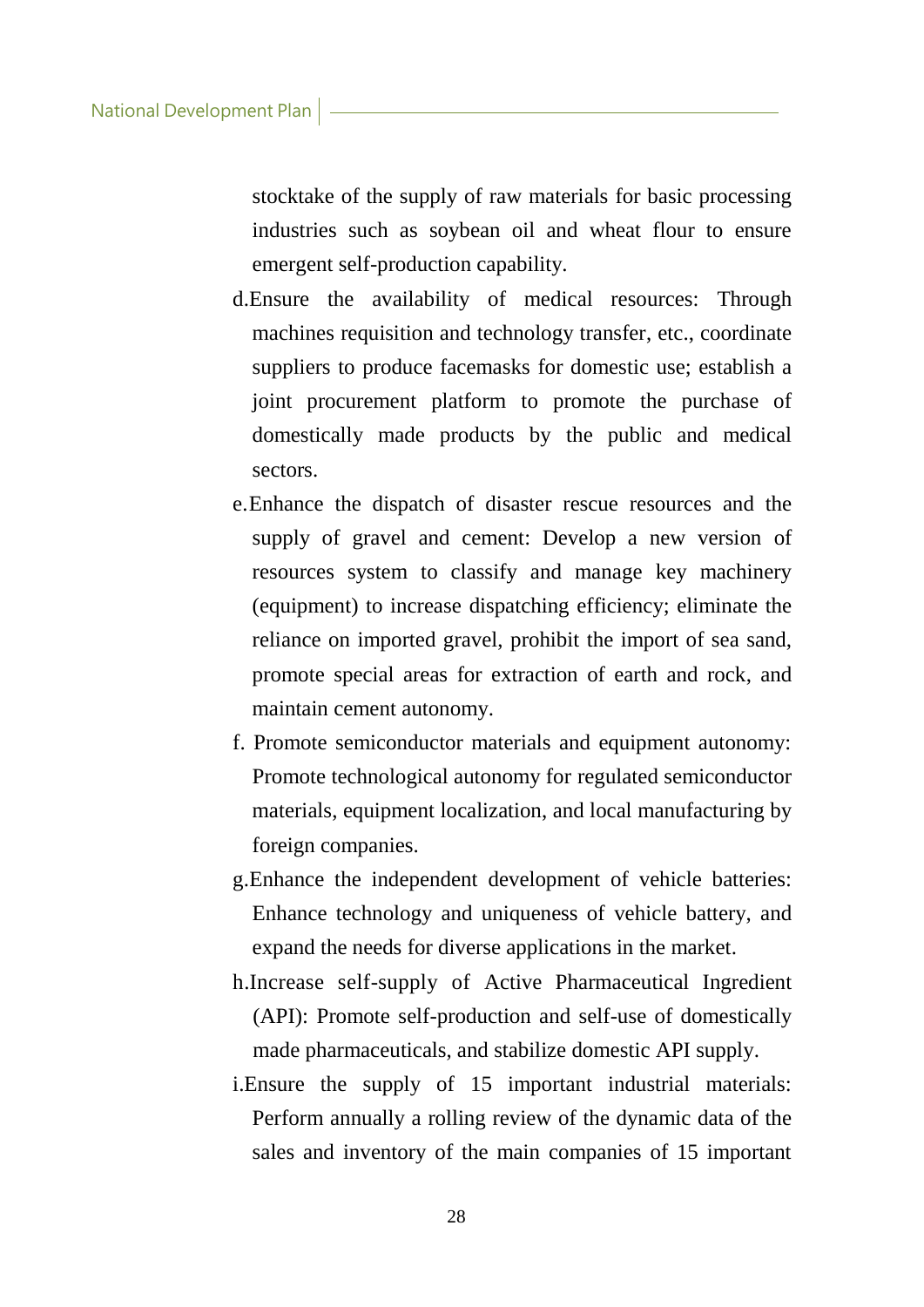industrial materials to implement combat readiness storage; establish a response center to overall scheduling of production lines, make a list of importers and exporters who are able to procure relief materials on an emergency basis, and grasp the capacity of domestic logistics.

ii. Common infrastructure environment

The government will also optimize the common infrastructure environment for the development of every industry, including talent, regulations, finance, Taiwan brand, etc., fully supporting the promotion of the six core strategic industries.

(1) Gathering digital and bilingual talent

- A. Nurture local digital talent: promote measures such as gradually increase the number of teachers and students at STEM departments, and establish research colleges focused on national key fields.
- B. Recruit international digital elite: Implement enhanced measures such as promoting the digital talent recruitment program and attracting foreign students to study at digital related departments in Taiwan.
- C. Enhance bilingual ability and international vision: Formulate advanced measures such as promoting all-English teaching in specialized areas, and promoting international exchange of industrial talents.
- (2) Optimizing the regulatory environment

Take stock of important items of regulatory adjustment, and optimize the regulatory environment for industrial development:

A. Provide enterprisers with a fund raising and rewarding channel and promote human resources development; formulate revision of the Business Mergers and Acquisitions Act, Biotech and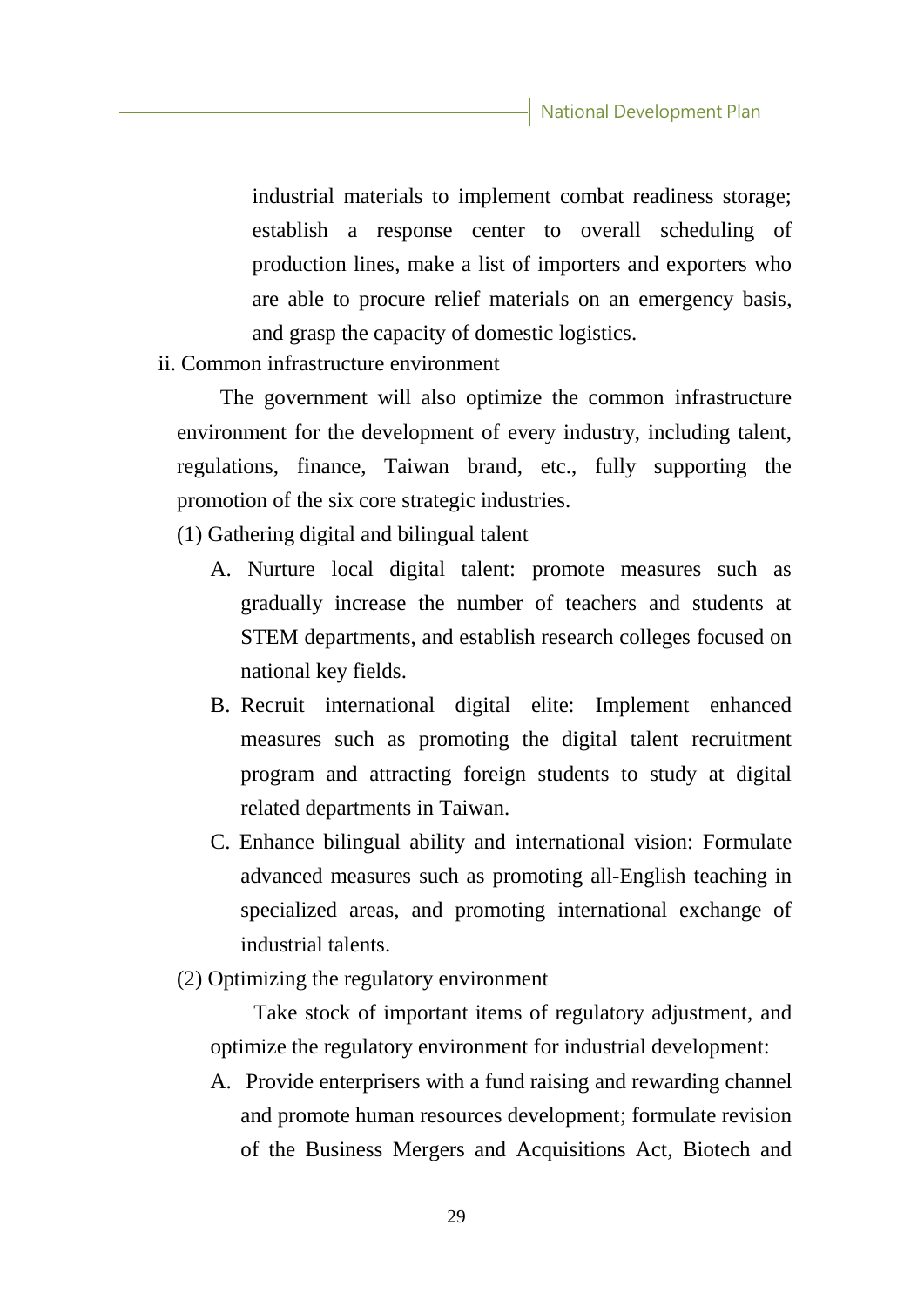New Pharmaceutical Development Act and Act for the Recruitment and Employment of Foreign Professionals to extend the relaxation of existing restrictions.

- B. Establish a sound development environment for cyber security and telecommunication, formulate digital communication and broadcast related regulations, and revise the Cyber Security Management Act to refine management regulations according to the development of technology.
- C. Complete digital application related regulations, formulate the Regulations Governing Internet Audiovisual Services, and amend [the Act Governing Electronic Payment](file:///C:/Users/User/Downloads/searching%3fquery_word1=The%20Act%20Governing%20Electronic%20Payment%20Institutions&query_field1=keyword)  [Institutions](file:///C:/Users/User/Downloads/searching%3fquery_word1=The%20Act%20Governing%20Electronic%20Payment%20Institutions&query_field1=keyword) to foster sound development of new industries and protect the rights of citizens as well.
- (3) Provide diverse and flexible financial support
	- A. Establish a new board and expand loans and investment for industries.
	- B. Promote national financial guarantee and investment by the national investment company (Taiwan Capital).
	- C. Develop capital-deployment center for Asia businesses and high asset & wealth management center.
- (4) Build a national team to promote "Branding Taiwan", global marketing, and strengthen international cooperation.

# **(II) Continuing to promote industrial innovation, optimization & transformation**

- 1. New plan for promoting agricultural innovation
	- (1) Improve the welfare system for farmers

Establish a complete agricultural insurance mechanism, increase the scope of coverage, and ensure operational safety. Implement the Farmer Pension system to ensure farmers'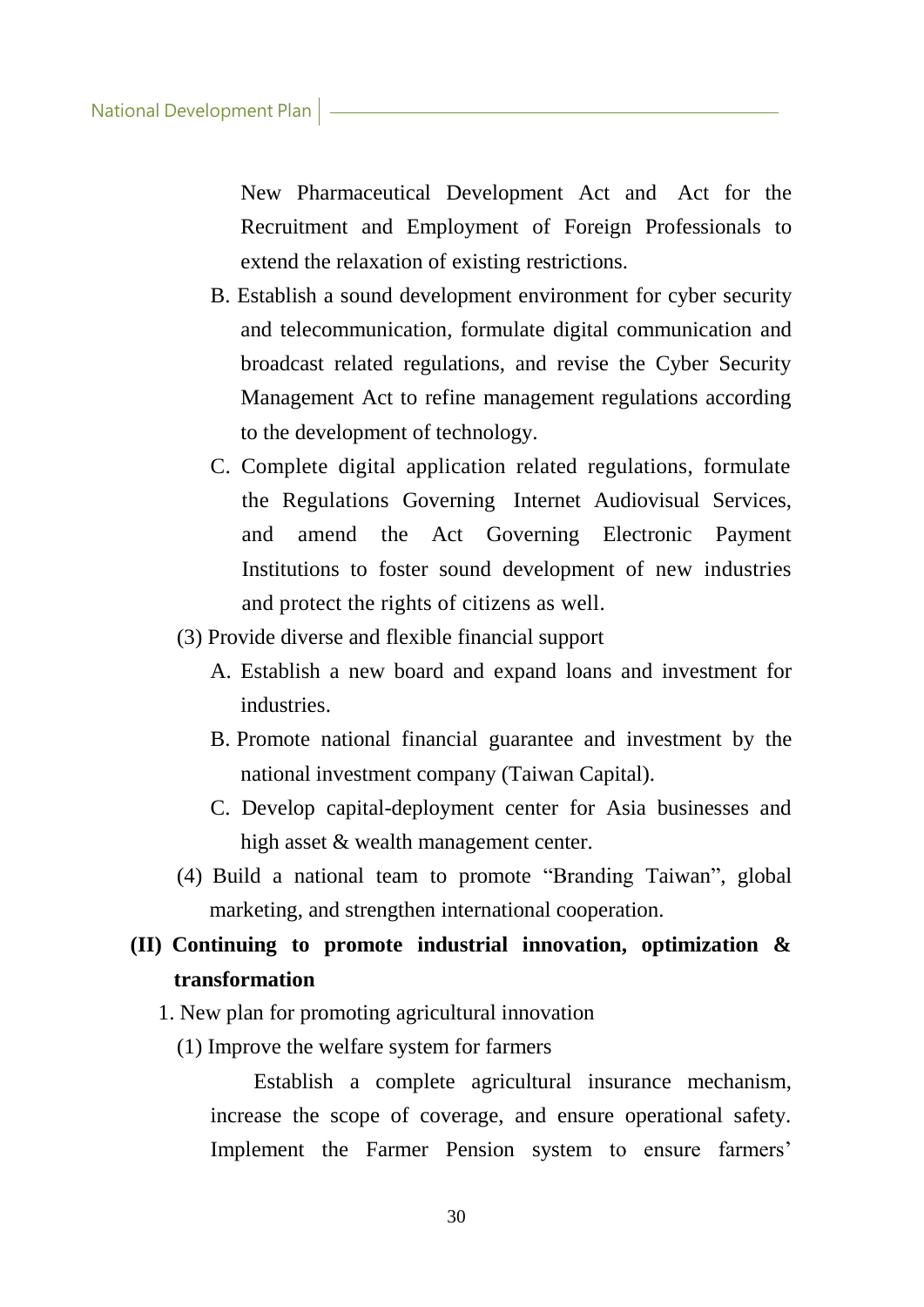livelihoods after retirement. Make timely amendments to regulations on health insurance for farmers to protect their work rights. Examine the types of farmer's occupational injury and strengthen the insurance system and scope of coverage, and conduct rolling reviews to improve the occupational injury insurance for farmers.

(2) Robust infrastructure environment

With regard to farmland management, agricultural development zones are designated for adaptive development, and develop agriculture-based green energy facilities. With regard to green environmental payments, farmlands are encouraged to engage in direct payment in rice, rotation, or production environment maintenance, and basic payment for agricultural environments is provided for farmland and ranches in non-urban specific agricultural zones and general agricultural zones that maintain agricultural crop production. With regard to agricultural labor, monitor and effectively utilize overall agricultural labor, with foreign workers utilized for various purposes based on the principle of providing supplementary labor, and compete a guidance system for young farmers. Expand irrigation services and increase water use efficiency by enhancing public irrigation facilities of extraction, storage and transmission, increasing subsidy for field water conservation facility, and including in irrigation district area scope and other methods. Keep African swine fever away from Taiwan, keep Taiwan clear of foot-and-mouth disease, and step up border and domestic quarantine and inspection measures, as well as emergency prevention mechanisms.

(3) Enhance industrial competitiveness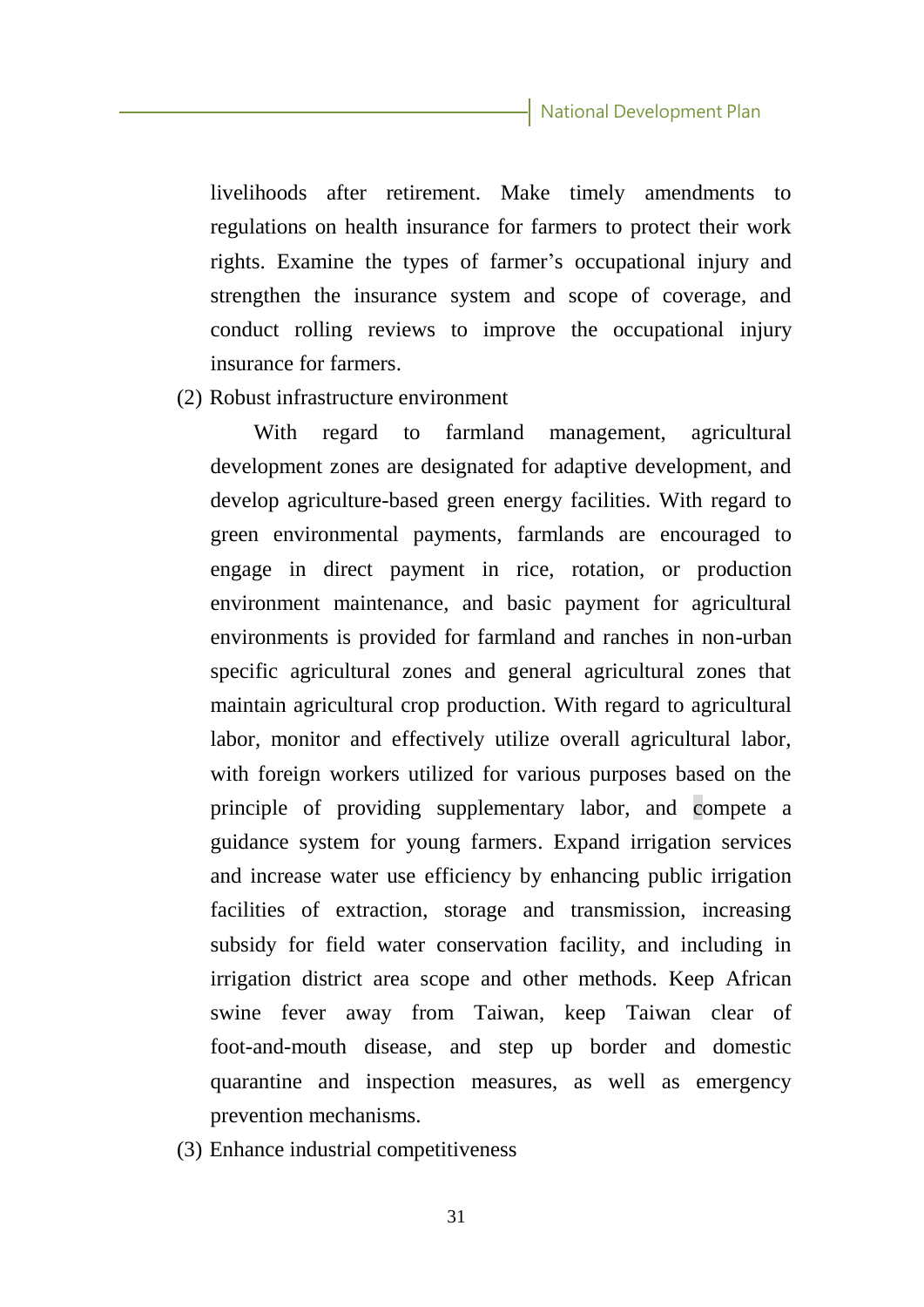Implement the Organic Agriculture Promotion Plan and expand the traceability certification. Promote smart agriculture, introduce key technologies for smart production and digital services, implement scientific and research mechanisms, and facilitate the commercialization and industrialization of R&D results. The goal is to have 10% exports, 10% processing, and 10% promotion to create an agriculture and food production and sales structure that benefits farmers and consumers, and better adjustment of production and sales. Promote diverse forest industries and technologies for under-forest growing and farming of forest by-products, and establish a national ecological green network. Implement responsible fisheries, eliminate illegal fishing, stably develop offshore fisheries management, revitalize aquaculture, increase average output value by at least 10%, optimize coastal fisheries management, and strengthen the development of fishing harbor environments. Promote the modernization of the livestock industry, eliminate difficulties in quarantine procedures, and restart pork exports. Promote the integration of production to primary processing of agricultural products, develop a cold chain system for agricultural products, and establish a flagship logistics center and regional cold chain system. Establish an agricultural product export platform for agricultural product export growth to reach 3% a year. Develop villages that are suitable for agriculture and for living, where production, life, and ecology can prosper all together.

- 2. Circular economy
	- (1) Promote R&D and zones for circulation technology and materials innovation: Integrate efforts from industries, the government, the academia, and research institutes with the capabilities of the public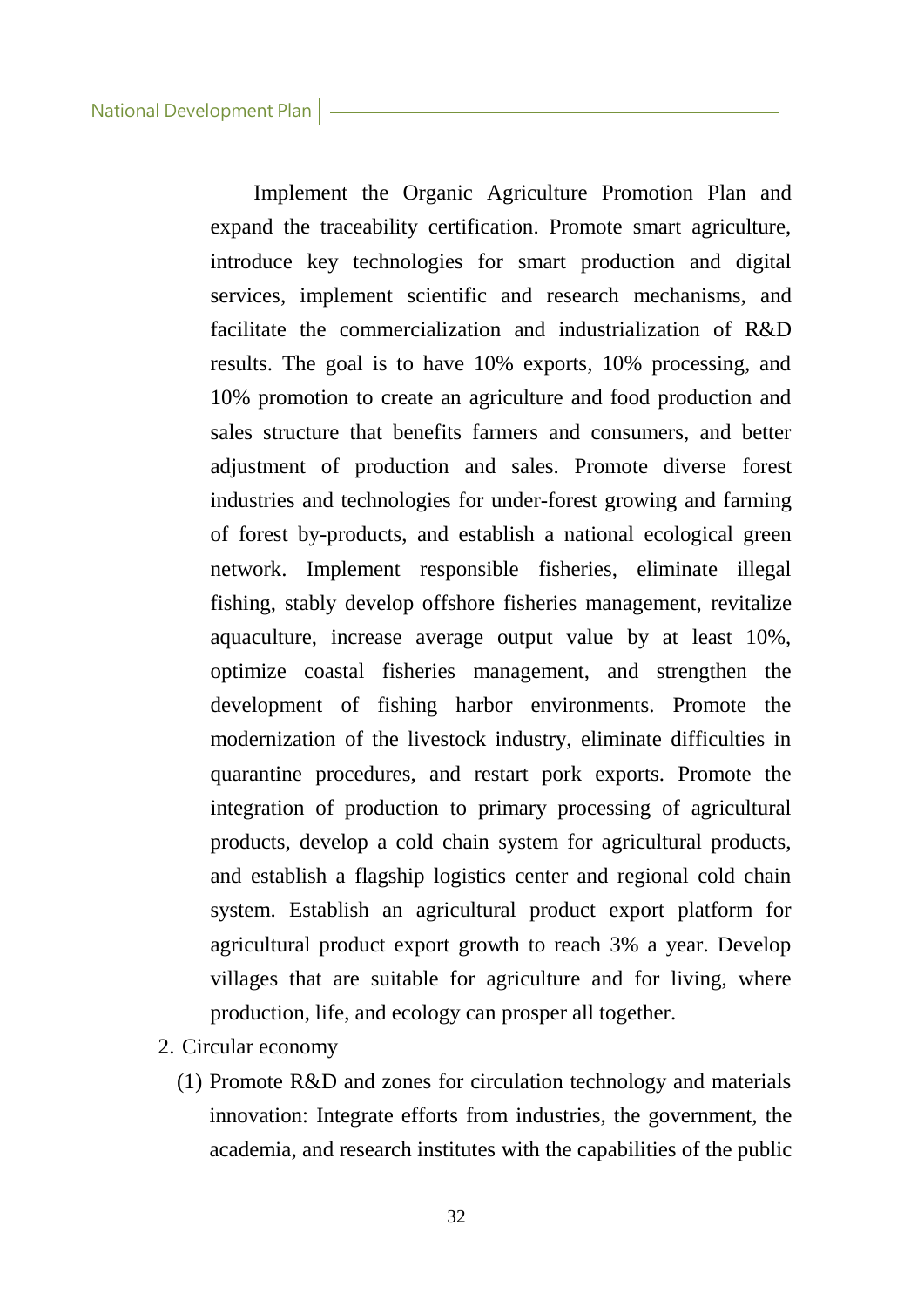and private enterprises, and jointly engage in innovative R&D, the establishment of dedicated zones, and R&D talent cultivation. Utilize government policies to drive the development of material industry and promote a domestic circular market based on the needs of target oversea markets and industries.

- (2) Establish a new circular economy demonstration park: Develop a new circular economy demonstration park and properly collect, recycle, and reuse the cold (heat/steam) energy, resources, waste, and wastewater generated during the production process of firms in the park. Transform existing industrial parks into circular industrial parks, and guide industries to develop low carbon and clean production technologies.
- (3) Promote green consumption and transactions: Create green consumption models and innovative business models and encourage consumers to choose these models. Promote green government procurements, use recycled materials in public construction projects, or give priority to eco-friendly or recycled products certified by the government during procurement.
- (4) Promote energy and resource integration and industrial symbiosis: Focus on waste reduction, reuse, and environmental protection, strengthen the recycling system, ensure the quality of recycled materials or reused products, establish supervision mechanisms, and optimize the regulatory system.

#### **(III) Refining the development environment for startups**

- 1. Meeting funding needs of startups
	- (1) Gradually increase allocation of investment amount by angel investor to NT\$10 billion and deliberate on loosening regulations including years of startup for angel investors to enjoy tax preference. Also, adding additional NT\$60 billion for youth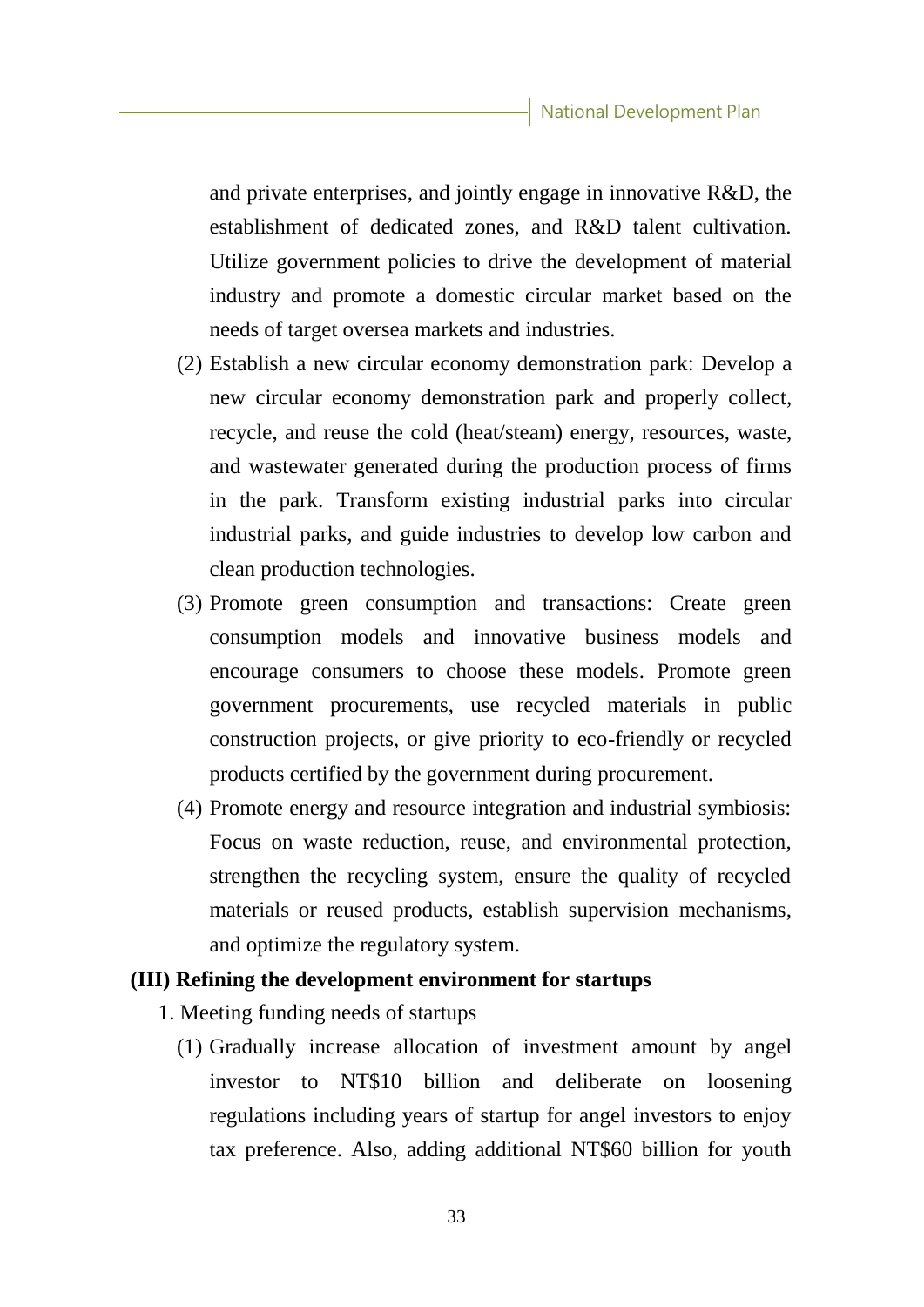entrepreneurship preferential loans to provide early-stage funding for startups.

- (2) Actively cooperate with first-rate global venture capital firms, introduce smart capital and introduce international startup valuation methods to align with the international fund raising market.
- (3) Increase subscription amount of equity crowdfunding and deliberate on lowering the threshold on capital contribution of limited partnership venture capital forms subject to transparent entity tax to enhance investment in Taiwan startups.
- 2. Complete regulatory environment
	- (1) Enhance the functions of the startup regulatory adjustment platform to assist with resolving legal problems.
	- (2) Actively implement FinTech development, [Unmanned Vehicles](https://law.moj.gov.tw/ENG/LawClass/LawAll.aspx?pcode=J0030147)  [Technology Innovative Experimentation Act](https://law.moj.gov.tw/ENG/LawClass/LawAll.aspx?pcode=J0030147) and other sandbox systems, provide startup products, services, business models with a test environment and encourage innovative applications.
- 3. Rejuvenating startup talent
	- (1) Revise the [Act for the Recruitment and Employment of Foreign](https://law.moj.gov.tw/ENG/LawClass/LawAll.aspx?pcode=A0030295)  [Professionals](https://law.moj.gov.tw/ENG/LawClass/LawAll.aspx?pcode=A0030295) to increase the number of international startup talents coming to Taiwan.
	- (2) Train college entrepreneurship teams, introduce domestic and foreign enterprise mentors and resources to encourage starting businesses based on research results.
	- (3) Cooperate with well-known international enterprisers, colleges/research institutions, assist Taiwan's startup talent go overseas for training, enhance innovative technology R&D, and increase practical experience of starting a business.
- 4. Expand exit mechanism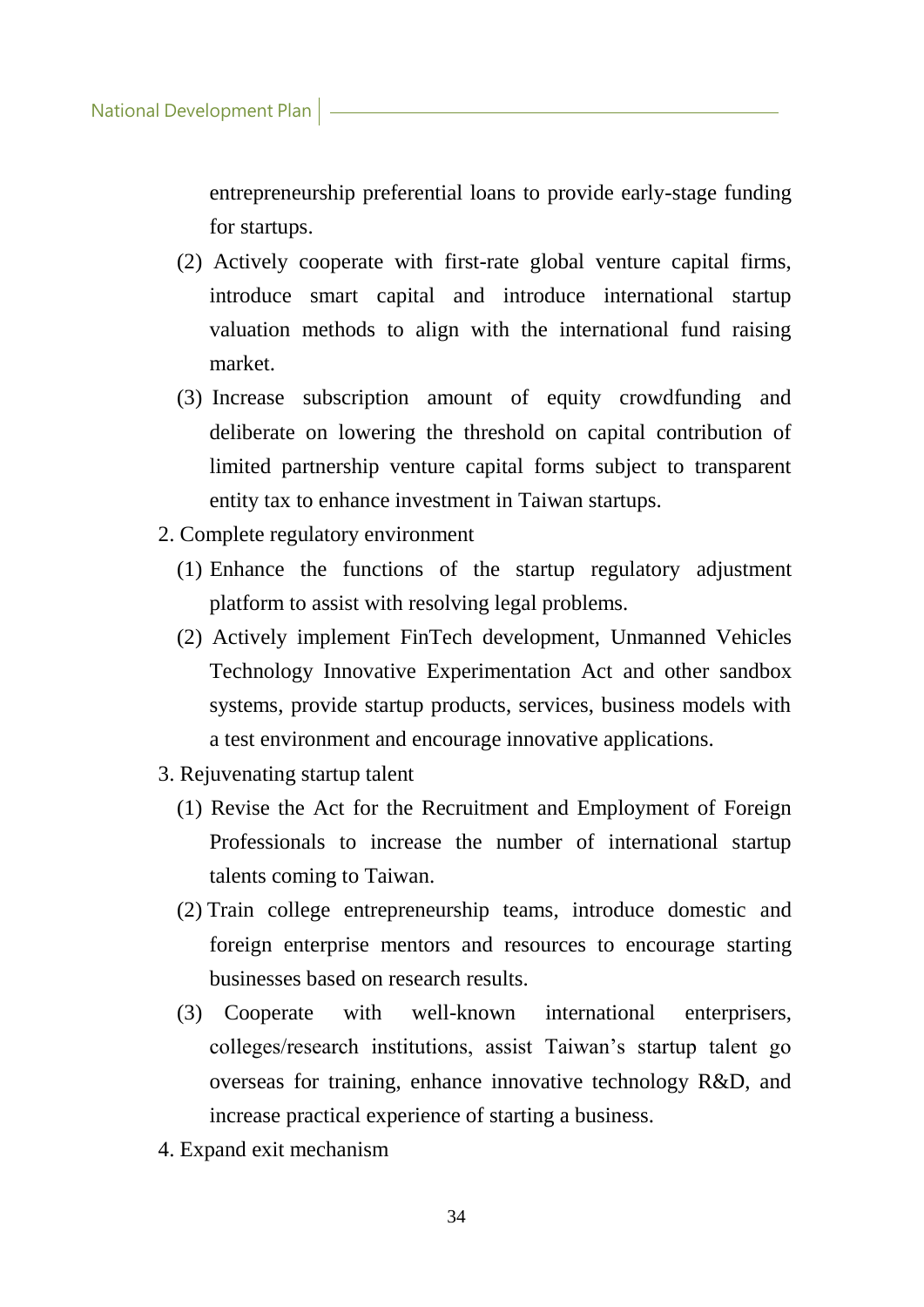- (1) Accelerate the revision of the [Business Mergers And Acquisitions](https://law.moj.gov.tw/ENG/LawClass/LawAll.aspx?pcode=J0080041)  [Act,](https://law.moj.gov.tw/ENG/LawClass/LawAll.aspx?pcode=J0080041) adding new article that the intangible assets arising from merger and acquisition can be amortized annually, and lower the threshold for asymmetric merger and acquisition to increase incentive for merger and acquisition.
- (2) Through enterprise visits, theme forums, Demo pitch and exchange meetings, etc., precisely match enterprises and startups to provide cooperation opportunities for large and small enterprises.
- (3) Establish a new board for startups, and encourage emerging businesses with growth potential to list; lower threshold for diverse listing, loosen restrictions on market value, revenue and net value to accelerate the successful exit of startups.
- 5. Accelerate startups' market expansion
	- (1) Assist representative startups (Next Big) expand their overseas markets, enhance the landing consultation and business opportunity matching functions of Taiwan's overseas offices to enhance matching with international enterprises and investors.
	- (2) Expand the promotion of the national brand for startup, Startup Island TAIWAN, assist startups participating in important international professional exhibitions and continue to promote international startup clusters to attract overseas startups and well-known accelerators to Taiwan.
	- (3) Refine the startups' Inter-entity Supply Contracts procurement mechanism, assist excellent startups to launch products, and promote more cooperation opportunities through precise matching, subsidize local government, and enhance marketing of success stories.
	- (4) Establish information platform for startups to assist startups gain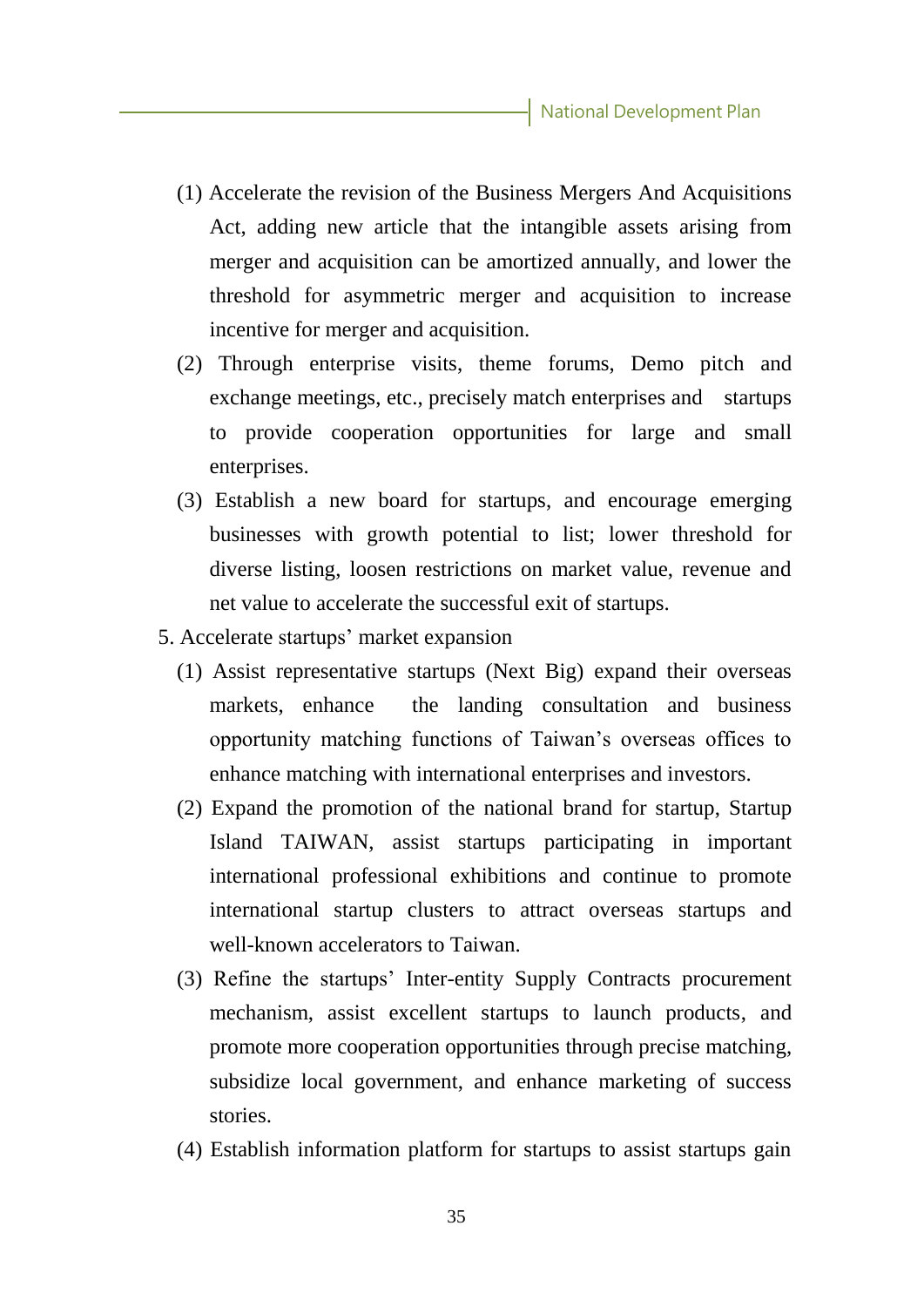international exposure.

# **(IV) Developing a capital-deployment center for Asia businesses and high asset & wealth management center**

1.Establish a capital-deployment center for Asia businesses

Appropriately amend regulations on opening offshore banking unit (OBU) accounts by domestic enterprises, and evaluate the appropriate relaxation of regulations on foreign exchange settlement by domestic banking units (DBUs), in order to make fund utilization more convenient.

- (1) Domestic companies that need financing for international operations are allowed to open accounts in OBU in accordance with the Offshore Banking Act for the purpose of credit operations, making it convenient for companies to use foreign currency.
- (2) Evaluate the appropriate relaxation of regulations on declarations of foreign exchange settlements by DBUs to increase the convenience of cash flow and benefit companies' fund allocation.
- (3) Provide tax services to overseas Taiwanese businesses returning and investing in Taiwan, promote the application of Management, Utilization, and Taxation of Repatriated Offshore Funds Act, and guide funds into Taiwan's industries and financial market.
- 2. Develop Taiwan into a high asset & wealth management center
	- (1) Allow qualified banks and securities firms to provide wealth management or securities services to high-asset customers, establish mechanisms for cultivating wealth management talent, and promote and carefully supervise financial products and services provided to high-asset customers.
	- (2) Allow investment in wealth management related financial products and services, diversify wealth management products and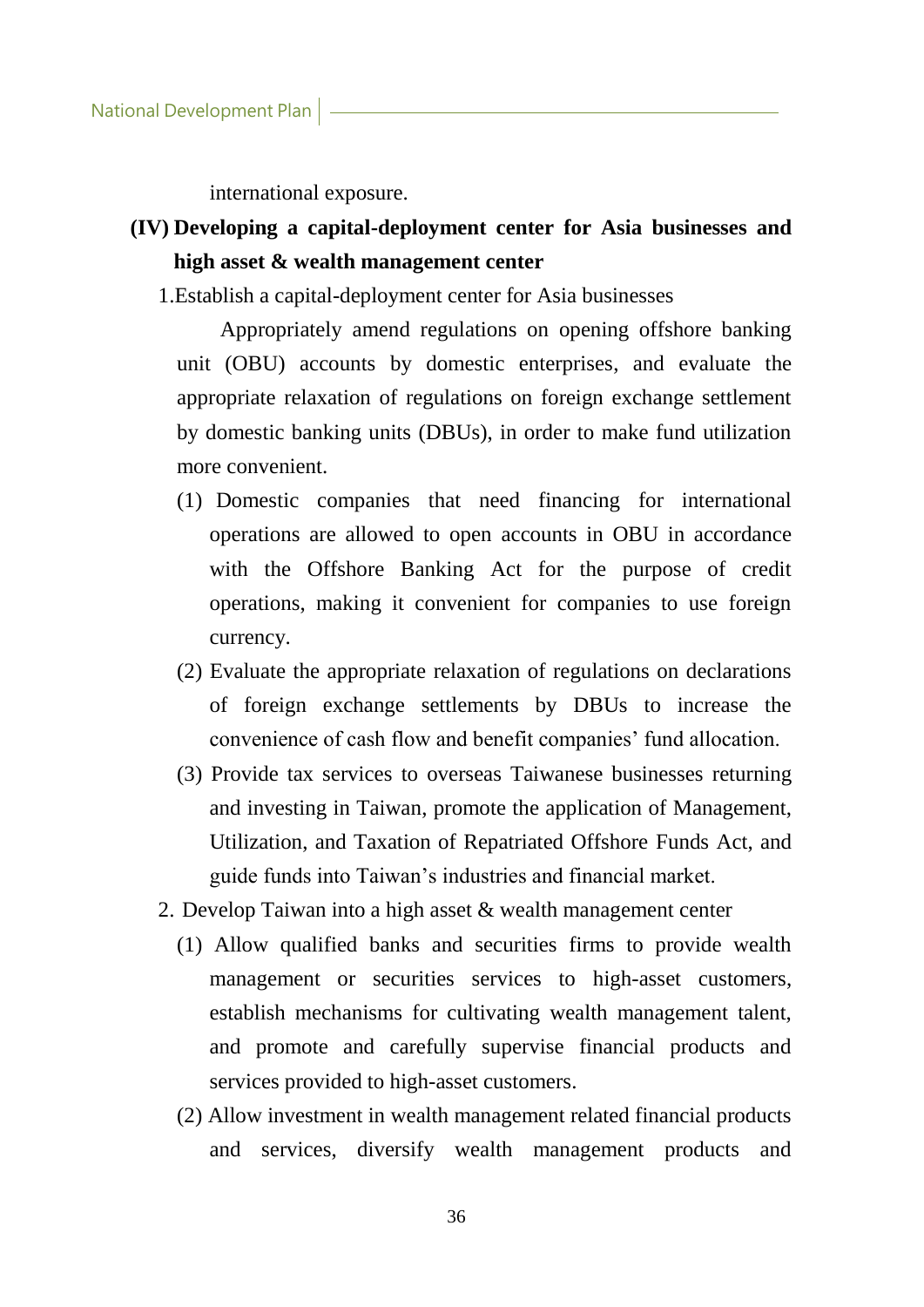investment channels, and attract more domestic and foreign investors to use wealth management services in Taiwan.

- (3) Expand the scope of business of financial institutions, as well as related business operations, in order to attract more international capital to invest in Taiwan.
- 3. Establish a "national financing guarantee mechanism" for exerting capital momentum and accelerating economic growth
	- (1) Establish the national financing guarantee mechanism. With funding provided by the National Development Fund and financial institutions, establish a guaranteed special fund with the total guaranteed amount equal to 10 times loans in principle, to guide abundant domestic financial funds into major economic construction projects.
	- (2)Targeting financing plans from domestic green energy construction development operators, green energy equipment and service operators, and major public construction operator, the national financing guarantee mechanism will provide partial guarantees and bear some risk to facilitate the passing and success of financing plans.

# **(V) Forging a digital nation, smart island**

In addition to the six core strategic industries, the government will also continue to implement the next phase of Digital Nation & Innovative Economic Development Program (DIGI<sup>+</sup>) (2021-2025) to forge a "digital nation, smart island."

1. Implementation the next phase of DIGI+(2021-2025)

(1) Digital foundation: Review the government's interdisciplinary high speed network resources and data centers with high performance processing and data storage capabilities to improve the foundation for data governance. Select key fields (e.g.,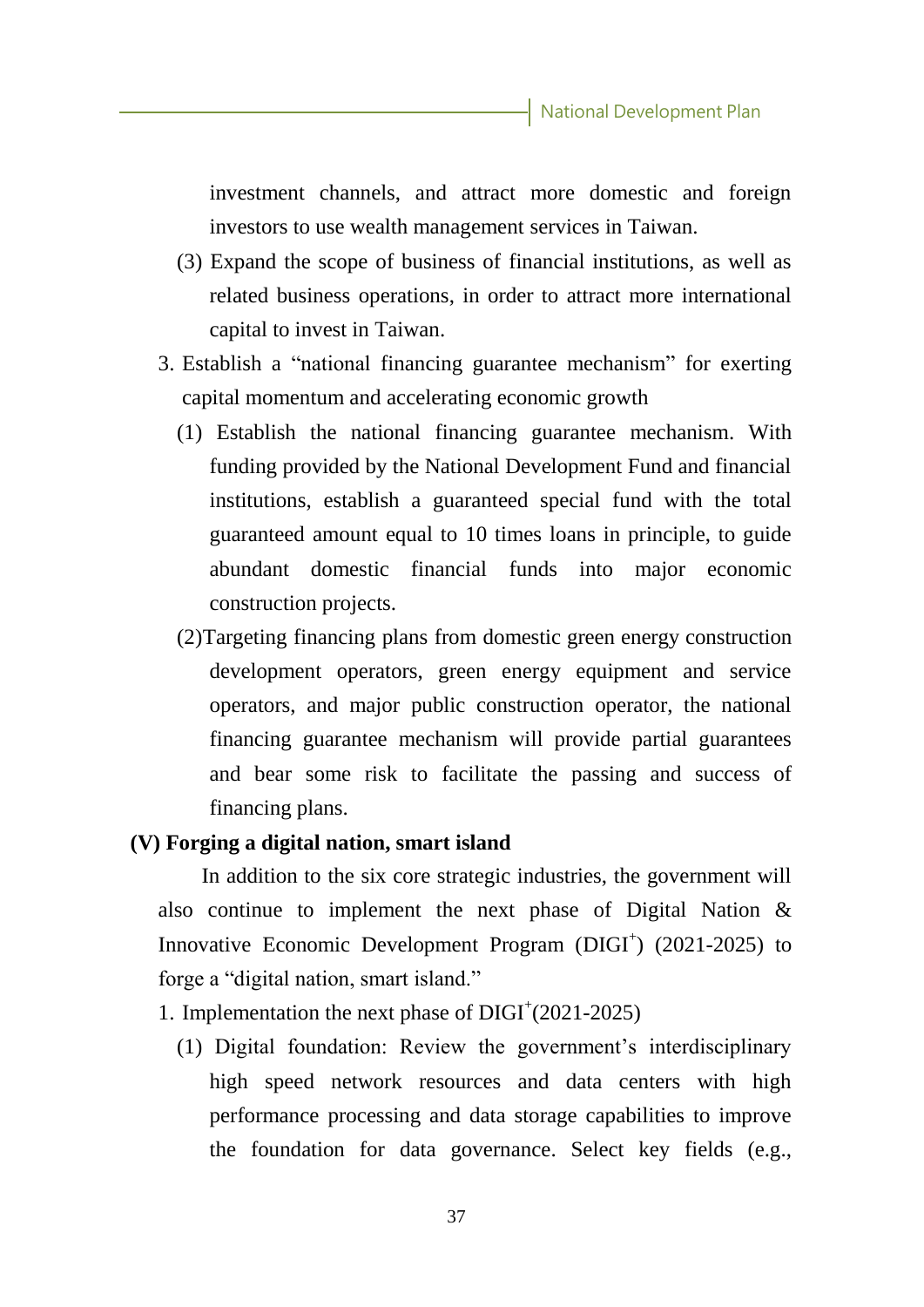precision medicine, smart transportation, etc.) for the development of 5G key applications and prioritize its infrastructure development. Combine cloud computing and AI technology to complete the domestic IoT and disaster prevention and relief communications environment, and lay the foundation for an integrated high performance network. Expand submarine cables and strengthen emergency repair mechanisms, and build advanced network infrastructure, such as Taiwan Fibre Channel and Beyond 5G satellite communications.

- (2) Digital innovation: Establish a government digital information service platform to provide one-stop services to SMEs, and help SMEs complete digital transformation and connect to international markets through the strategy of "large enterprises take small ones under their wings". Cultivate professional talent for semiconductors and ICT, as well as digital talent and talent with special skills needed for digital transformation. Create an innovative environment for the commercialization of digital services and popularization of applications. Develop a digital culture economy and create momentum for digital creation. Establish R&D and defense capabilities of international cyber security, grasp groundbreaking digital technologies needed for next generation to become a trustworthy supplier in the industrial chain in digital economy.
- (3) Digital governance: Increase benefits from open data and data re-use, formulate an assessment procedure for data with high application value, expand the release of data that meets the needs of the public; increase data quality, and accelerate the flow and use of cross-field data. Promote field-specific data markets, prioritize fields in people's everyday lives, such as finance,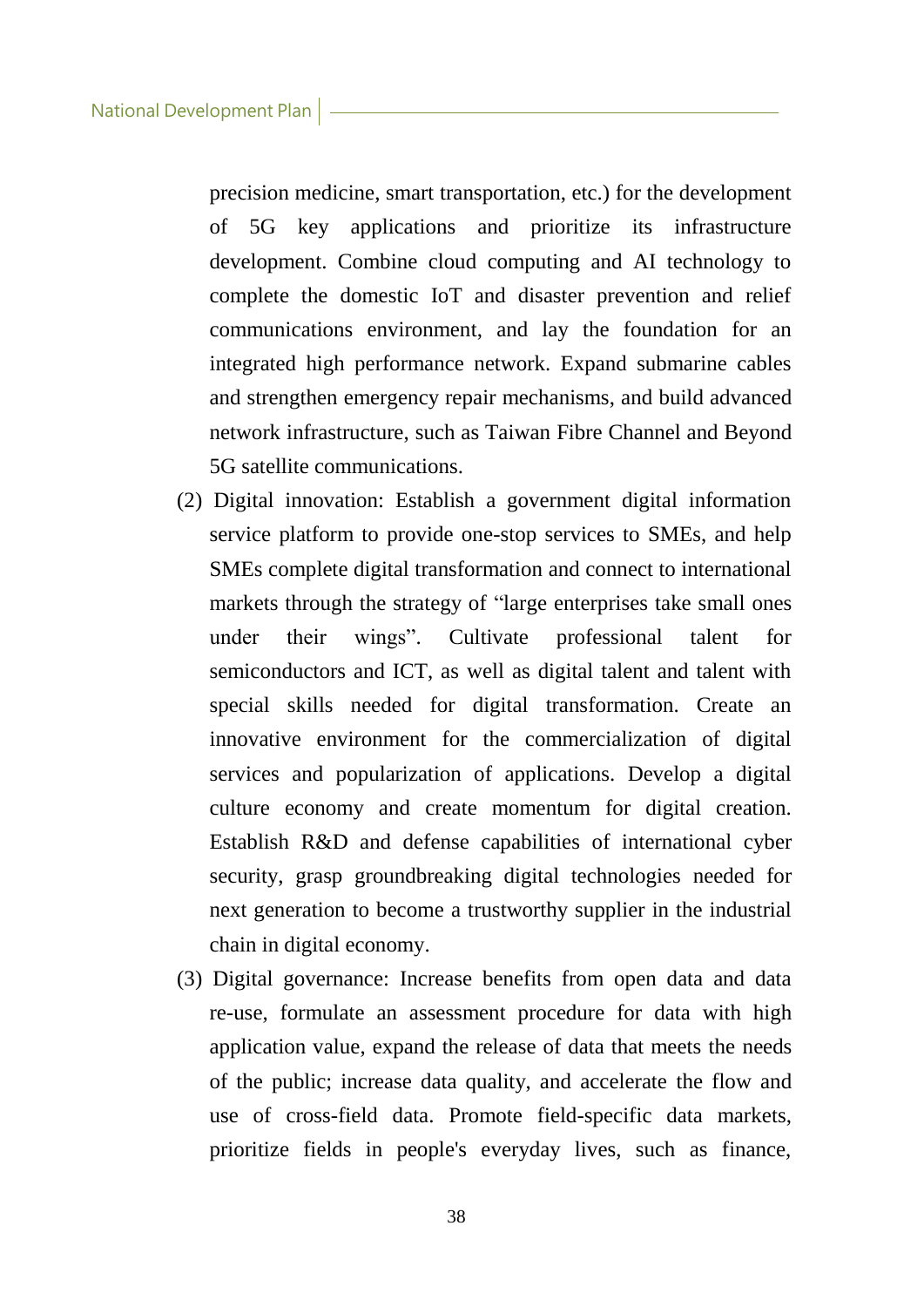healthcare, and mass transportation, establish management regulations and guidelines, and encourage citizens to propose or participate in contests for innovative interdisciplinary experiments, in order to create a data friendly ecosystem.

- (4) Digital inclusion: Improve digital work abilities required for different fields, promote the cultivation of professional digital talent with problem-solving ability, establish a talent matching mechanism, carry out regulatory adaptation, and strengthen labor rights protection while promoting industrial digital transformation. All people share digital environment and resources, and are not discriminated against gender, race, ethnicity, age, occupation, place of birth, and social class.
- 2. Restructure the digital development organization
	- (1) Formulating a competent authority or mechanism that integrates 5 major fields, including information technology, cyber security, telecommunications, network, and broadcasting, and make overall plans for implementing digital infrastructure, smart applications, digital economy, and smart government services.
	- (2) Integrate management of resource allocation and industry guidance for Taiwan's digital economy through public-private partnerships, and increase benefits from digital convergence.
	- (3) Provide effective guidance and resources for cross-departmental operations involving telecommunications, broadcast TV, digital content, cloud applications, over the top (OTT), and open data applications.
- 3. Develop a precise and trustworthy smart government
	- (1) Establish a demand-oriented data analysis and decision-making model: Develop cross-agency decision-making data analysis and collaboration mechanisms aligning with Taiwan's sustainable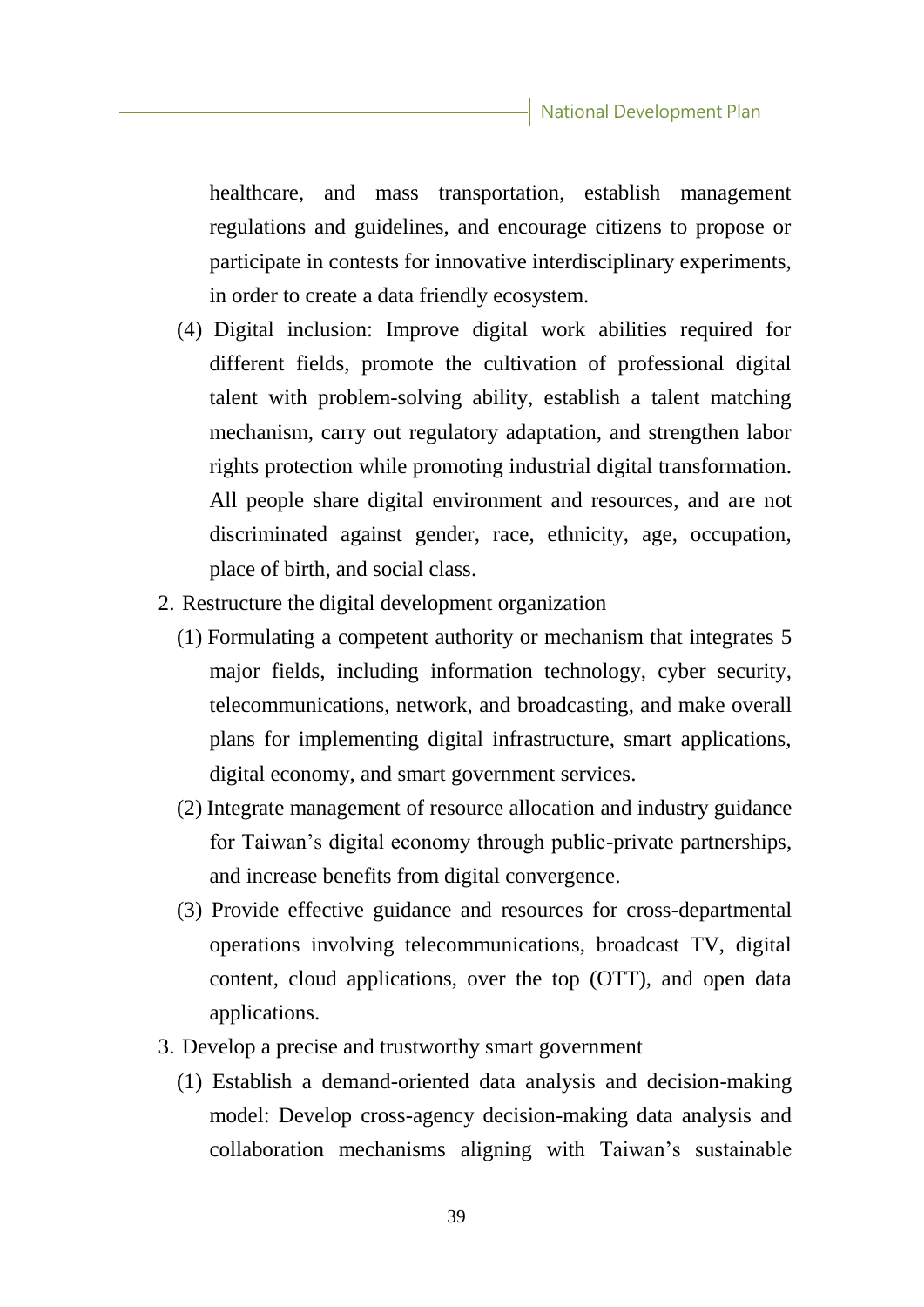development direction, and jointly carry out data sharing, analysis, and problem analysis with related ministries for issues people care most about.

- (2) Improve smart services that apply emerging technologies: Promote the use of diversified identification mechanism by government agencies and data transmission between agencies to develop safe and reliable digital government services.
- (3) Establish precise and reliable digital infrastructure: Develop highly secure ICT facilities, formulate complete support measures for digital transformation, and continue to strengthen ICT infrastructure and cross-agency data transmission security. Promote national base map spatial data infrastructure, and establish high quality circulation and services of 3D maps. Fully utilize the power of enterprises and crowdsourcing for regulatory adaptation, government service transformation, and digital talent training.

#### **(VI) Forging a bilingual nation by 2030**

Facing the wave of globalization and internationalization, the government launched the "Bilingual Nation 2030 Policy" to create a bilingual environment on the policy level to nurture the talent Taiwan needs to go out into the world, and to serve as the bridge that links Taiwan and the world, taking Taiwan's talent and industry to the world stage.

Based on the promotion results of 2019, the intensity of implementation was increased from July 2020. The government will establish a dedicated agency to promote various bilingual national policies; promote university teaching bilingualization, calling on willing senior high schools with suitable conditions to use English for learning in multiple areas, combining with technology to establish English

40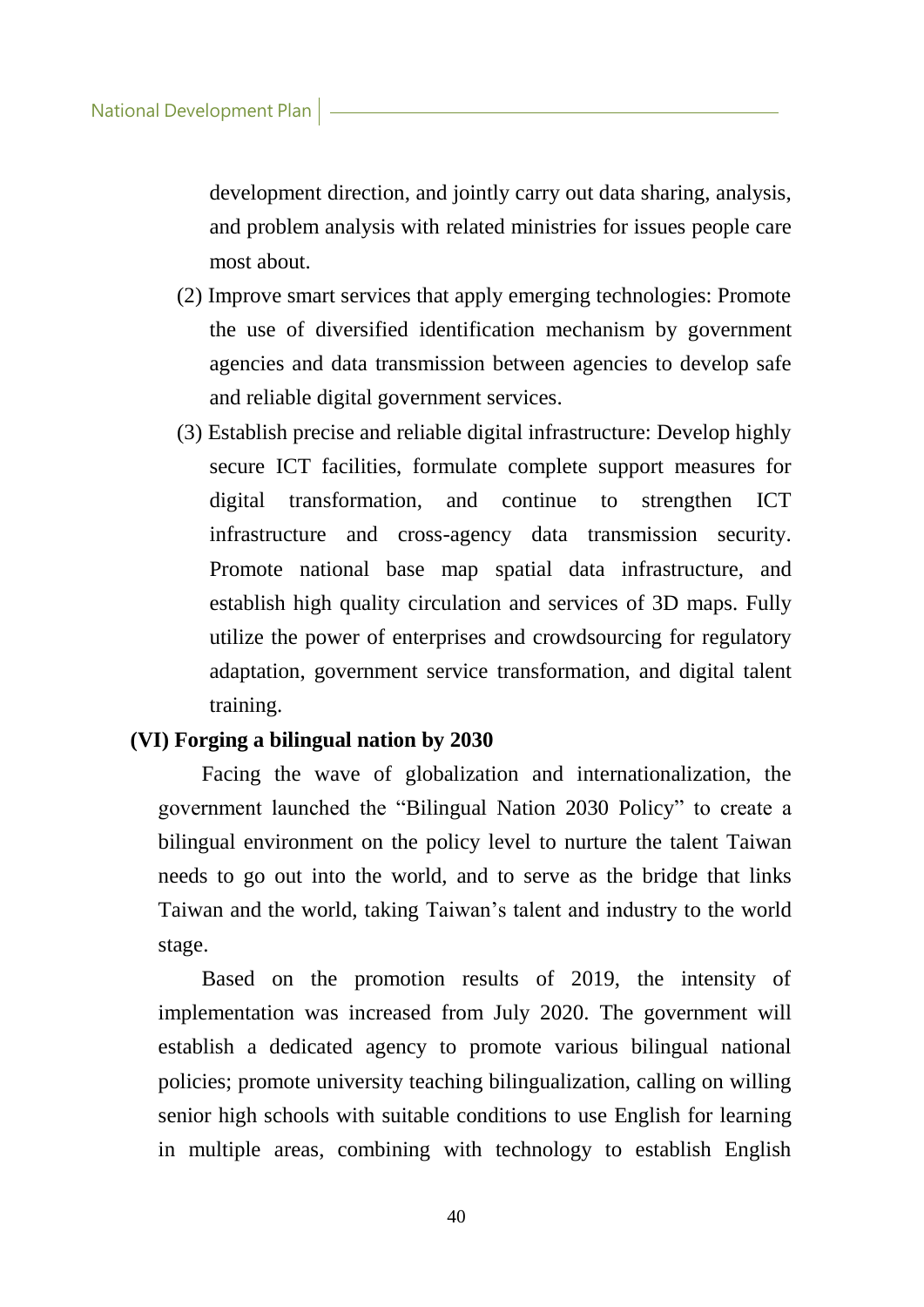self-learning and testing systems, supporting the English learning of students in remote areas and disadvantaged students, increasing English teaching capability, using digital technology to increase English ability, providing low cost and convenient English testing, and through public-private partnership, carrying out special field English testing to nurture English language talent in various areas.

Also, to improve the English ability of personnel who deal with international organizations and English-speaking countries, raising the English score percentage for civil service examination or adding GEPT English test pass as a qualifying requirement will be discussed; for existing civil servants, English learning resources will be made complete to assist civil servants whose work is deeply involved with English to improve their English ability.

By improving the English ability of talent in professional areas and civil servants, increase the international communication ability of talents of Taiwan and expand their international vision, allowing Taiwan's talent to bring their skills further into play and Taiwan to play an important role on the international stage, to increase the competitiveness of our talent and industry.

#### **(VII) Cultivating a new generation of excellent manpower**

- 1. Strengthen industry-academia linkage
	- (1) Improve the industry-academia collaboration mechanism, establish a cross-ministerial system for industrial talent cultivation, promote the industry-academia joint talent cultivation platform, and establish a customized talent cultivation model.
	- (2) Promote joint cultivation of professional technical talent by industry and academia, establish regional bases for industrial talent cultivation and skills training, align courses and equipment with industry needs, and strengthen students' practical abilities.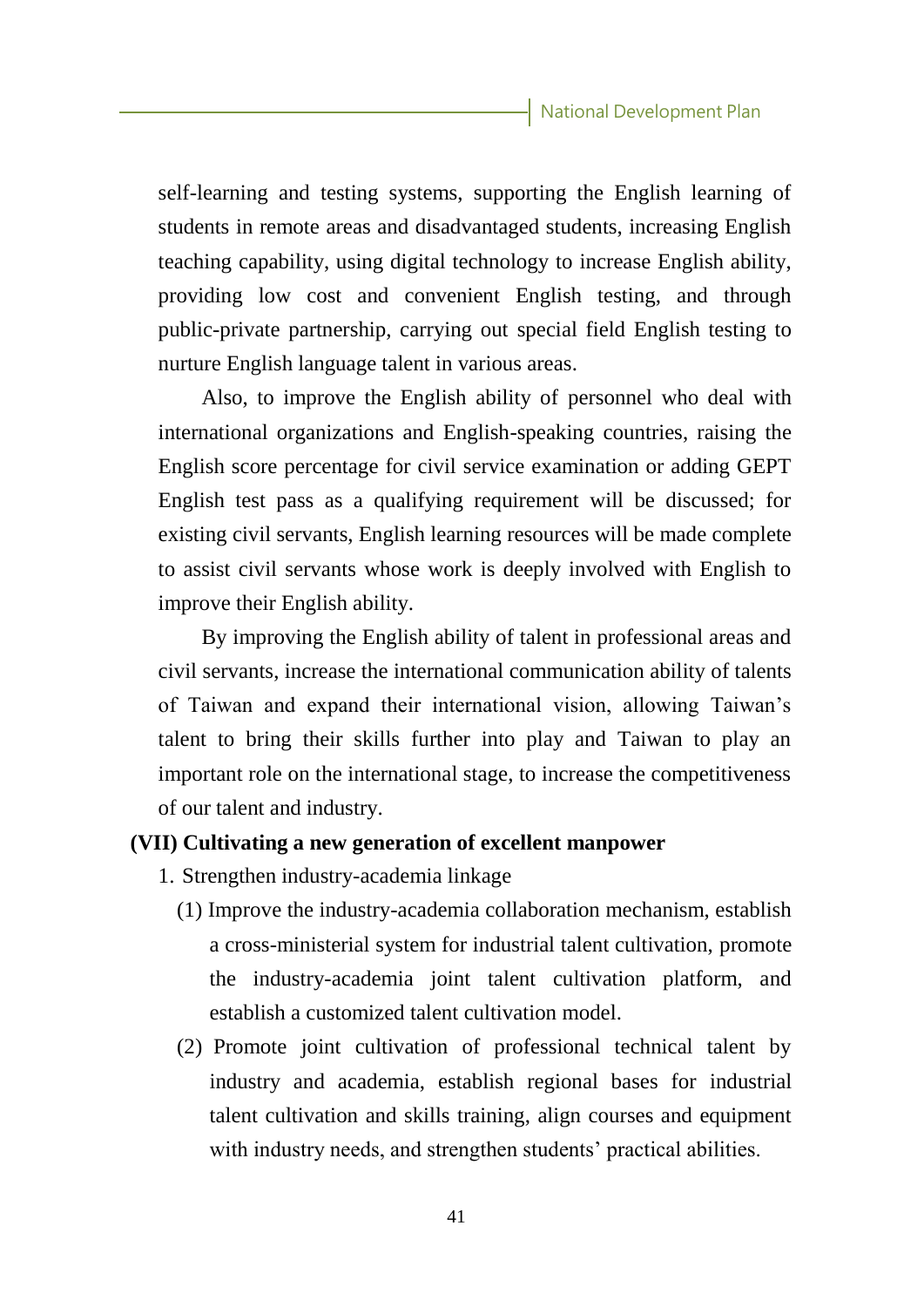- (3) Improve the research and innovation capabilities of colleges, cultivate industry-oriented doctoral-level R&D talent, establish an innovation and entrepreneurship system that supports school teachers and students, and develop "research centers for featured fields."
- (4) Establish by-subject professional talent programs, and attract and cultivate professional talent.
- 2. Implement the Higher Education Sprout Project
	- (1) Assist colleges in developing diverse features, cultivate a new generation of outstanding talent, guide schools to improve students' basic abilities and employment competitiveness, and assist schools in strengthening local connections and guidance for underprivileged students.
	- (2) Assist competitive comprehensive universities and universities with featured fields to gain extraordinary features and global leadership in their dominant fields.
- 3. Optimize and retain domestic talent
	- (1) Amend employee reward and remuneration related laws, and promote flexible salaries and abundant research funding.
	- (2) Provide subsidies to attract overseas talent to return to Taiwan, and increase salaries to recruit world class teaching and research talent.
	- (3) Provide one-stop services to help overseas Taiwanese businesses return to and invest in Taiwan, and thereby increase local employment opportunities.
	- (4) Help the youth enter emerging employment markets, increase employment among the middle age, elderly, and female population, and increase labor participation.
- 4. Extensively recruit and cultivate global talent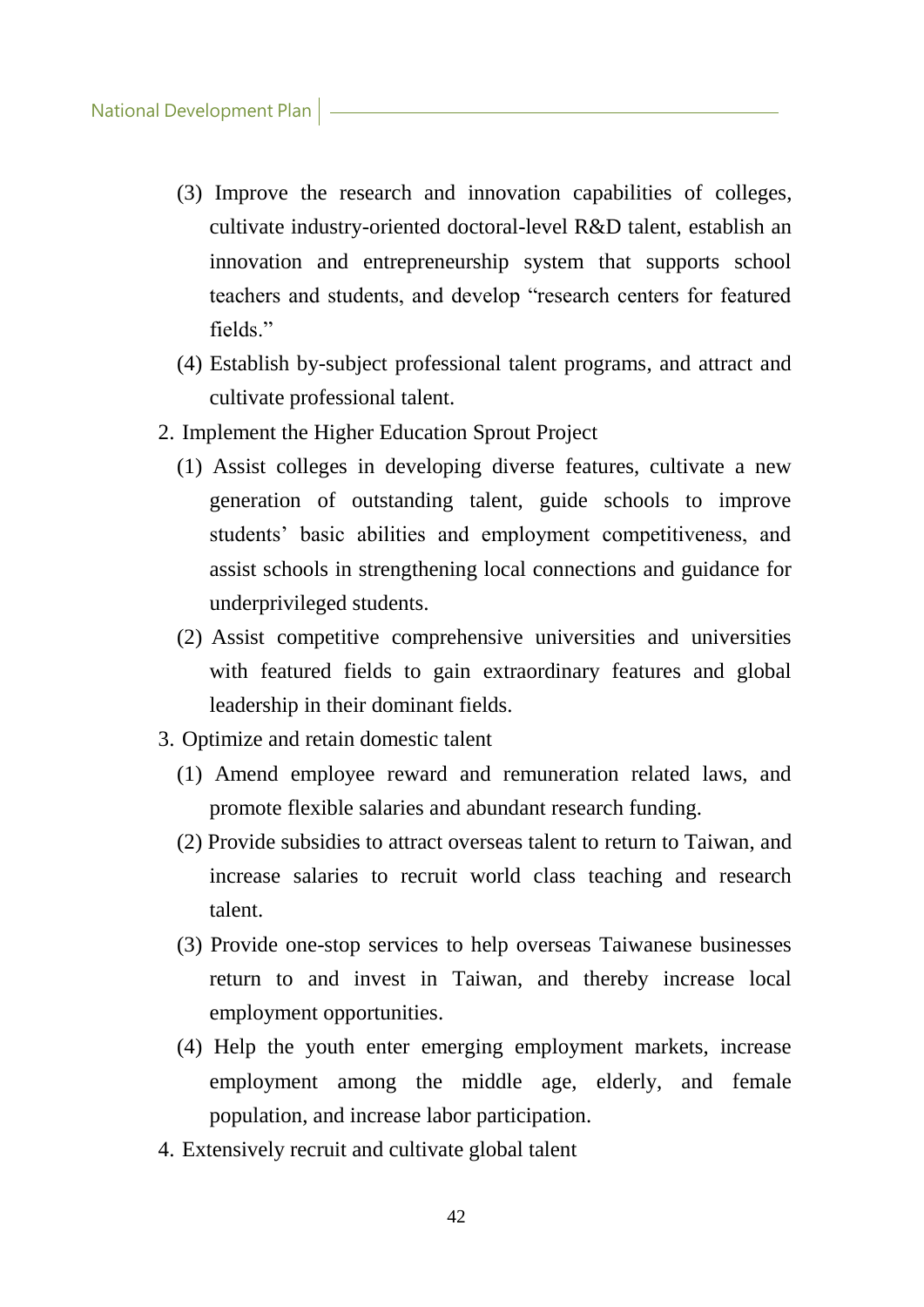- (1) Carry out global talent recruitment actions, review key talent gaps in key industries, increase tax and employee reward and remuneration tools, and increase incentives to attract high level talent to Taiwan and stay in Taiwan.
- (2) Further relax regulations on foreign professions working and residing in Taiwan, and optimize social security for them, in order to create a friendlier immigration environment.
- (3) Optimize and establish a national talent recruitment network and related platforms, and provide high level talent with integrated services for work and life.
- (4) Create a friendly international environment, and cultivate domestic talent with an international perspective.
- (5) Cultivate New Southbound talent, expand bilateral talent exchanges, expand bilateral platform for education cooperation, and step up efforts to retain overseas Chinese students to work in Taiwan.

#### **(VIII) Optimizing innovative financial industries**

- 1. Promote FinTech and create a supervisory and regulatory environment that is friendly to innovation: Implement the dual track mechanism for FinTech innovation experiments and new business trials, and strengthen the functions of FinTech innovation parks. Gradually lift restrictions on bank operations and encourage the development of insurance technology. Integrate management regulations on stored value payment tools, and actively promote non-cash payment and mobile payment.
- 2. Assisting SMEs and startups in key industries in obtaining capital: Continue to assist SMEs and startups in obtaining loans and capital. Continue to implement the Green Financial Action Plan. Activate different aspects of the capital market, and improve the trading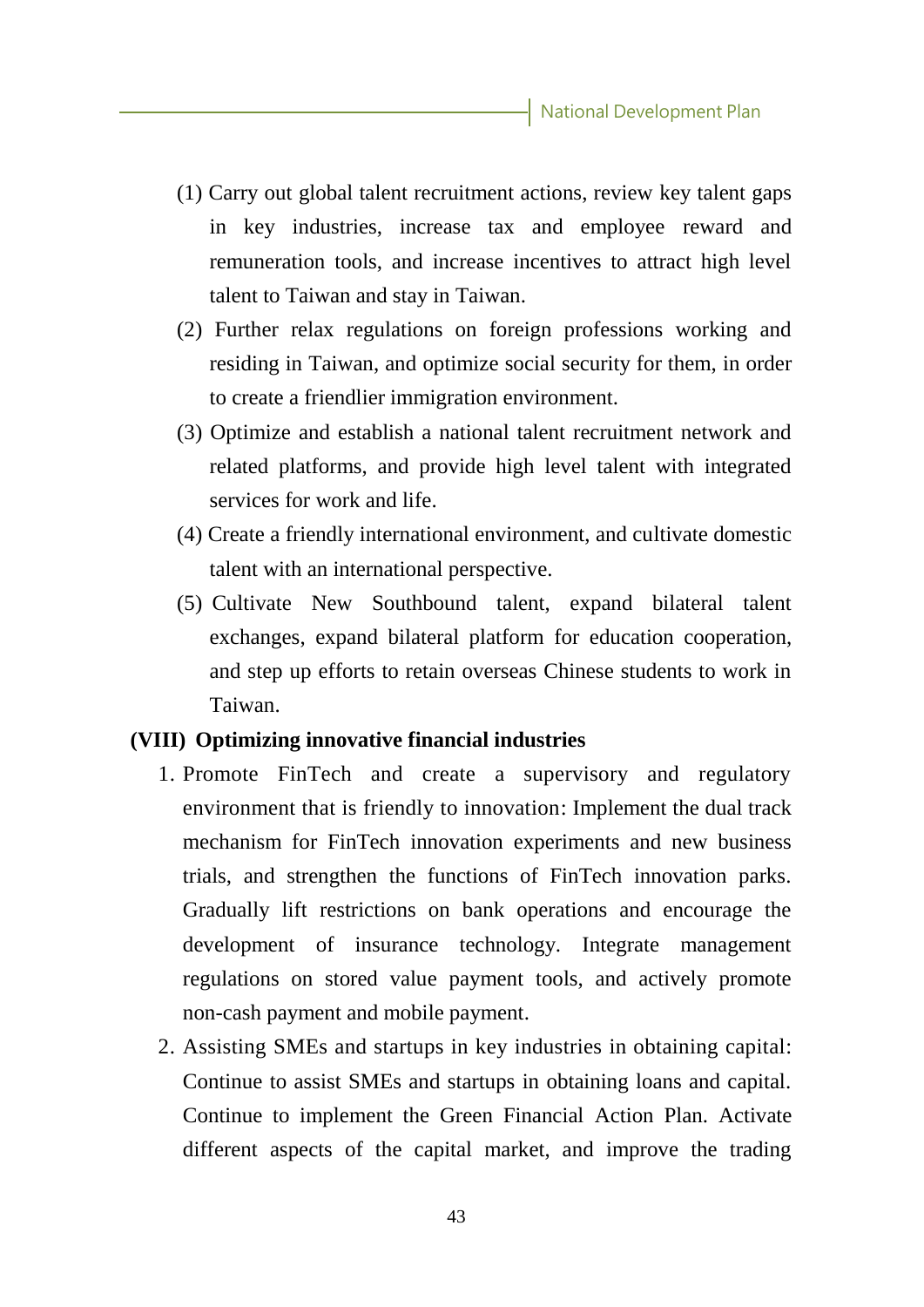efficiency of the securities market.

- 3. Align the financial system with international standards, and expand locations of the New Southbound Policy: Relax financial regulations to increase the international visibility and competitiveness of the financial industry. Encourage domestic banks to extend credit to enterprises or Taiwanese businesses in New Southbound countries, and establish new locations in New Southbound countries.
- 4. Promote inclusive finance and safeguard economic security: Encourage banks to develop trust for elderly care, and promote reverse mortgage loans for commercial real estate (housing endowment). Promote micro insurance to provide economically disadvantaged citizens with economic security.
- 5. Maintain discipline and stability in the financial market and optimize financial supervision: Implement the Financial Cyber Security Action Plan, supervise financial institutions to maintain stability and security of the financial system, and provide citizens with a secure trading environment. Strengthen the protection of financial consumer rights and investors. Implement regulatory compliance and anti-money laundering that complies with the principle of proportionality.

#### **(IX) Enhancing the sustainable financial structure**

- 1. Improve financial mechanisms and strengthen debt management: Implement zero-base budgeting and improve administrative performance. Improve local finances, actively control the debt ratio at each level of government, implement the debt warning and management mechanism, and increase local self-funding sources. Strengthen the special fund budget management system and improve the effectiveness of resource utilization.
- 2. Improve national financial management and asset utilization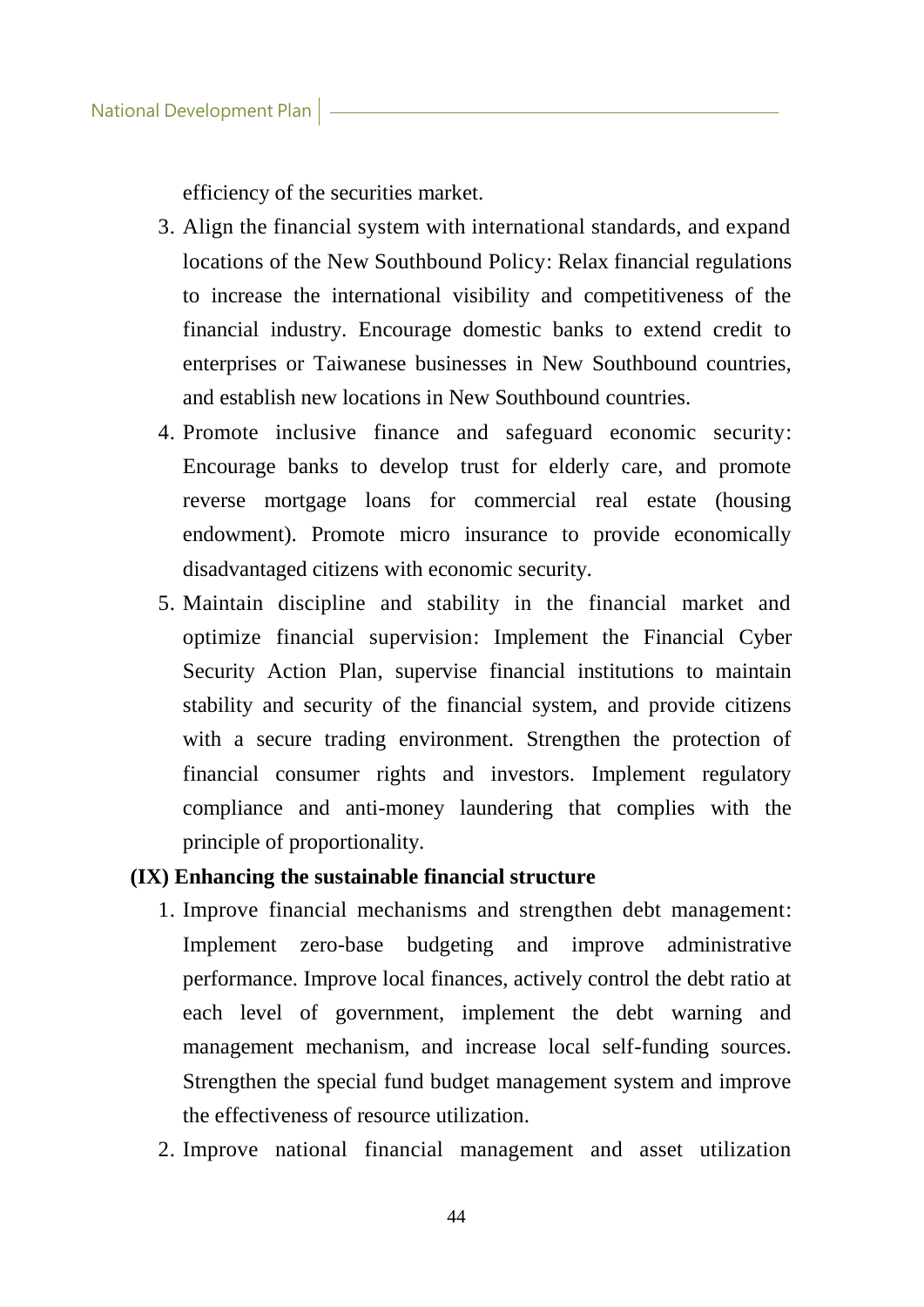efficacy: Continue to improve the tax system, activate national land in diverse ways, increase benefits from asset use, make fee collection more reasonable and institutionalized, improve the business performance of state-owned enterprises, strengthen public share management, and increase revenues for the national treasury.

- 3. Create a sound and tax-friendly system and implement tax reform: Continue to improve the tax system and simplify tax administration, protect the rights of taxpayers, and maintain tax fairness. Establish an internationally competitive tax environment, achieve transparency of international tax information, and expand the automatic exchange network of tax information.
- 4. Strengthen private participation promotion laws and implementation mechanisms, and create an investment-friendly environment: Strengthen business invitation and investment attraction for public construction projects. Deliberate on amending the Act for Promotion of Private Participation in Infrastructure Projects to establish public construction environment which benefits private participation to increase investment momentum.
- 5. Utilize emerging technologies to optimize tax and customs services: Create an environment with convenient electronic tax services, and strengthen big data analysis and applications in tax administration. Improve customs investigation technologies, establish an IoT monitoring system, and strengthen border investigation capabilities.

#### **II. Forging a happy society for care of all ages**

# **(I) Improving long-term care system**

In response to the arrival of a super-aged society in Taiwan and new demands from elderly people in an aged society, revise the "Aged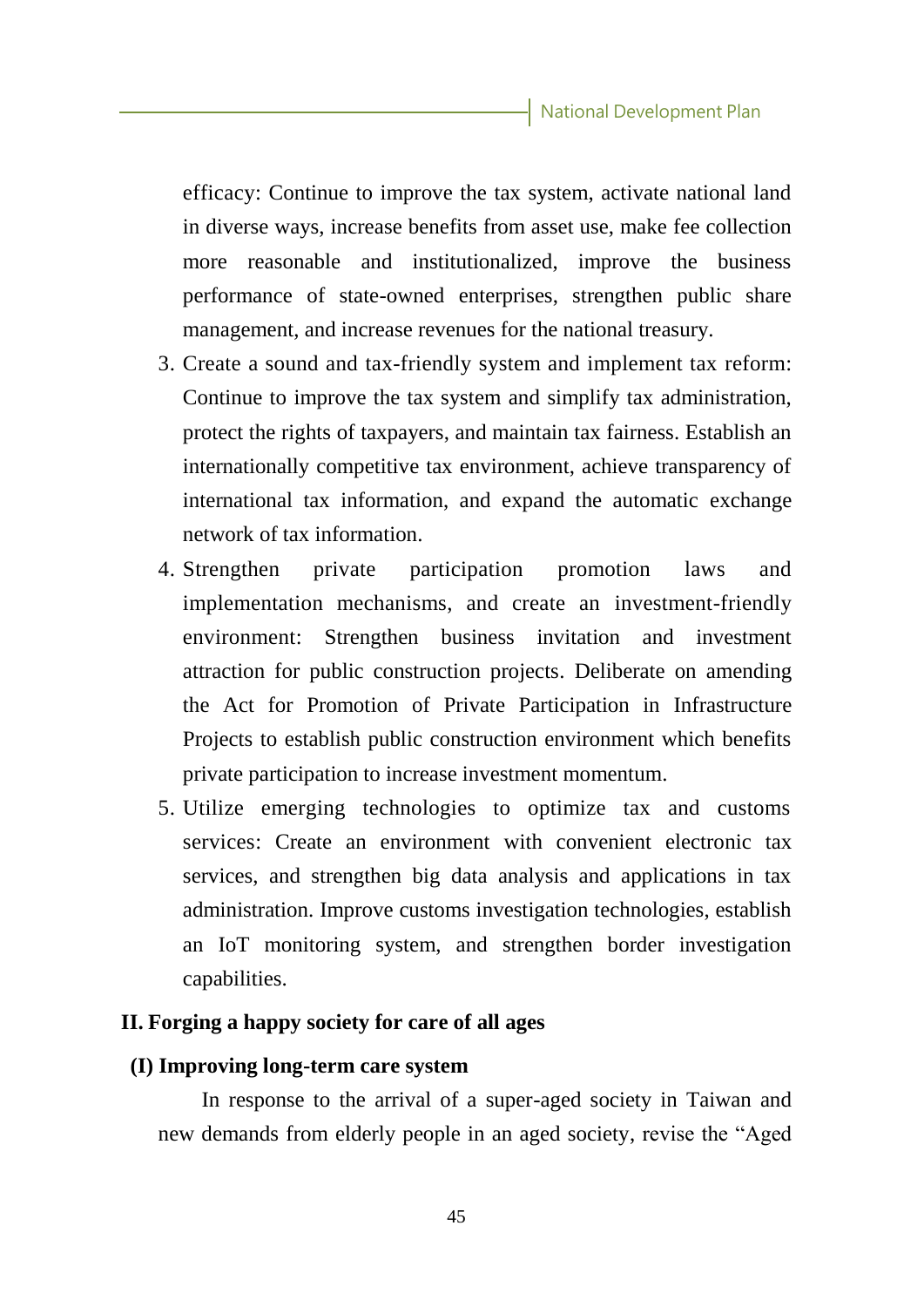Society White Paper" and lay out a new blueprint for an aged society, and continue to implement Long-Term Care 2.0 to establish a diversified and widely accessible long-term care service system.

1. Develop a community-based long-term care service system

- (1) Improve the community long-term care service system in both quality and quantity, and plan and establish a detailed and accessible community care service system (Long-Term Care ABC). Renovate community activity centers into long-term care service locations, and expand community service capabilities.
- (2) Establish a daycare center in every junior high school district to provide community care services within the living circle of people who need long-term care.
- (3) Include mature services and models into the long-term care payment standards, and increase the willingness of various sectors to invest in the long-term care industry.
- (4) Increase long-term care service capabilities for at least 70% of people who need long-term care to receive care.
- 2. Continue to improve the quality of home and community-based long-term care services
	- (1) Improve services to prevent or delay disability, implement health promotion work for the elderly to exercise, and provide the elderly with health self-management service locations.
	- (2) Provide better community care services for dementia patients.
	- (3) Improve family care support services, increase the service capacity of home caregivers in Taiwan, increase the accessibility and coverage of services, and develop services suitable to local conditions.
	- (4) Double the service efficiency to shorten the wait time for services, and shorten the period from application for long-term care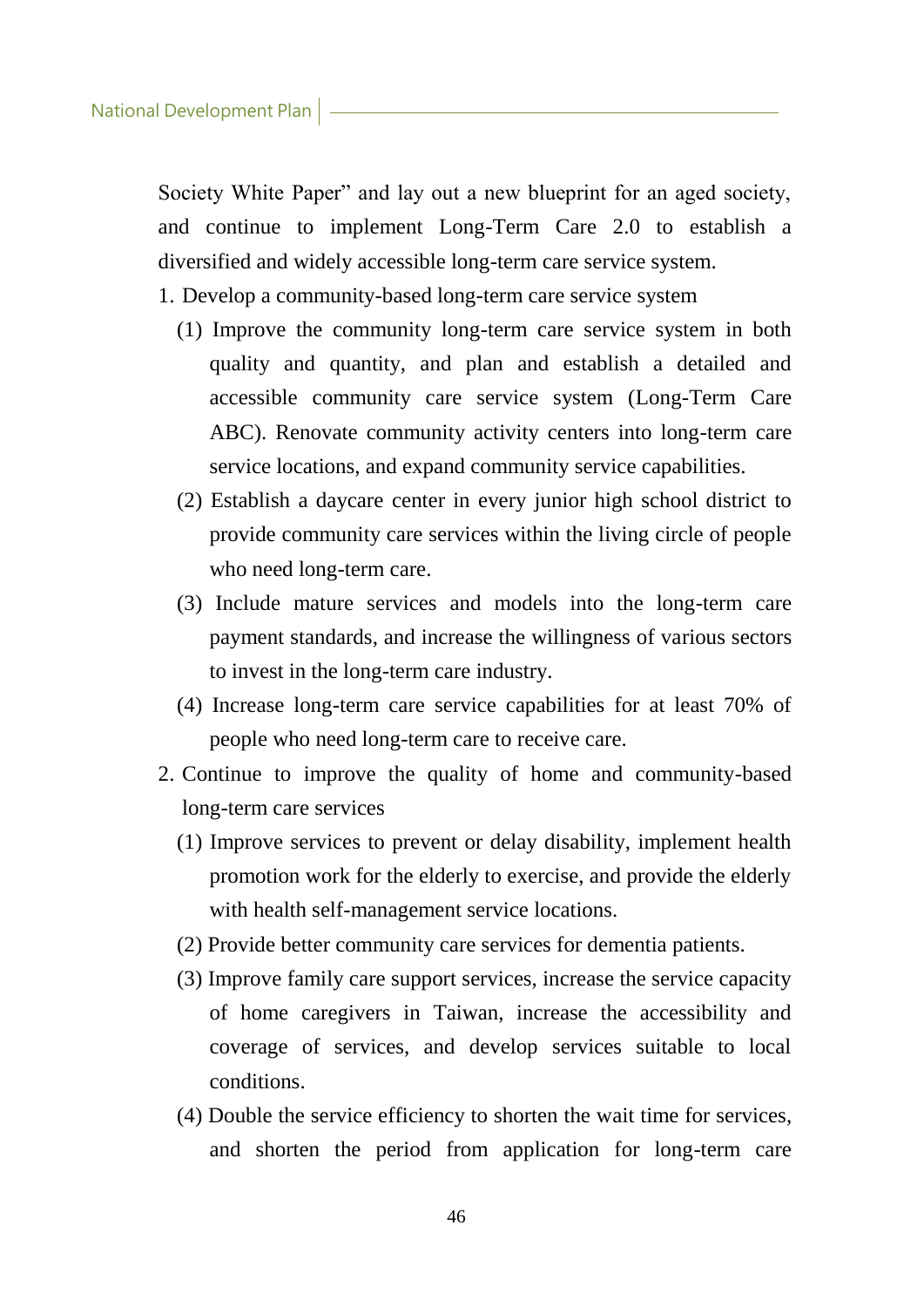evaluation to service use to within 18 days.

- (5) Encourage hospitals to prepare patients for transitioning to long-term care services after discharge, and actively seek out those with a need for long-term care, so as to provide continuous long-term care services and shorten the wait time after discharge.
- (6) Expand respite care services using foreign caregivers, and relax qualifications for using foreign caregivers in Long-Term Care 2.0.
- (7) Increase cultural health stations, provide indigenous elderly with health promotion and care services based on local culture, and develop accessible long-term care services for indigenous people.
- 3. Deploy institutional accommodation resources and improve service quality
	- (1) Lift the economic burden on people in long-term care institutions and their families, provide tax reductions and waivers, and provide subsidies for people residing in long-term care institutions.
	- (2) Improve the quality of institutional accommodation services, stabilize the scale of operations for sustainable operation, and further attract investments from industries to protect residents' right to be cared.
	- (3) Continue to establish affordable long-term care institutions in regions with insufficient long-term accommodation service resources, and guide the establishment of institutions of suitable scale and with reasonable fees through public-private partnerships.
	- (4) Provide better care for residents of institutions for people with disabilities, improve the quality of services provided by the institutions, and establish salary standards for personnel of the institutions to retain talent.
	- (5) Improve the safety of nursing homes and provide subsidies for nursing homes setting up public safety devices and equipment.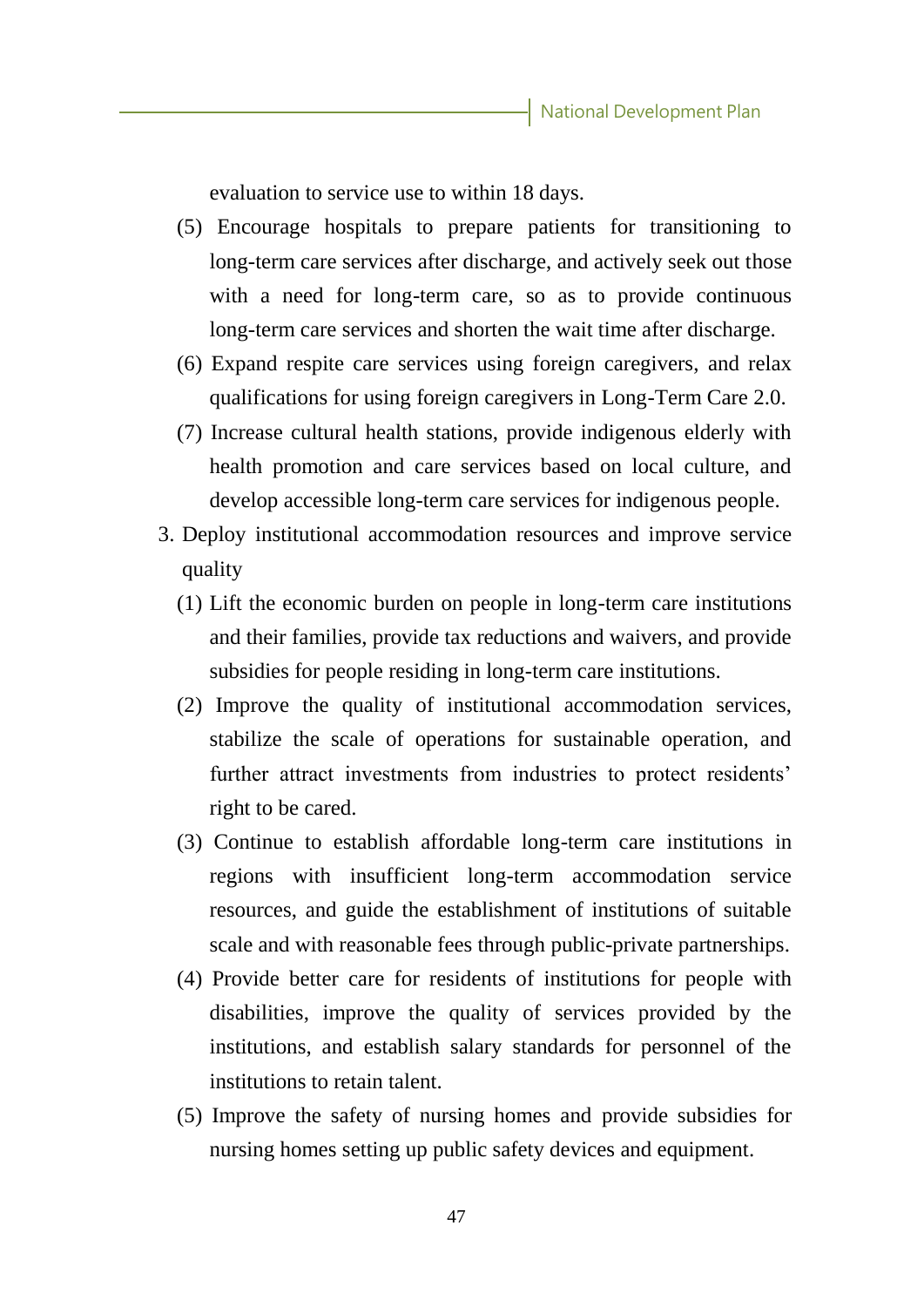- (6) Promote age-friendly housing, renovate and construct elevator buildings, and incorporate elements of long-term care services in building plans to provide housing suitable for people of all ages.
- 4. Long-term care manpower training and development of innovative service models
	- (1) Strengthen training for long-term care manpower, and continue to develop long-term care manpower to increase service volume.
	- (2) Develop smart long-term care, use AI and ICT in long-term care auxiliary devices to lift the burden of long-term care manpower, and thereby improve long-term care service performance.

# **(II) Strengthening childcare services**

- 1. 0-2 years old
	- (1) Accelerate public childcare: Provide affordable, accessible, high-quality child care services with distinguishing features, and continue to construct public childcare facilities in communities.
	- (2) Continue to implement quasi-public childcare: Continue to sign contracts with nannies and private childcare centers, increase the childcare subsidy amount for parents, and extend it 2 to 3 years to kindergarten; increase the subsidy amount for the second child and after. Establish supervision, management, and exit mechanisms to ensure the quality of childcare services. Encourage childcare centers to lower the ratio of caregivers to children.
	- (3) Childcare allowance for children under two years old: Gradually plan to increase the allowance amount from NT\$2,500 to NT\$5,000 a month for each child, in order to lift the economic burden on families raising children.
- 2. 2-6 years old

Continue to increase the supply of affordable education and childcare services, lower tuition, and increase allowances to lift the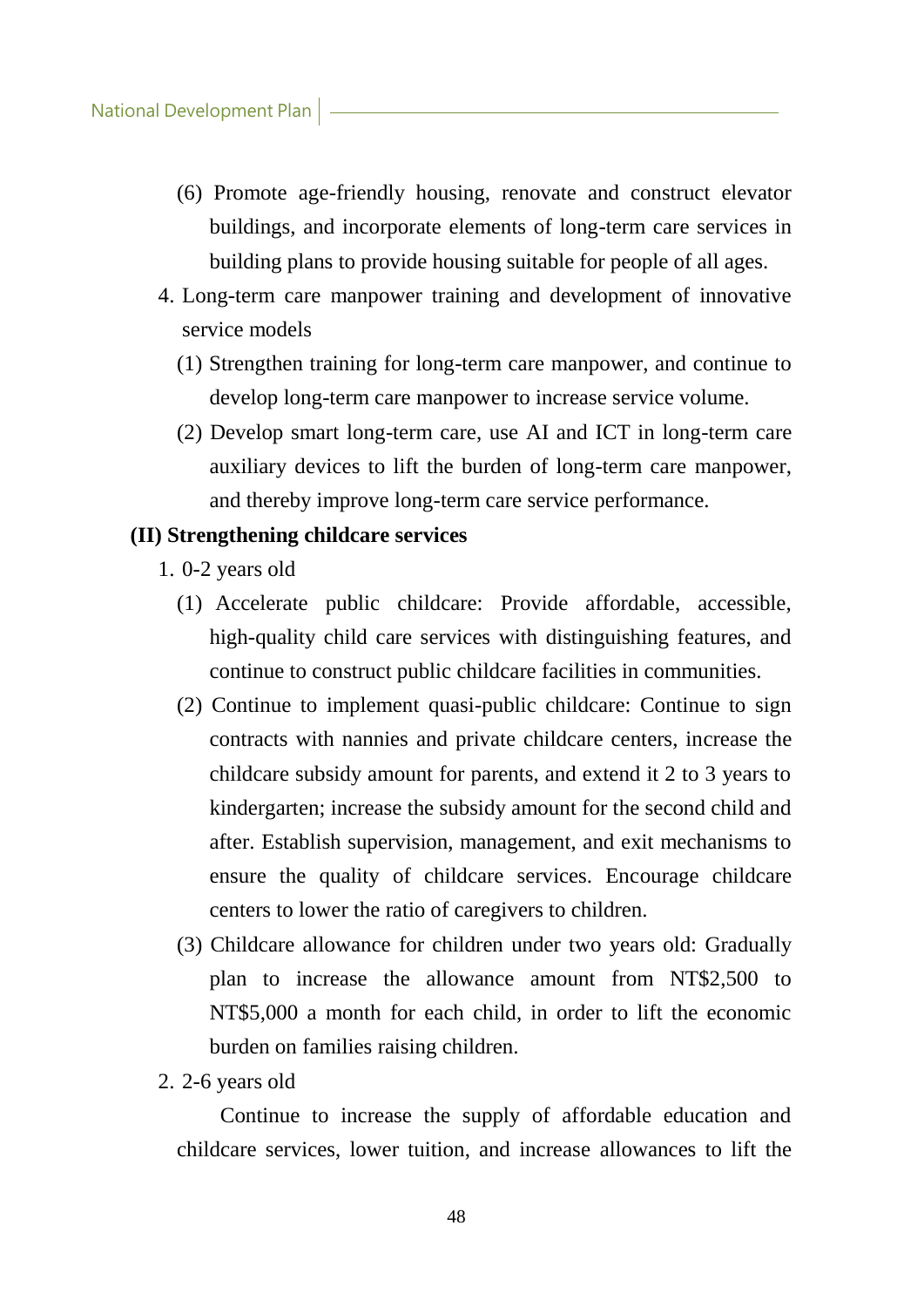burden on parents.

- (1) Expand publicized (public, non-profit) nursery schools: It is planned from 2017-2023 to add 3,000 classes; the monthly fee paid by parents of children at public nursery schools will be reduced from NT\$2,500 to 1,500 from August, 2021; it will be further lowered to NT\$1,000 in August 2022.
- (2) Enhance the quasi-public mechanism: in cooperation with private nursery schools that meet requirements, increasing opportunities for low-cost school near to home; the fee paid by parents of children at quasi-public nursery schools per month will be reduced from NT\$4,500 to 3,500 in August 2021; from August 2022, it will be further lowered to 3,000; the fee will be progressively lowered according to the number of children the family has from the second child.
- (3) Childcare allowance for children aged two and over: Eligible children not receiving publicized or quasi-public preschool service will have the childcare allowance gradually increased to NT\$5,000 per month, with the amount of allowance increased with the number of children a family has starting from the second child.
- 3. Continue to optimize the tax system to provide better conditions for raising children

The amounts of standard deductions, special deductions for salary or wages, and deductions for persons with disabilities and preschool children were increased on January 1, 2018. Families of four with two earners (raising two children under the age of five) will not need to pay income tax if their annual salary is less than NT\$1,232,000.

#### **(III) Improving youth wages, investing in the youth**

1. Improving youth wages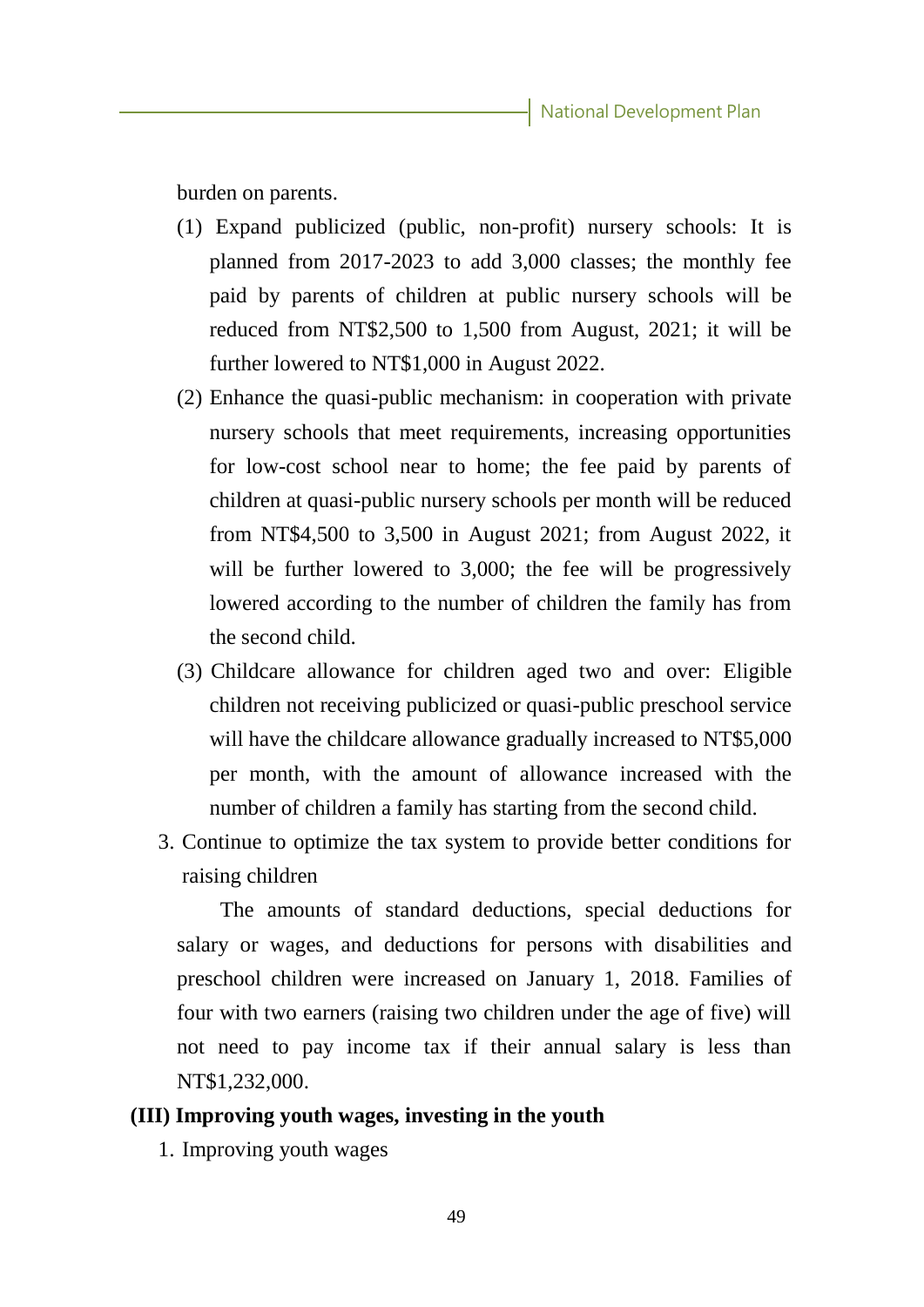Gradually increase salaries, implement the "Youth Employment Investment Program", and continue to drive industrial upgrade and transformation through the implementation of 5+2 Industrial Innovation Plan and six core strategic industries, continued optimization of the startup investment environment, and implementation of three major programs for investing in Taiwan. Boost economic growth momentum through these efforts to create a niche for raising salaries. Increase disposable income and improve quality of life by providing social housing and rent subsidies, improving the long-term care service system, and expanding public childcare, which will lift the financial burden on citizens.

- 2. Investing in the youth
	- (1) Schooling: Further extend the payment of interest on student loans and assist economically disadvantaged students with enrollment

Relax the requirement on deferral of principal and interest payments to a monthly income less than NT\$40,000, in order to better care for the youth that recently graduated. Increased the limit on deferring payment to 1 year each time, up to 8 times in total (8 years). Borrowers will not need to repay the principal and interest will be paid by the government during the deferral period. After reaching the limit on deferrals, borrowers may continue to apply to only pay the interest and not the principal. The period of only paying interest and not the principal is extended from 4 years to 8 years. Implement the "Project for Supporting Economically Disadvantaged Students to Study in Featured National Universities", and provide guidance to help 5,000 economically disadvantaged students enroll in national universities over 5 years.

(2) Employment: Investing in youth employment

Establish regional bases for industrial talent cultivation and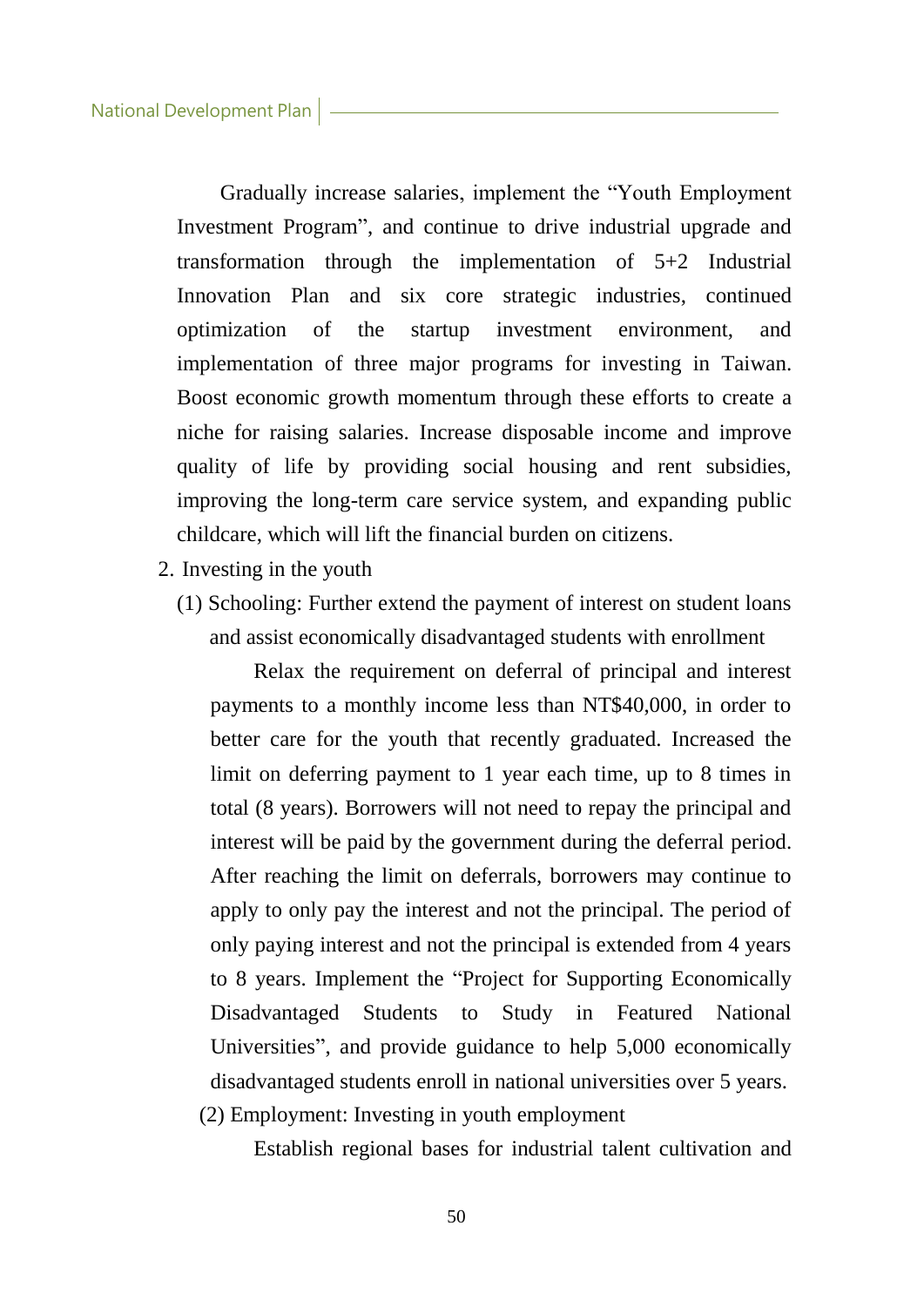skills training, and strengthen the connections between regional colleges with industrial clusters. Implement the Mid-level and Above Professional Technical Talent Cultivation Plan, in which technical colleges, high schools, industry associations, and companies cultivate mid-level and above professional technical talent for industrial transformation and upgrade. Encourage universities to establish advanced R&D and innovation bases similar to a mini-ITRI on campus or industrial clusters. Provide the youth with stable employment support, and implement the Employment Explore Supporting Program for High School Graduates in coordination with the Youth Education & Employment Saving Account Program.

(3) Entrepreneurship: Startup Hub

- A. Investing in youth entrepreneurship: Increase the amount of the Angel Investor Program based on actual requirements of domestic startups: The initial investment amount may reach NT\$20 million, and a simplified review process is provided for investments under NT\$3 million in green channels.
- B. Financing (loans) youth entrepreneurship: NT\$60 billion is provided for loans of NT\$1 million or less to startups, micro businesses, cultural creativity, and agricultural startups of young entrepreneurs.
- C. Youth startup bases: Establish local youth startup bases (accelerators), match startups with markets, capital, technology, and training, and work with international companies in offering e-commerce marketing courses. Work with local youth startup bases in implementing the U-start Innovation and Startup Program to provide young entrepreneurs with capital.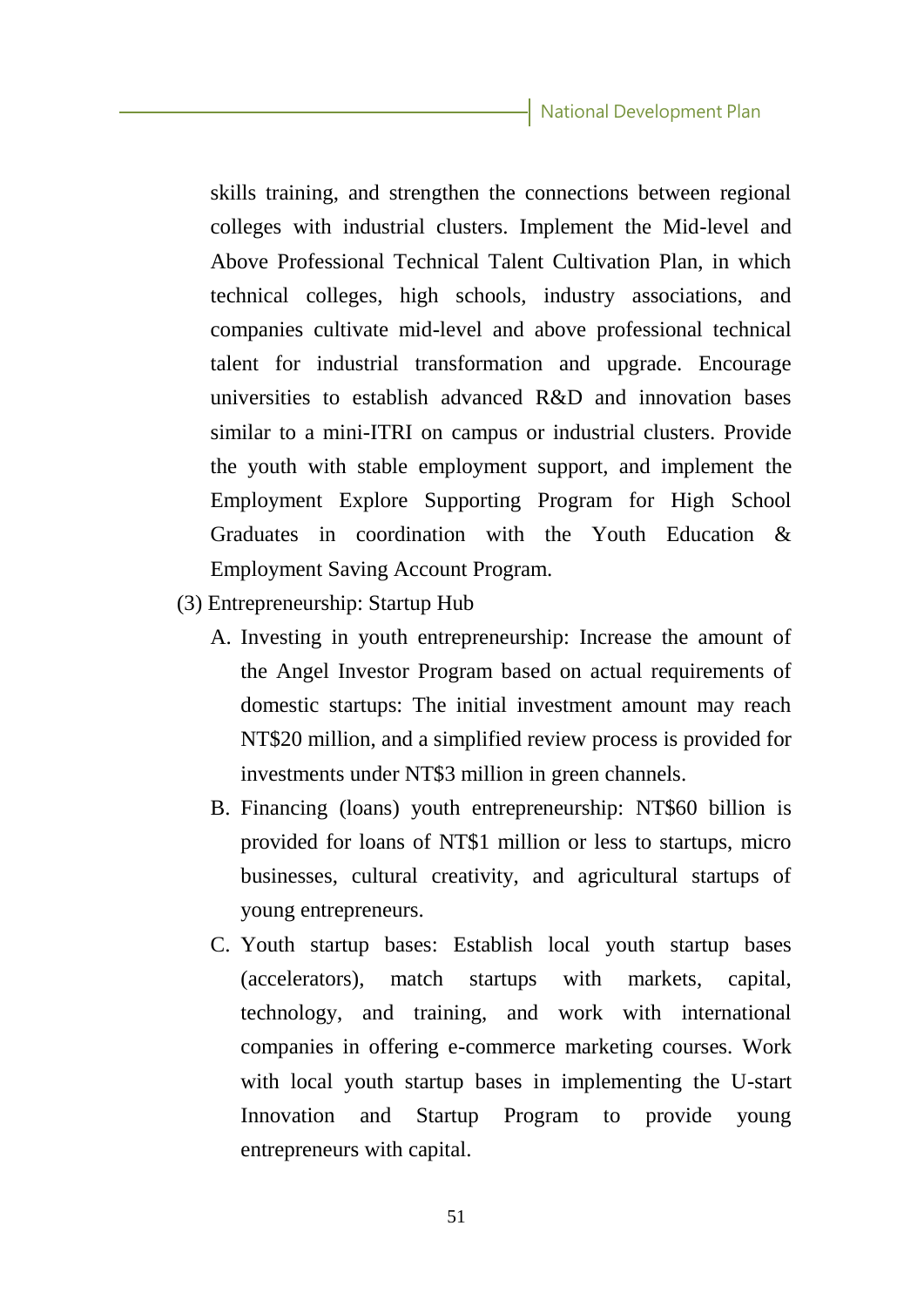# **(IV) Implementing housing justice**

1. Accelerate the construction of quality social housing

Accelerate the construction of social housing and provide necessary land and funding. Combine housing with entrepreneurship: Construct social housing combined with innovation parks in northern, central, and southern Taiwan, satisfying the needs of the youth for housing and employment. Create community life: Combine social housing with childcare, long-term care, and non-profit nurseries, in order to provide comprehensive services based on housing.

2. Public-private partnership in house leasing and rental management, reduction or waiver of three taxes and subsidies for three fees

Expand "house leasing and rental management" and encourage landlords to participate in social housing through the measure "reduction or waiver of 3 taxes, subsidies for 3 fees, and 3-year services," in order to achieve the goal of 80,000 social housing units. Dual track implementation by the Rental Housing Service Business Association and National Housing and Urban Regeneration Center to increase matching capacity. Develop professional services: Support the lawful rental housing service industry on the basis of house leasing and rental management and the Rental Housing Market Development and Regulation Act.

3. Accelerate urban renewal and reconstruction of hazardous & old buildings

Carry out the reconstruction of hazardous and old buildings, subsidize local governments in establishing guidance teams for the reconstruction of hazardous and old buildings, and actively encourage citizens to carry out reconstruction. Improve urban renewal by institutionalizing dispute resolution and compulsory demolition procedures through the Urban Renewal Act, allow the authorities to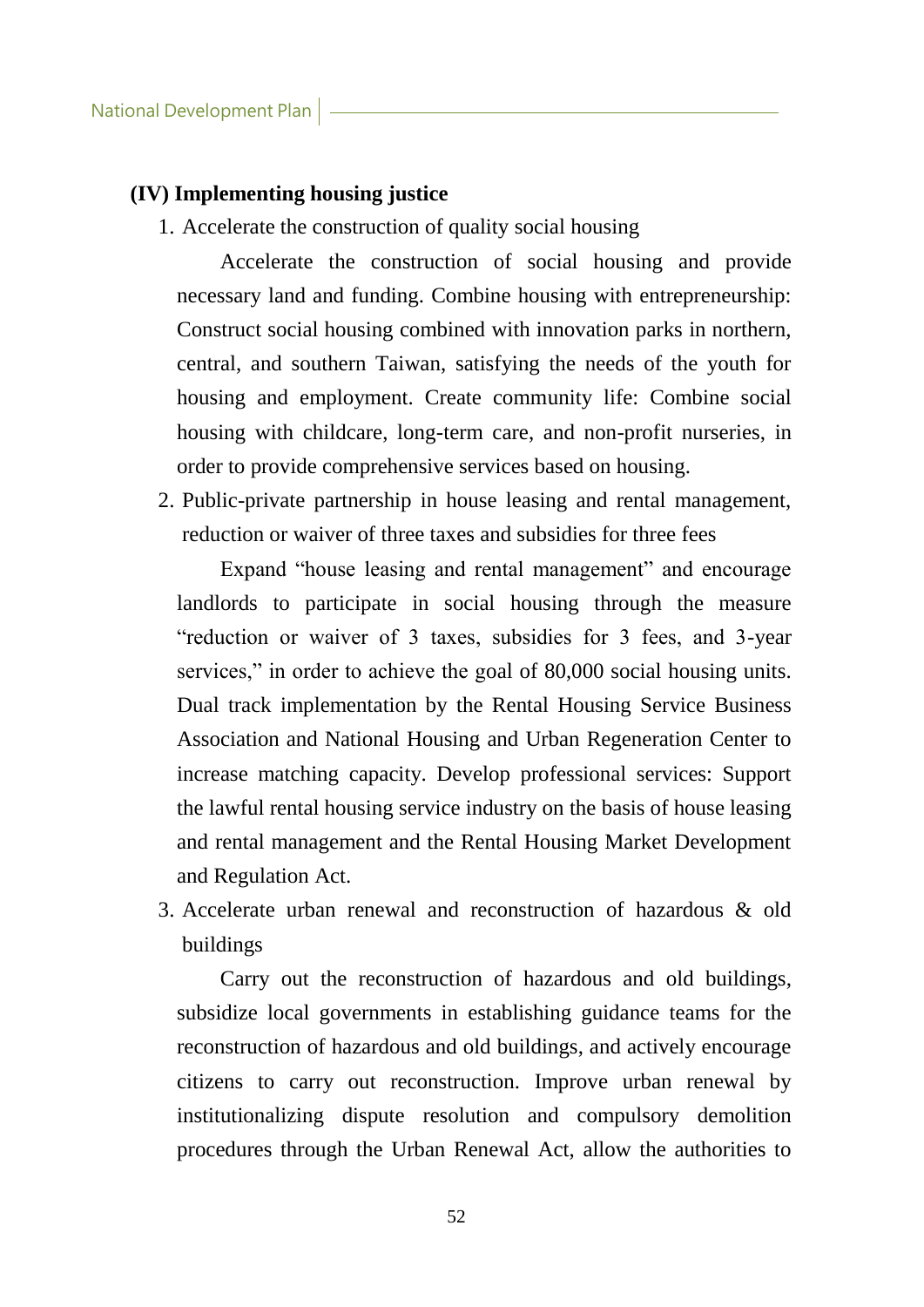intervene when appropriate, and continue to step up urban renewal. Comprehensively inspect seismic safety and reduce the hazards caused by earthquakes through rapid screening, seismic resistance evaluation, reinforcement phases, and reconstruction. Implement government-led urban renewal projects, in which the National Housing and Urban Regeneration Center handles large scale, complex projects, and uses transparent procedures to protect the rights of involved parties.

4. Double the quota for rental subsidies to provide complete care for renters

Double the quota for rental subsidies to 120,000 housing units a year. Relax restrictions on the maximum average monthly income from 1.5 times the minimum living expense to 2.5 times. Expand the scope of subjects eligible for subsidies to young singles, newly-weds, and families with minor children. Continue to encourage Landlords of Love by providing preferential tax measures.

5. Subsidize housing for underprivileged students to provide better safety and quality

Build new generation dormitories and continue to implement the "Improvement Measures (Off-campus Rental Subsidies) for the Underprivileged Student Assistance Program and New Generation Student Dormitory Improvement Plan," in order to lift the burden of rent on underprivileged students, and also increase and improve dormitories on and off campus.

# **(V) Building a stable and secure life**

To create a happy, safe, and friendly society, the government will step up efforts to prevent issues of concern to citizens, such as drugs, domestic violence, and child abuse, and continue to complete the labor rights, food safety, and social security network that is urgently needed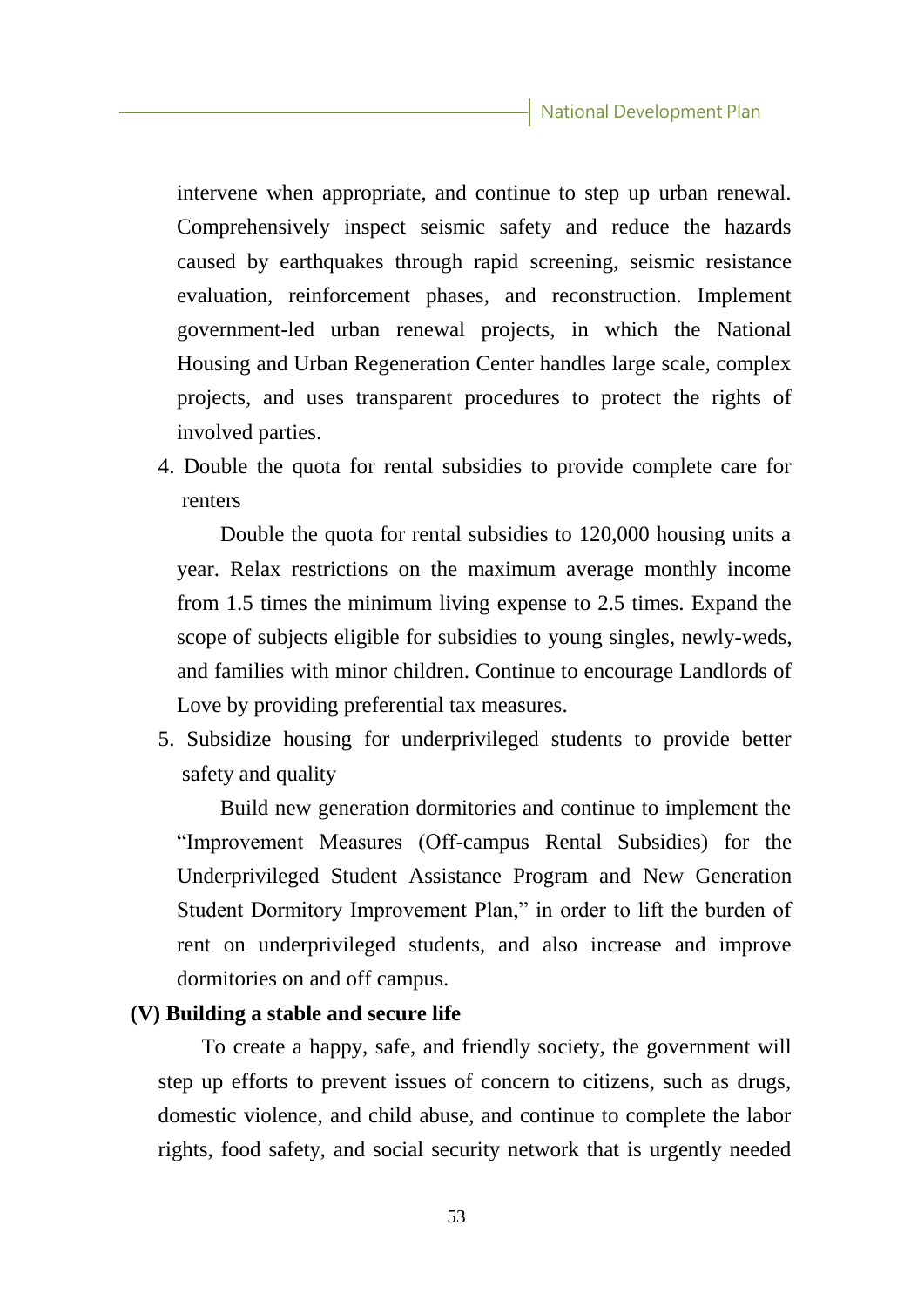by citizens. The government will further promote the rights of Hakka people, indigenous people, and new immigrants, so as to create a safe and trustworthy living environment that improves social harmony.

1. Drug prevention

Implement the second phase of the "New Generation Anti-drug Strategy Action Guidelines" (2021-2024) to gradually achieve the dual objectives of "suppress drug recidivism" and "reduce new drug use":

- (1) Drug Investigation strategy (Drug investigation cooperation): Establish function-oriented drug databank, implement drug investigation with emphasis on "investigation of quantity" and "pursuit of people", and enhance international cooperation, border blocking and suppression within the border.
- (2) Drug testing strategy (anti-drug monitoring): Increase border drug blocking capability and continue to increase testing capability to keep drugs outside our border.
- (3) Drug cessation strategy (drug cessation): Provide diverse, empirically based and continuous intervention services to help addicts quit drugs.
- (4) Drug awareness strategy (Drug prevention): Enhance focused and classified anti-drug advocacy, increase the responsibility of local governments and schools for drug prevention, complete case guidance and service network, and build drug-free schools and communities.
- (5) Overall planning: promote new approach of listing many New Psychoactive Substances in one time, and complete the complementary mechanisms for the sharing and destruction of seizured drugs and for the illegal income confiscation.
- 2. Comfortable campus improvements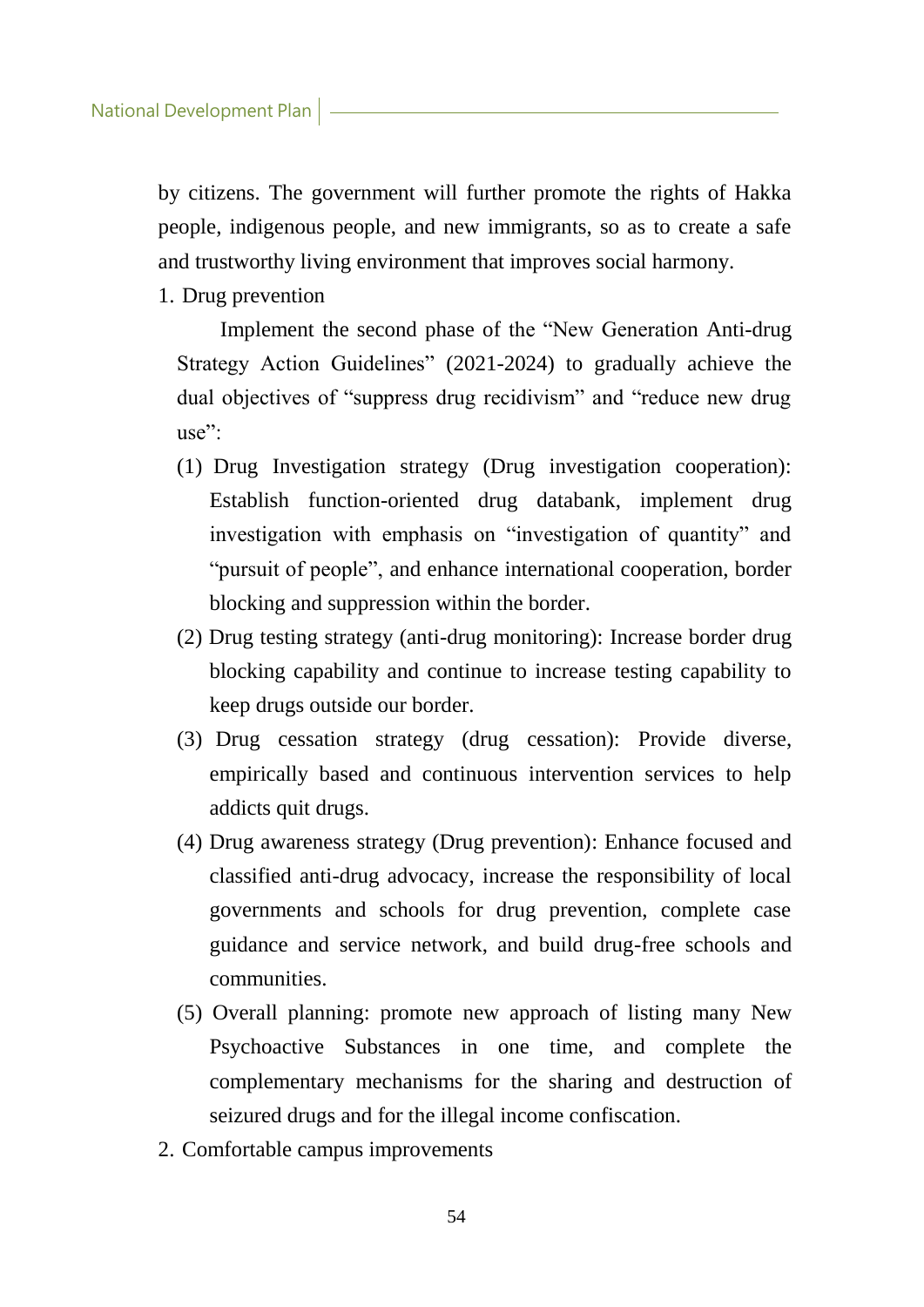- (1) Continue to improve the seismic resistance of campus buildings; Comprehensively improve the seismic resistance of buildings in public high schools and below in an economic and effective way; systematically screen buildings with insufficient seismic resistance through procedures such as on-site survey, preliminary evaluation, detailed evaluation, design, and construction; prioritize buildings based on evaluation results and urgency; sequentially help local governments improve school buildings under their jurisdiction.
- (2) Give consideration to green energy and smart energy conservation based on the principle of "easy-to-use, easy-to-maintain, and easy-to-manage"; central and local governments jointly improve the electrical systems and install air conditioners in high schools and below, so that campuses in Taiwan will provide a safe and comfortable environment.
- 3. Food safety management
	- (1) Implement the 5-point Food Safety Policy: Continue to improve food safety and protect citizens' health through source control, production management, enhanced inspection, increase the liability of dishonest companies, and public supervision of food safety.
	- (2) Strengthen agricultural product source management: Improve the traceability of domestic agricultural products, improve pesticide and animal drug management, strengthen monitoring and sample inspections for drug safety of high-risk agriculture and livestock products, and improve the self-management ability of producers to ensure the safety of agricultural products.
- 4. Improve healthcare services
	- (1) Continue to develop an agile healthcare system, implement "human-centered" healthcare, review the reasonable distribution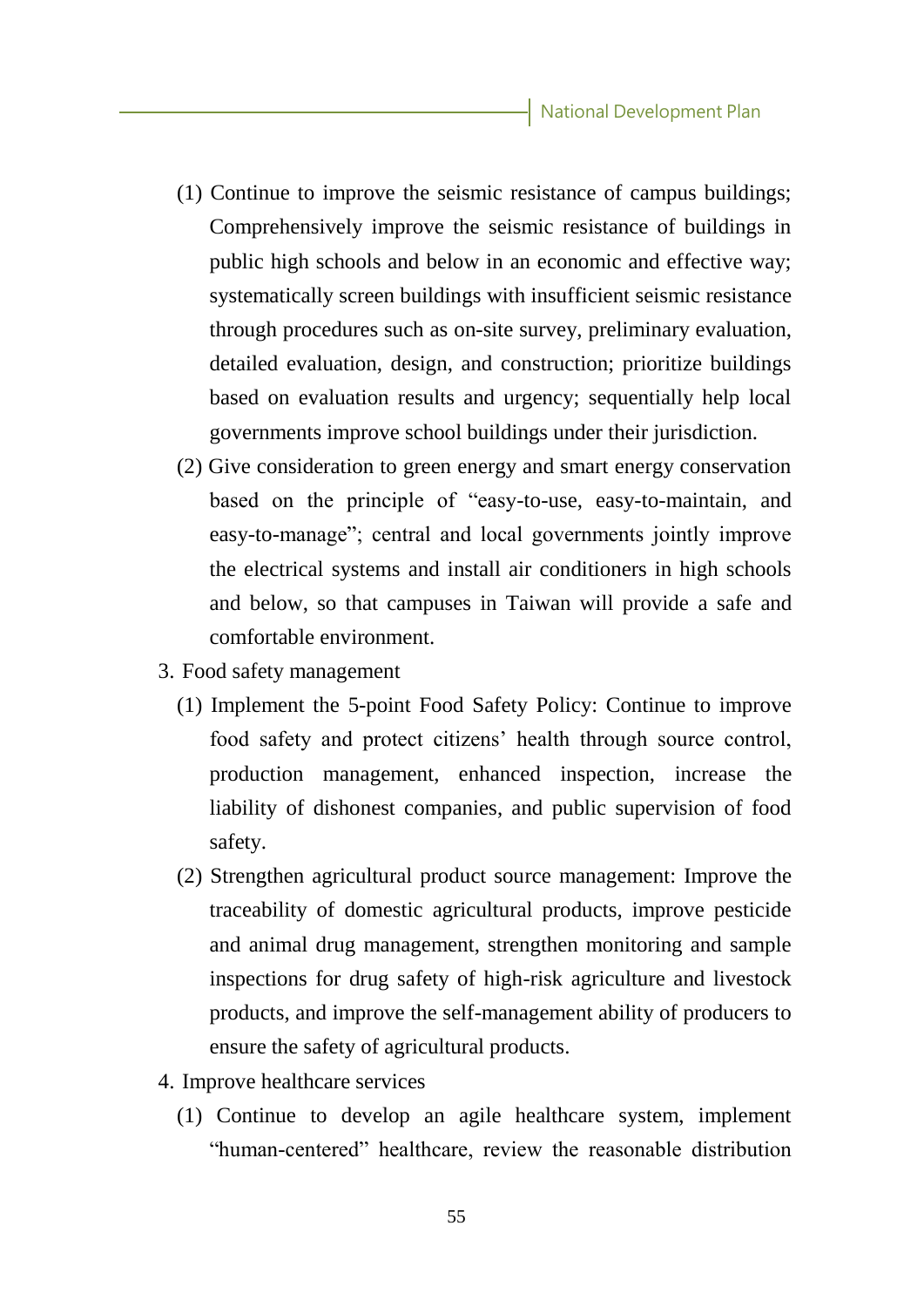of medical resources and optimize the practice environment for doctors and nurses, improve the healthcare system for children, and provide better value-added services based on digital applications of big data from National Health Insurance.

- (2) Continue to improve the epidemic prevention response system; prevent infectious diseases through the integration of interdisciplinary resources, high quality vaccines, emerging infectious disease monitoring & risk assessment skills, and the implementation of "New Life Movement for Epidemic Prevention"; continue to work together with international society to keep the nation safe from infectious diseases.
- (3) In response to the challenge of emerging infectious diseases, strengthen the information analysis ability of the operations and intelligence center, as well as the emergency allocation mechanism for emergency and critical care. Integrate real-time information from the regional response center and develop AI-based information analysis abilities to improve the performance of the emergency and critical care network.
- 5. Strengthen the social security system
	- (1) Build a community-based defense system, increase the number of social workers at local governments, widely establish social welfare service centers, and develop a warning system; provide family-centered integrated services suitable for local conditions, and actively implement the phase 2 project to strengthen the social security network (2021-2024).
	- (2) Develop AI-based analysis of information on elderly protection and children and teenager protection cases, help social workers determine the risk level of cases, provide effective intervention and protection measures in a timely manner, and strengthen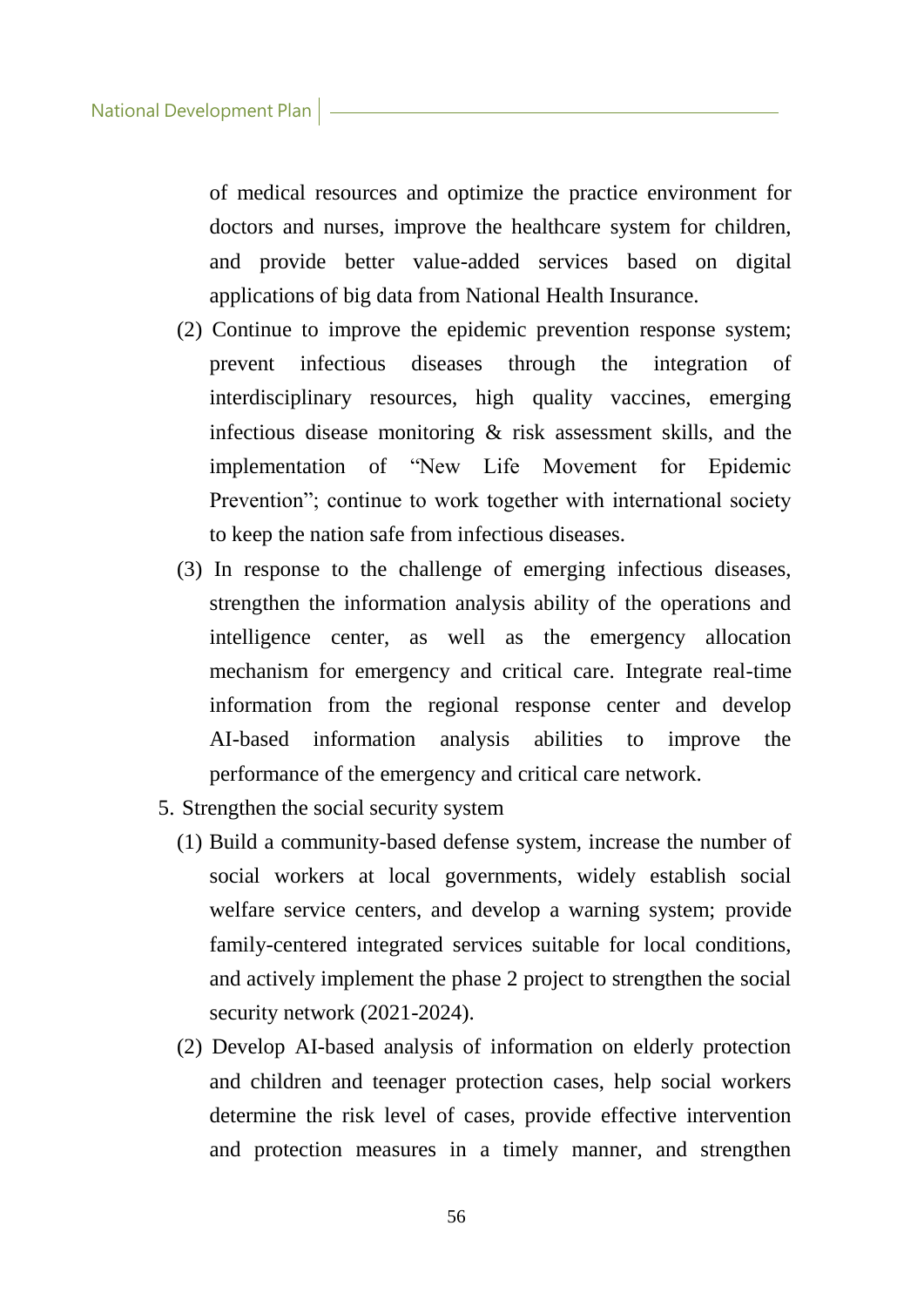front-end prevention to reduce the risk of violence in vulnerable families.

- (3) Establish a service window and process for the administrative system in response to the amendment to the Juvenile Justice Act. Integrate the police, social welfare, and education systems, and strengthen the transition and division of labor mechanisms for providing guidance and preventing children and teenagers from violating the law, being exposed to risk, and engaging in deviant behavior.
- (4) Promote important gender equality issues, such as "public childcare," "women's economic empowerment," "eliminating gender stereotypes and biases," "strengthening public support in an aged society," and "promoting gender equality in participation in decision-making in the public and private sectors," and actively implement mechanisms to strengthen personal safety and protection.
- (5) Prevent fraud, strengthen the fraud call warning mechanism, strengthen fraud investigations and monitor high risk subjects, and integrate cross-border capabilities to prevent fraud from the source.
- (6) Deploy a variety of community service resources and increase the accessibility of mental health services. Expand the scope of mental health services provided by social workers, and continue to improve service models for cases involving a variety of issues. Improve the referral of patients suspected to suffer from mental illness, and assist high risk cases in stably receiving medical care.
- 6. Protect labor rights
	- (1) Ensure labor conditions and establish a complete protection system: Enact regulation on minimum wage and improve the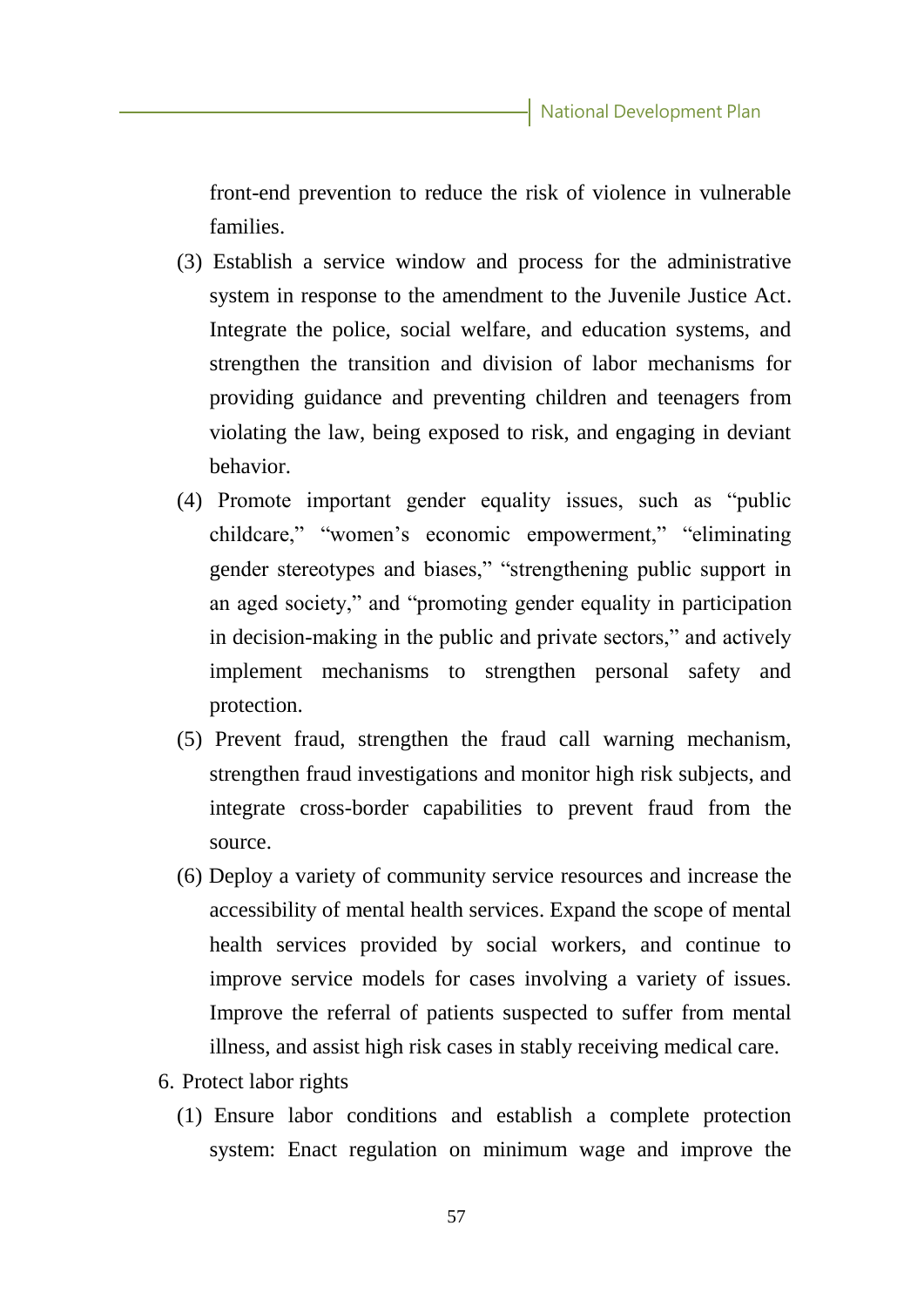minimum wage review mechanism. Assist business units with regulatory compliance to protect labor rights. Create an environment that benefits labor unions and collective bargaining, stabilize labor-management relations, accelerate the independent enactment of occupational injury insurance regulation, and develop a complete protection system that includes occupational accident prevention, compensation, and reconstruction. Continue to diversify the asset portfolio of labor funds, carefully seize investment opportunities, and dynamically adjust investment portfolios to gain long-term stable profits.

- (2) Assist specific subjects and the underprivileged in job placement: Implement the Middle-aged and Elderly Employment Promotion Act, and create an employment environment that is friendly to middle-aged and elderly persons. Provide individual employment consultation and help women re-employment. Implement the vocational rehabilitation services for disabled persons and employment empowerment project.
- (3) Improve smart security management of industries: Establish a new occupational safety and health culture and risk assessment mechanism for Industry 4.0, and develop safety supervision abilities and management models for industries with high risks of occupation accidents. Utilize blockchain, big data analysis, and smart value-added applications to establish the "national occupational safety and health smart cloud." Utilize emerging AI technologies to monitor hazard factors of industries (occupations), and develop a smart real-time monitoring system and assessment mechanism for hazards in the workplace operating environment.
- (4) Create a friendly workplace environment for raising children: Implement a new childcare model for workplaces, increase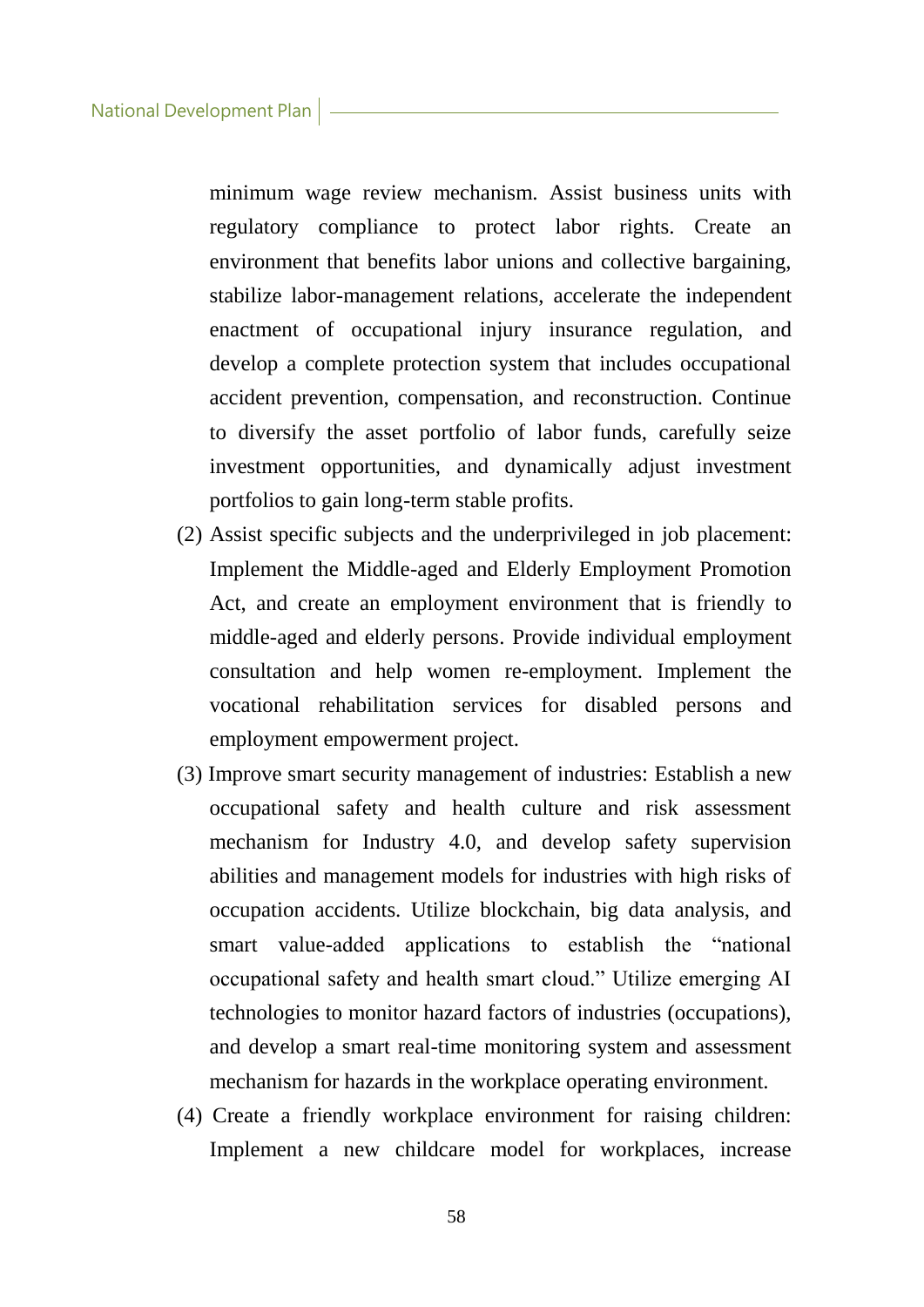maternity benefits of labor insurance, and continue to provide allowances for parents who take parental leave without pay.

- 7. Protect the rights of diverse ethnic groups
	- (1) Implement the Development of National Languages Act, Hakka Basic Act, and Indigenous Languages Development Act to protect citizens' right to equally use national languages.
	- (2) Protect the rights of indigenous peoples: Implement the Indigenous Peoples Basic Law to strengthen the rule of law for indigenous peoples. Protect indigenous education, language, and culture. Improve the social security system for indigenous peoples. Protect and develop traditional works based on the wisdom of indigenous peoples. Strengthen indigenous people's right to adequate housing and construction in tribal communities, and foster land use of indigenous peoples.
	- (3) Implement the Hakka policy of ethnic mainstreaming and reconstruct civil rights in Hakka culture. Implement related projects to develop Hakka villages with distinguishing features, enhance cultural competitiveness, and increase the international visibility of Hakka villages to further bring back the youth or population.
	- (4) Improve the well-being of immigrants: Implement overseas training of new immigrants' children and provide better care for the rights of new immigrants and their children. Provide new immigrants with appropriate assistance and incentives. Implement the Project to Create Fair Digital Opportunity for New Immigrants.
- 8. Deepen efforts to achieve transitional justice
	- (1) Prioritize political file identification, selection, review, transfer, organization, and digitalization, and accelerate the release of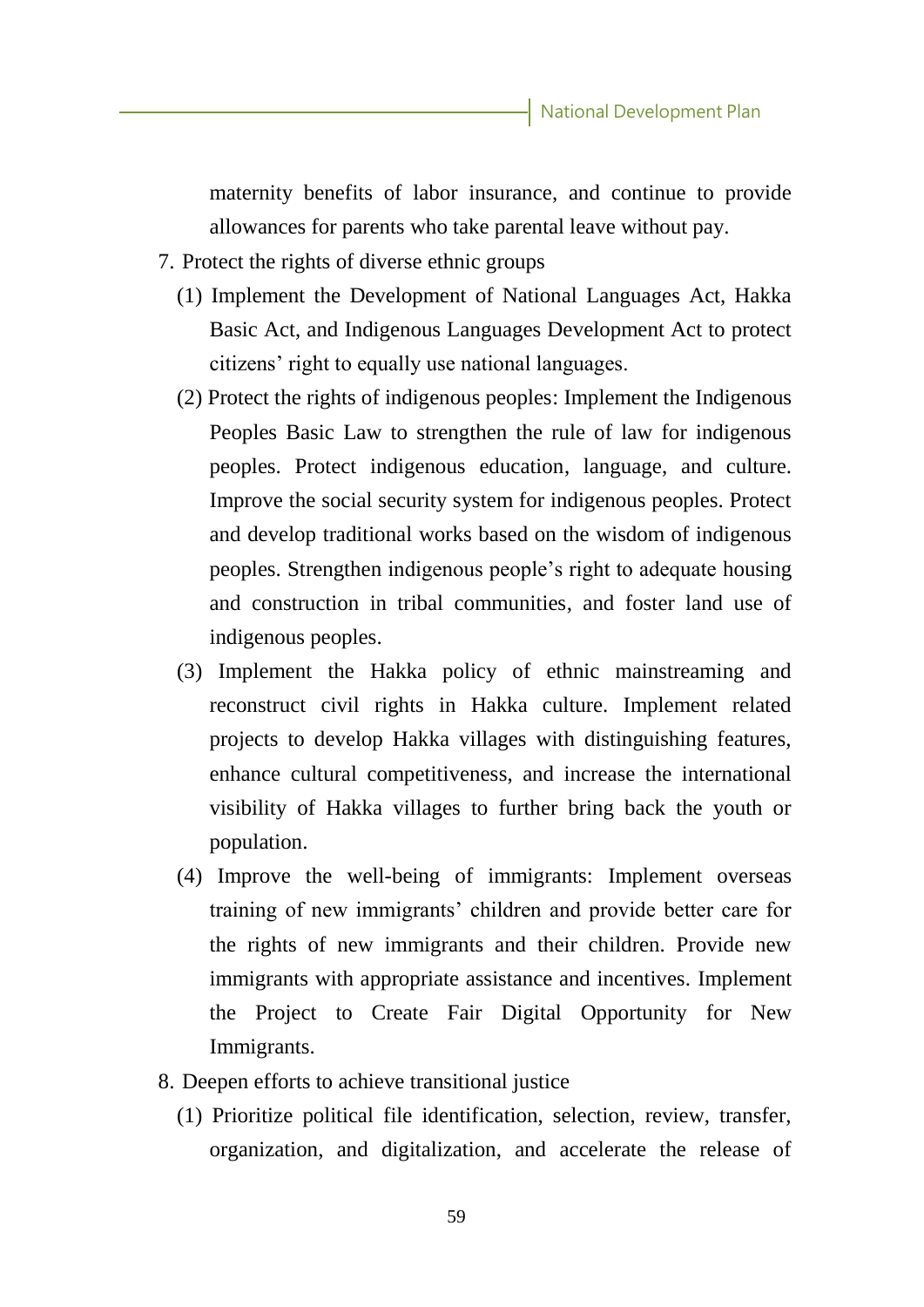political files and uploading of images showing the full text of files.

- (2) Research and plan methods for readdressing judicial and administrative injustices and propose drafts of related laws. Plan the establishment of a national-level dedicated unit to care for victims of political persecution.
- (3) Thoroughly check and remove authoritarian symbols in public spaces, implement transitional justice education, and establish a special fund using ill-gotten party assets that have been nationalized.

# **(VI) Deeply cultivating cultural heritage and cultural soft power**

- 1. Improve the support system for arts & culture and uphold cultural diversity
	- (1) With the three main objectives of industrialization, internationalization and integration, build a support system for the cultural innovation ecosystem; make the support system complete through supports for cultural creativity, expansion of exhibitions, performances and showings, opening of space for use and international exchange and linkage; support the development of youth art, provide youth with a stage for art creativity, and guide new talent through the support of a subsidy mechanism.
	- (2) Upgrade and transform national-level arts and culture facilities, complete Taipei Music Center and Kaohsiung Music Center, begin operations of Taiwan Film and Audiovisual Institute, and drive the development of the movie, TV, and music industries. Integrate the capabilities of the three venues under the National Performing Arts Center to drive the development of performing arts. Upgrade local arts and culture venues and bring in professional talent.
	- (3) Increase the culture budget and establish a cultural development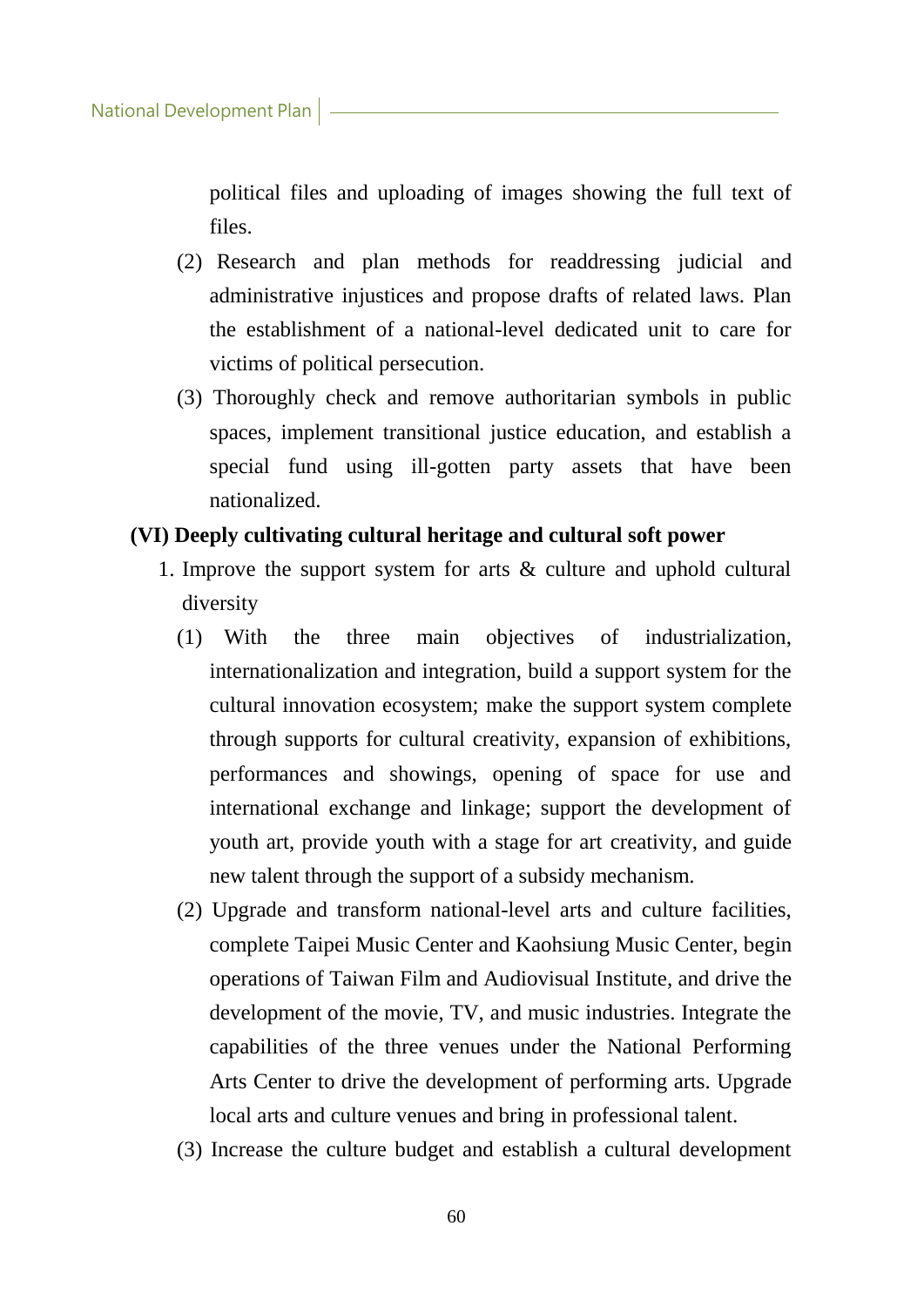fund. Improve the organization for culture governance and strengthen the capabilities of professional cultural intermediary organizations. Implement equality of cultural rights, protect diverse cultures, and promote the development of cultural diversity.

- (4) Improve the cultural governance regulatory system and formulate (amend) important cultural regulations. Establish a cultural governance partnership mechanism, and incorporate cultural governance perspectives into national development.
- 2. Combine revitalization with innovation culture and deepen community empowerment and cultural heritage preservation
	- (1) Develop local knowledge and construct a national culture memory base, broaden and deepen private participation in local knowledge, and develop Taiwan's cultural route.
	- (2) Integrate the preparatory survey and research with follow-up operation and maintenance of tangible cultural heritage, establish an underwater cultural heritage preservation mechanism, enhance the passing on and digital recording of intangible cultural heritage, and provide a sound environment for the sustainable development of cultural heritage.
	- (3) Create a cultural living circle, drive local cultural development through local specialty industries, promote intergenerational participation and exchange, and deepen community empowerment and village development.
	- (4) Promote cultural experience education, reconstruct Taiwan's art history, promote the development and utilization of the museum knowledge system, improve the service quality of national-level buildings, and assist in the upgrade of local buildings.
- 3. Forming a national team to build Taiwan's culture brand, and promote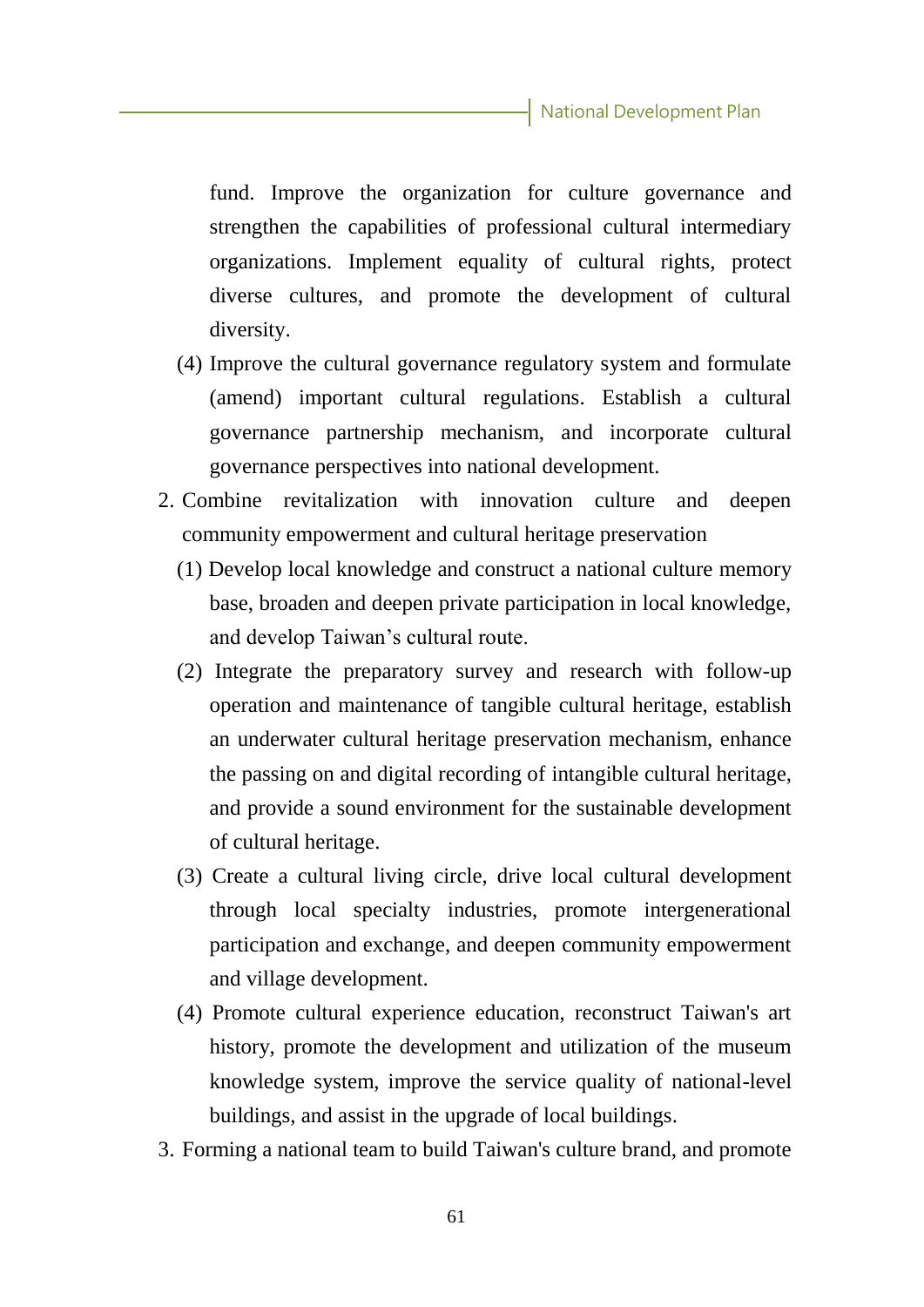international exchanges and cooperation

- (1) Accelerate the development of cultural content and technology applications, and utilize AI to promote culture and technology matching and exchange. Develop "Huashan 2.0 – Cultural Content Industrial Cluster." Improve the cultural financial system through incentives, subsidies, investments, and loan mechanisms.
- (2) Expedite the creation of Taiwan original content, link together the performance art, animation, comic, audiovisual and music industries, and assist the publishing industry with cross-area application, digitization and becoming aligned with international markets.
- (3) Establish cultural dissemination right and public, industry-focused, international media. Improve the quality of audiovisual and music creations, and expand the international market based on the concept of a national team.
- (4) Assist the cultural industry in overseas expansion and output, and implement the national branding project. Organize Taiwan culture themed events in overseas cultural locations, encourage international institutions to establish locations or engage in collaborations in Taiwan, localize international cooperation, and internationalize local culture.

# **(VII) Boosting sports development**

In coordination with the international trend of LOHAS and sports for all, the government will integrate resources of public and private sectors, develop the sports industry, sports for all, and competitive sports to become aligned with international sports, and thereby realize the vision of healthy citizens, outstanding competitiveness, and vibrant Taiwan.

1. Promoting national sports culture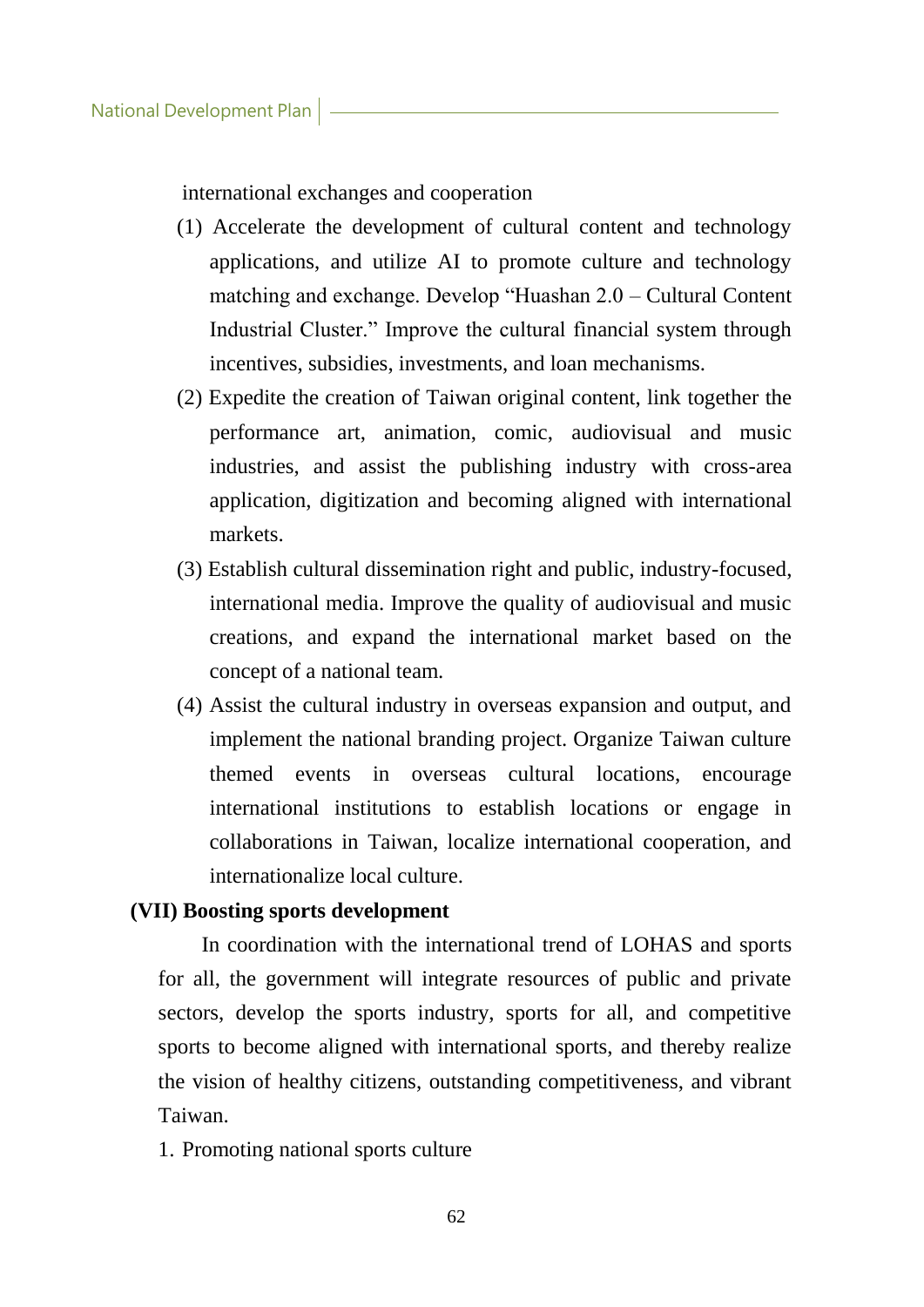Expand participation in sports by different groups, integrate sports and health resources, establish a sports cloud of sports for all information systems, and increase the population that regularly exercises. Strengthen human resource development and organize certifications for various sports professionals. Encourage citizens to engage in outdoor sports. Promote outdoor activities in the mountains in coordination with the policy to open mountains to citizens, and provide mountain climbing education.

- 2. Cultivate competitive sports talent
	- (1) Optimize athletic classes and construct a database, implement the sports science talent selection and integration strategy, integrate the Olympics and Asian Games training and participation system, and develop a complete athlete cultivation system.
	- (2) Implement the national team long-term training strategy, and customize the golden plan for elite athletes. Improve the athlete career guidance mechanism, the incentives system for outstanding athletes and coaches, the logistics and support teams, and care provided by team physicians.
	- (3) Continue to cultivate international coaching talent, and create a competitive training environment that stays abreast of the latest developments.
	- (4) Develop robust sports organizations, and improve their organizational performance and talent cultivation functions.
- 3. Create a driver of happiness through sports industries

Establish a matching platform and assist in expanding private sponsorships for sports. Support the development of sports industries, develop the sports, tourism, and leisure industries, and collaborate with local governments in promoting sports-themed travel packages. Develop citizens' habit of exercise, and encourage viewership or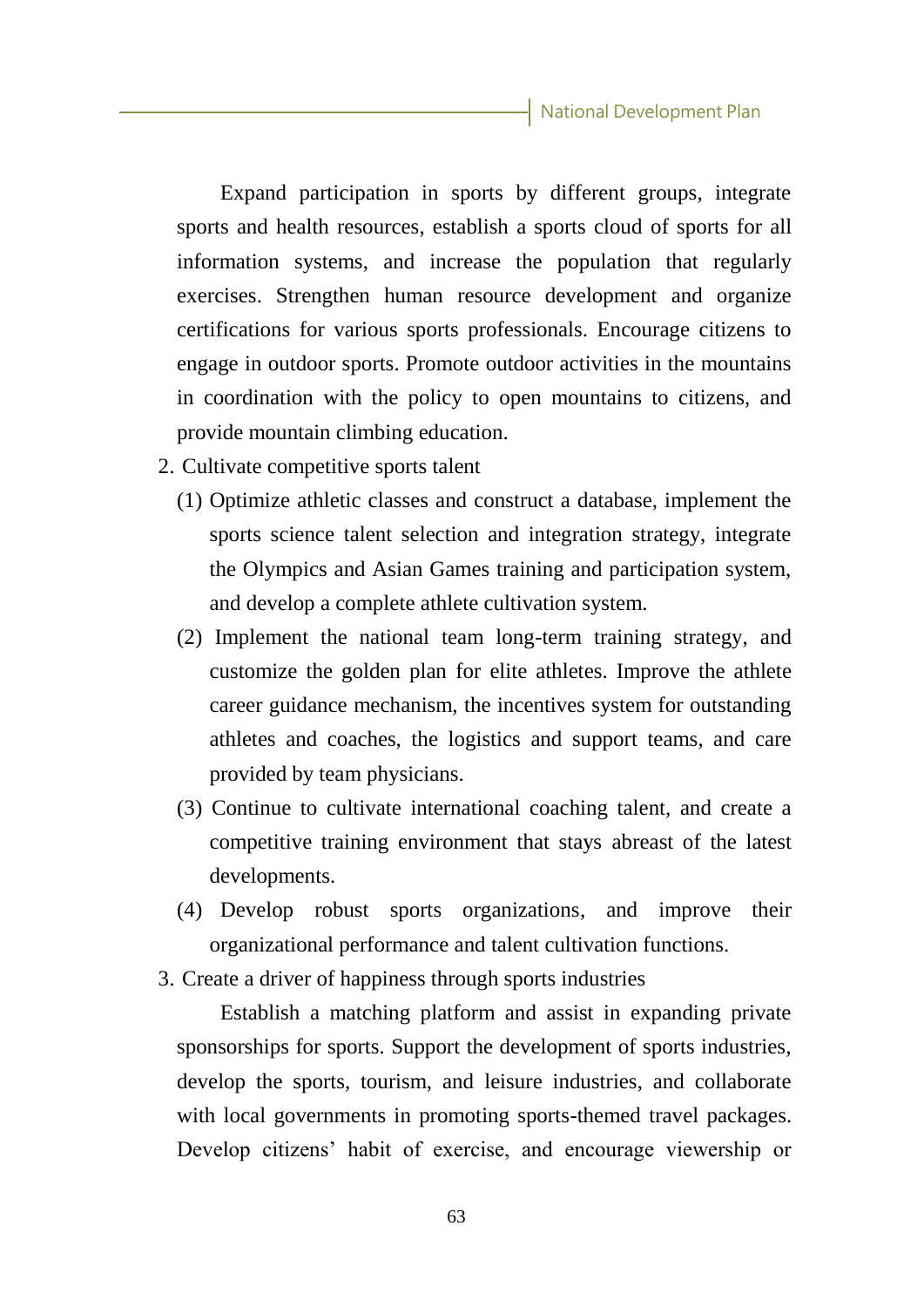participation in sports events.

4. Organize international sports events

Encourage sports organizations to apply (organize) for important international sports events, actively participate in events of international sports organizations, and strive to hold important positions in the organizations to increase the visibility of Taiwan on the international stage, and strengthen international connection. Create a Taiwan brand of international sports events and drive sports tourism and economic benefits. Assist sports organizations in cultivating international talent for sports affairs, and enhance their ability to handle international sports affairs and crises.

**III. People-centered sustainable development, shaping a LOHAS homeland for balanced development**

## **(I) Constructing people-centered transportation & tourism networks**

Uphold the people-centered transportation service philosophy and vision for national development based on tourism, strive to comprehensively show the effects and value of transportation developments and services, and accelerate the preparation of the national tourism and travel environment, so as to plan a comprehensive blueprint for transportation and tourism policies.

1. Construct a railway network around the island

Continue to develop the high-speed railway network around the island with "THSR (Taiwan High Speed Rail) as the main means of travel between cities in western Taiwan, and TRA (Taiwan Railway Administration) as the main means of travel between cities in eastern Taiwan," and shorten the travel time between cities. Promote new routes, dual track, electric, and grade-separation, evaluate and review railway traffic dispersion, expand the scope of system services, and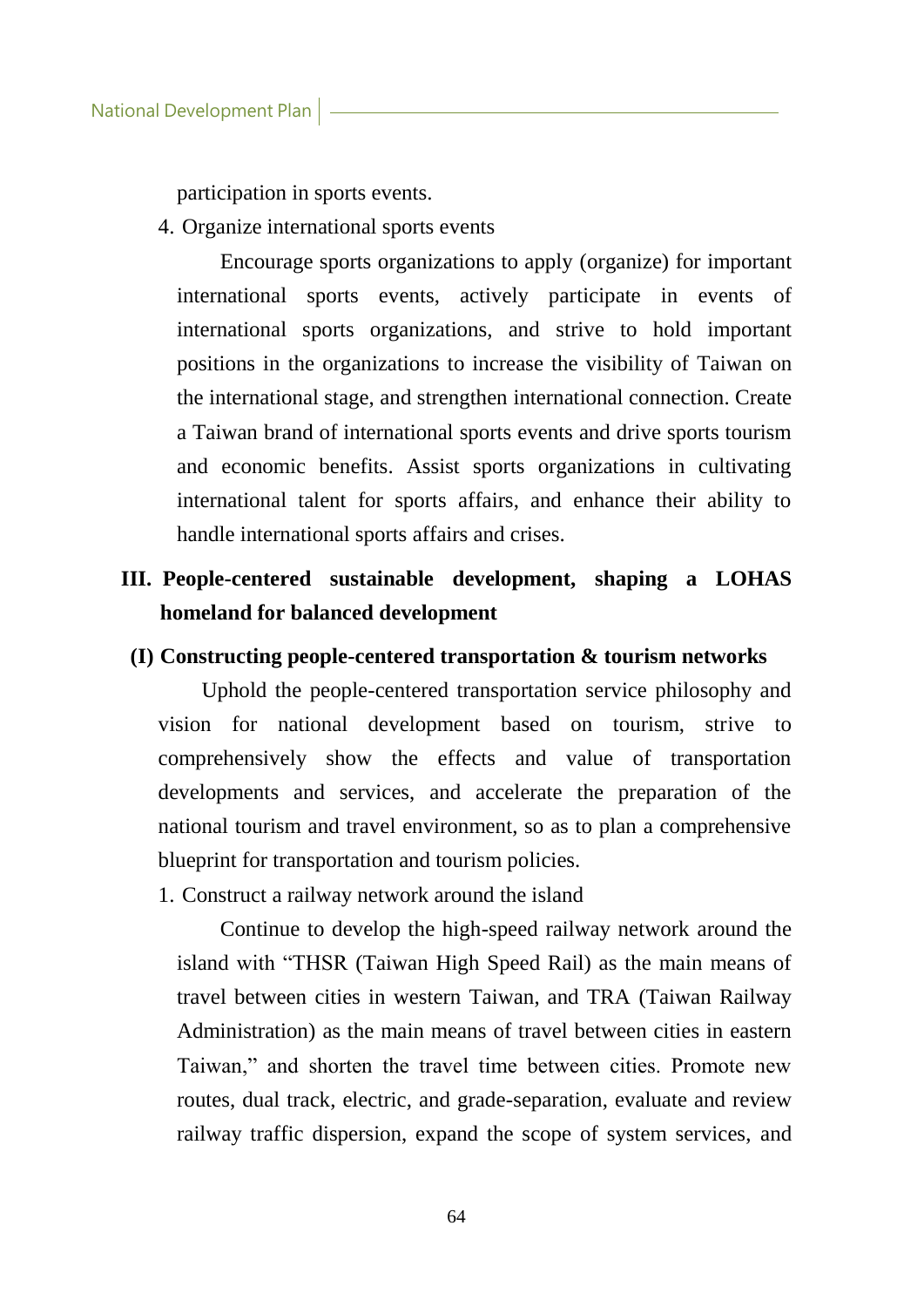upgrade and activate existing facilities. Develop compound public transportation systems, and encourage railway hubs to be transformed and planned based on the concept of transit-oriented development (TOD).

2. Complete the backbone construction of highways and expressways

Continue to link the West Coast Expressway, complete the East-West Expressway, strengthen the road network and safety in Hualien and Taitung, optimize overall transportation performance of roads, and drive urban and rural development. Increase overall benefits from the network of national highways, and step up the integration of control and management strategies for traffic between highways/expressways and urban roads. Improve road bottlenecks and hazardous sections, make transportation systems smoother, and provide road users with a complete network of roads around the island.

3. Facilitate airport development and improve air transport services

Accelerate the construction of Taoyuan International Airport Terminal 3 and the third runway to become an airline hub in East Asia, and carry out construction work at airports in Taichung and Kaohsiung. Continue to expand the international aviation network, and enhance the competitiveness of domestic airlines and airports. Improve flight safety management and implement one-stop security measures. Optimize the flight operations system, replace terminal surveillance radars in Songshan, Hualien, and Taitung, and implement the replacement and update project of advanced aviation weather operational system.

4. Enhance the competitiveness of harbors and navigational safety performance

Plan the "10-Year Development Blueprint for the Blue Route",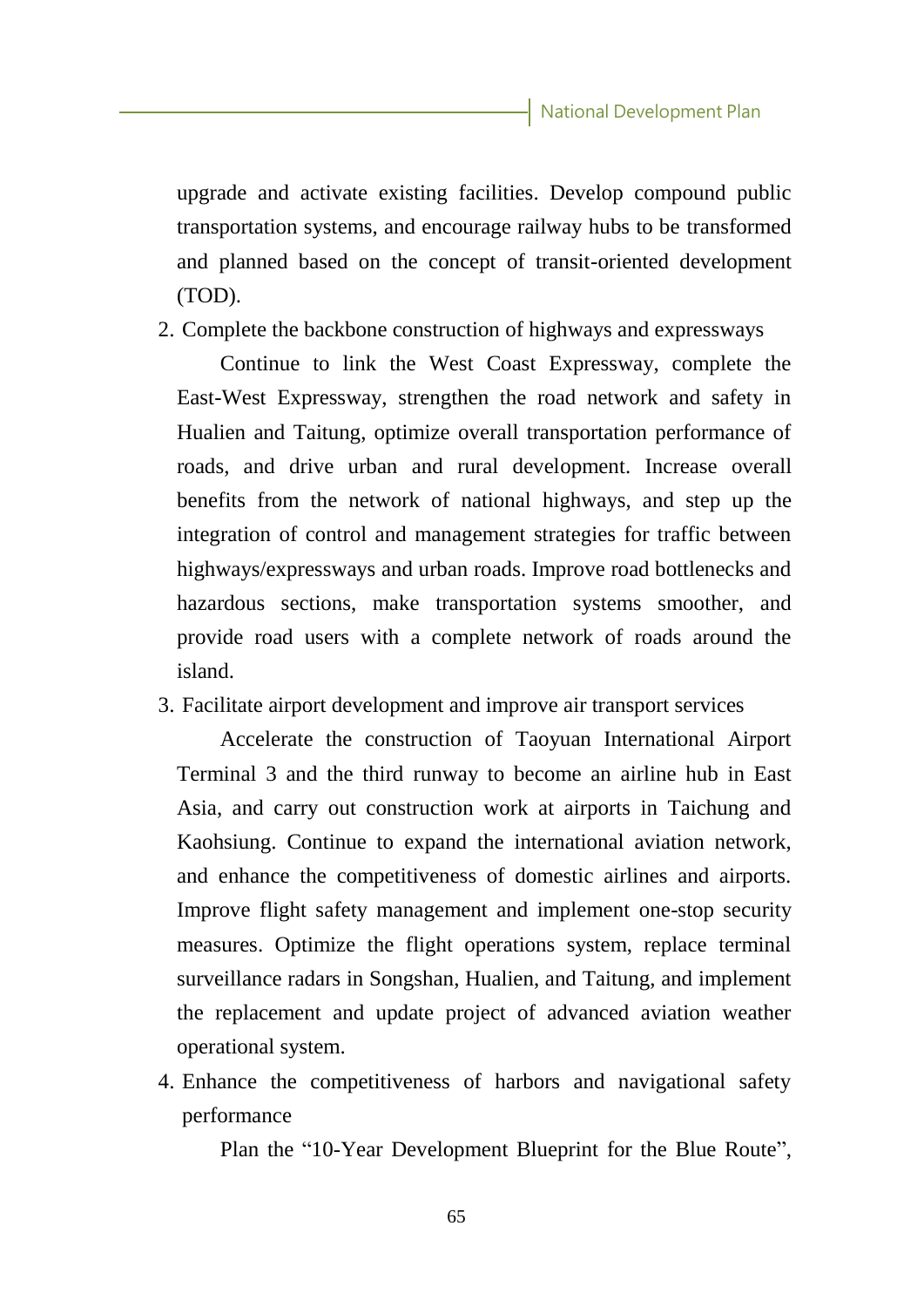based on navigation, harbors, vessels, travel, and cargo, and drive the overall development of maritime transport, logistics, and tourism. Implement the Future Development and Building Plan of Taiwan Commercial Ports and improve the operational efficiency of ports. Promote the EcoPorts certification and ensure the sustainable competitiveness of ports. Build offshore wind power sites, promote international operational and maintenance services for offshore wind power, and provide offshore wind power industry training courses. Plan smart ports, implement smart inspection and detection of port facilities, and utilize UAVs (unmanned aerial vehicle) to improve the operational efficiency of ports. Establish and integrate smart navigational safety related information systems, and improve navigational safety monitoring, forecast, maritime search and rescue, and transportation service performance.

## 5. Promote the transportation technology industry

Encourage the industry to invest in smart transportation technology, use policy innovation to guide industrial development and improvement of the living environment, and further expand globally. Implement smart and innovative administrative measures for the electric bus technology industry, Mobility as a Service (MaaS), Tour as a Service (TaaS), and UAV technology industry. Establish a transportation laboratory to develop solutions and technologies for the smart transportation industry in Taiwan. Strengthen weather information warnings and improve disaster prevention and warning abilities.

## 6. Formulate a forward-looking tourism plan

Promote scenic areas with international appeal, provide friendly environments, and improve tourism signs to attract international visitors. Improve bicycle theme travel, including the preparation of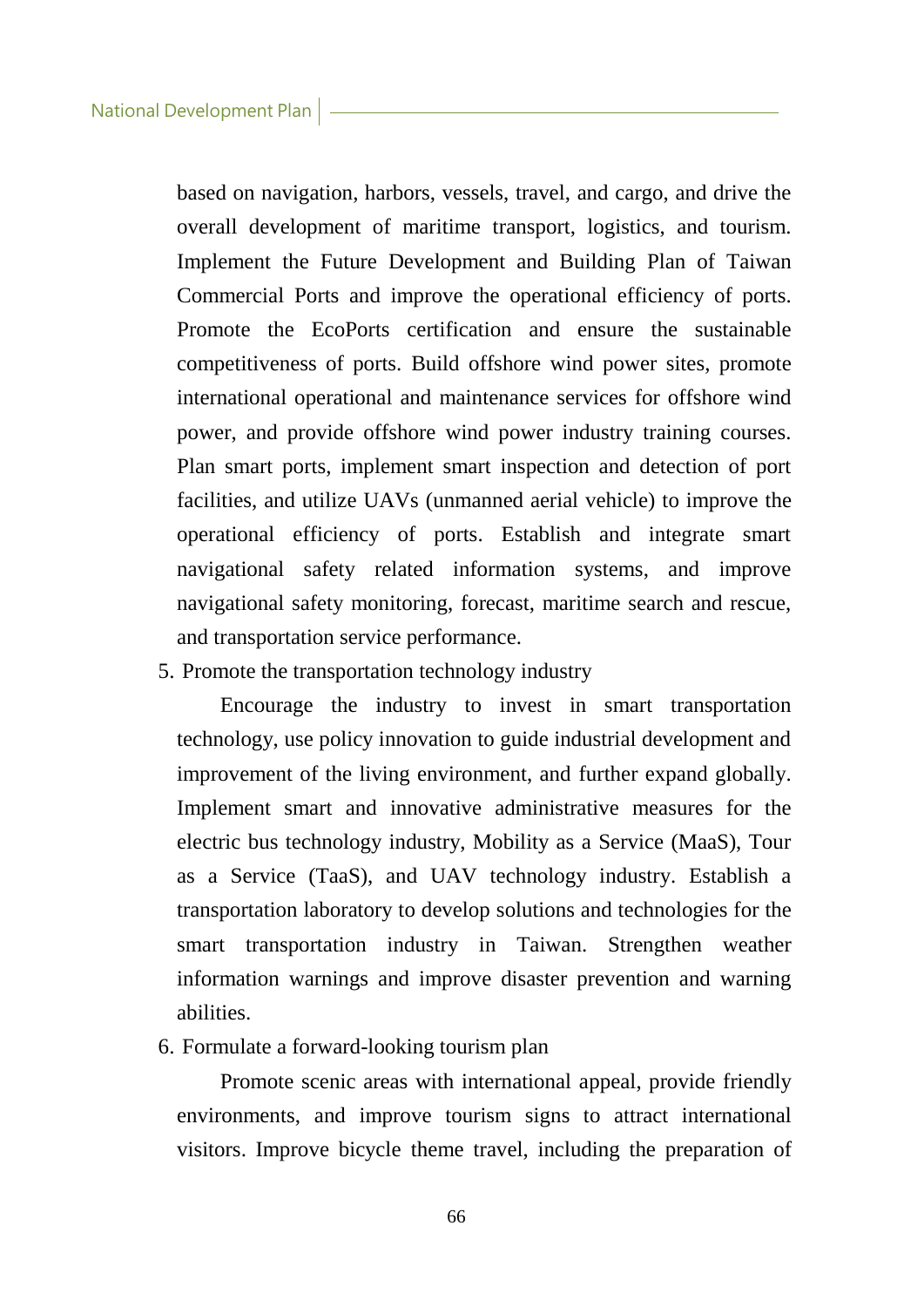friendly service facilities, linking together related routes, optimizing key road sections, and constructing bicycle paths. Promote overall upgrades of national tourism railway routes, stations, and train. Implement the international and domestic island hopping project, including tourist reception, improvement of surrounding landscapes, and planning island hopping tours. Promote the digital transformation of smart tourism, including the integration of tourism and transportation services, the upgrade of smart facilities at scenic spots, the digital transformation of the tourism industry, and tourism big data analysis and application.

7. Develop value-added medical tourism

Encourage medical institutions to enter the overseas medical tourism market, and establish a cross-industry cooperation platform. Provide medical tourism consultation and referral services, provide convenient visa measures for traveling to Taiwan, and create a friendly healthcare environment. Improve the image of Taiwan's medical brand, integrate medical tourism highlights, and formulate an omni-channel marketing campaign.

# **(II) Strengthening the Forward-looking Infrastructure Development Program**

This Program is planned to have NT\$840 billion budget over eight years. The first Phase (September 2017-August 2021) of the program greatly upgraded local transportation, environmental preparation, education and social welfare, and other infrastructure. Phase 2 (September 2021-August 2025) will involve rolling review and, in response to the US-China trade war and post-pandemic trends, will enhance 5G and digital development construction. Budget planning will also pre-deploy six core strategic industries including AI, cybersecurity enhancing industrial innovation and transformation and actively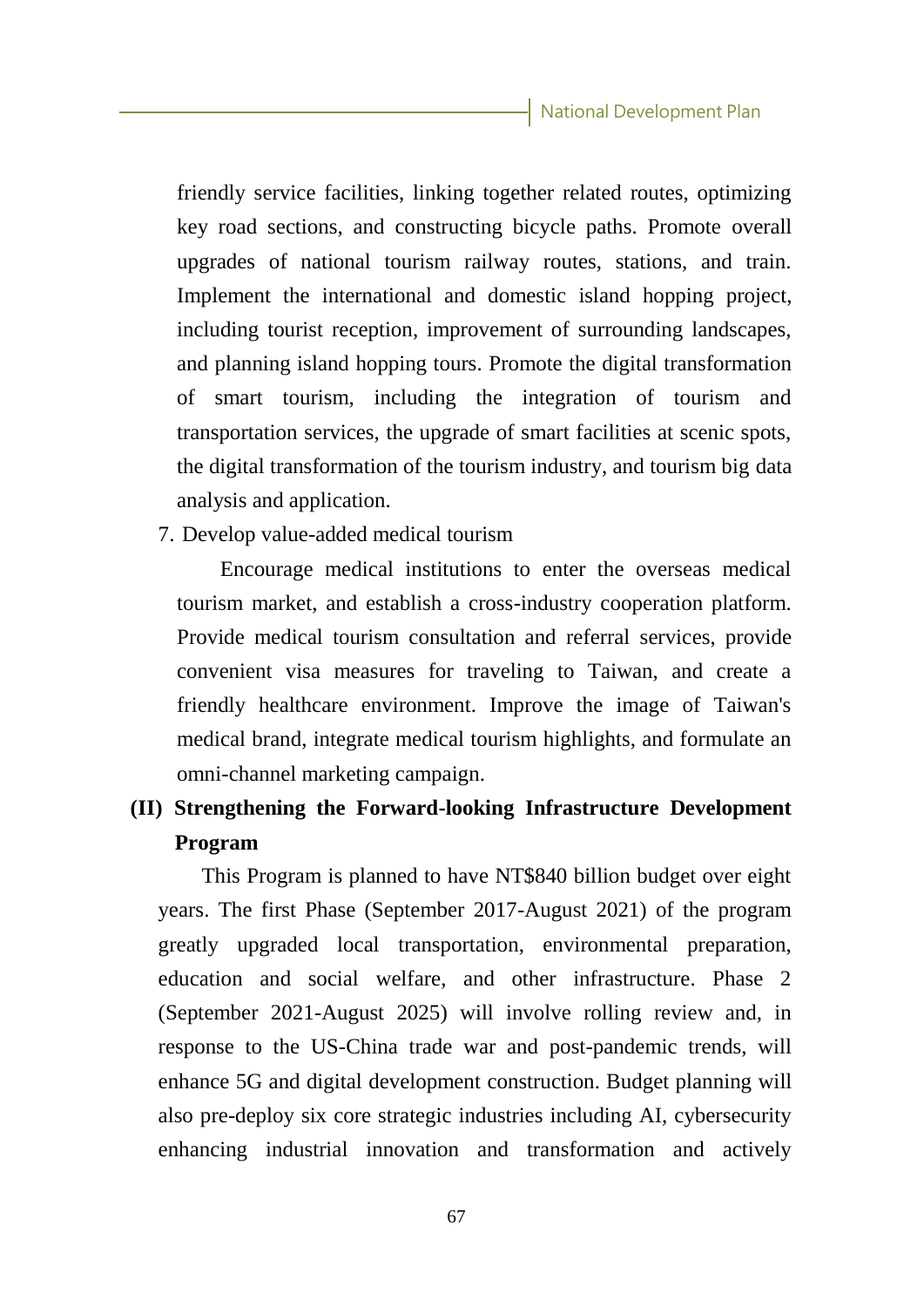promoting the infrastructure that industrial revitalization and development requires to cultivate national competitiveness. Taking into account environmentally sustainable development, implement the eight major construction items including digital construction, urban-rural construction, green energy construction, water environment construction, railway construction, child care, food safety and human resources.

## **(III) Promoting the Taiwan Balanced Development Program**

Revitalize employment and consumption in southern Taiwan through the four themes "drive development through clusters," "connect with the world through transportation," "support new agriculture through marketing," and "create prosperity through tourism.

1. Drive local development through clusters

Choose industrial clusters for development in six cities and counties south of the Zhuoshui River namely Yunlin County, Chiayi City, Tainan City, Kaohsiung City and Pingtung City, in accordance with the industrial development characteristics of each city/county; through encouraging private investment and increasing government public investment, drive the development of industrial clusters and their periphery to implement balanced regional development.

2. Complementary measures for industrial cluster development

To attract enterprise investment, so far the Executive Yuan's Three Programs for Investing in Taiwan has attracted many enterprises investing in south Taiwan with amount totaling to NT\$413.5 billion, and created over 340,000 employment opportunities for citizens. The Executive Yuan then will provide incentives for private investment and increase in public investment, coupled with other complementary measures such as preferential measures provided by government agencies, academic & research

68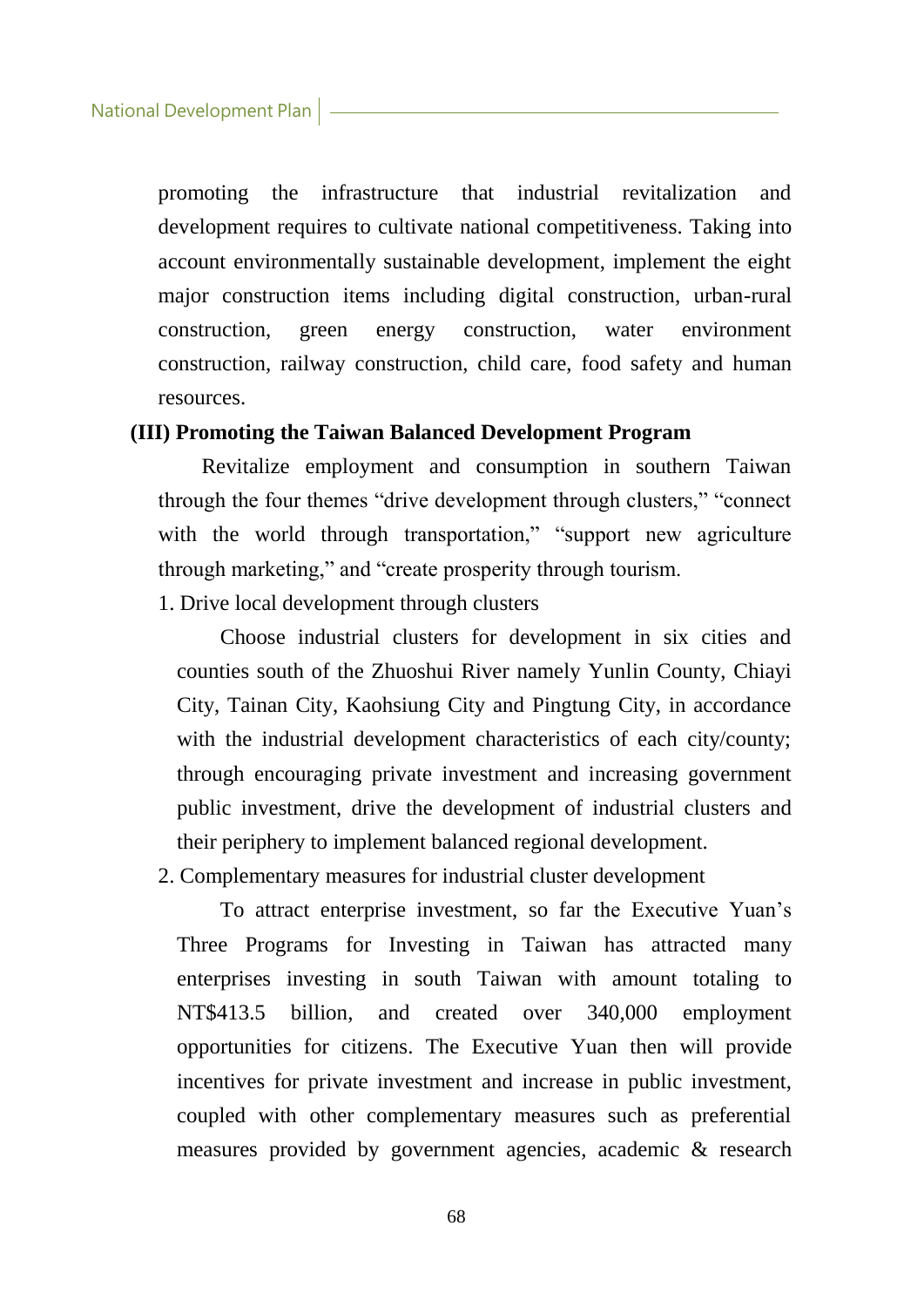capability, talent & manpower supply and living functions, so that private investment momentum will continue to be fueled to drive the overall development of industry clusters and their periphery, increasing economic growth momentum & living quality of south Taiwan, and achieving a balanced regional development.

#### **(IV) Implementing regional revitalization**

In order to encourage youth to stay in or return to their home areas and provide suitable complementary construction projects to support local industry, the NDC put forward the Program for Accelerated Regional Revitalization; furthermore from 2021, inter-agency local revitalization resources will be integrated and NT\$6 billion in earmarked funding will be allocated over five years; enhancement is being carried out with respect to five aspects:

- 1. Diverse sources of proposals: To increase the capacity of local proposals, in the future, if local youth and citizen groups have an idea for a revitalization proposal, with the features of local, public and continuing independent operation, after receiving consultation and guidance from the local youth work station or regional guidance center, an application can be submitted and the regional guidance center will assist with including the proposal into the local regional revitalization plan, depending on the level of involvement and responsibility of the local government authority to the proposal; or assist in integrating other local regional revitalization proposals, putting them together into a local regional revitalization plan, and then implementing it according to procedure.
- 2. Establish youth work stations: Practically ecourage people with experience of running a local revitalization business at home area to accompany and guide the youth to stay or return to their home areas to settle down by running a regional revitalization business, and form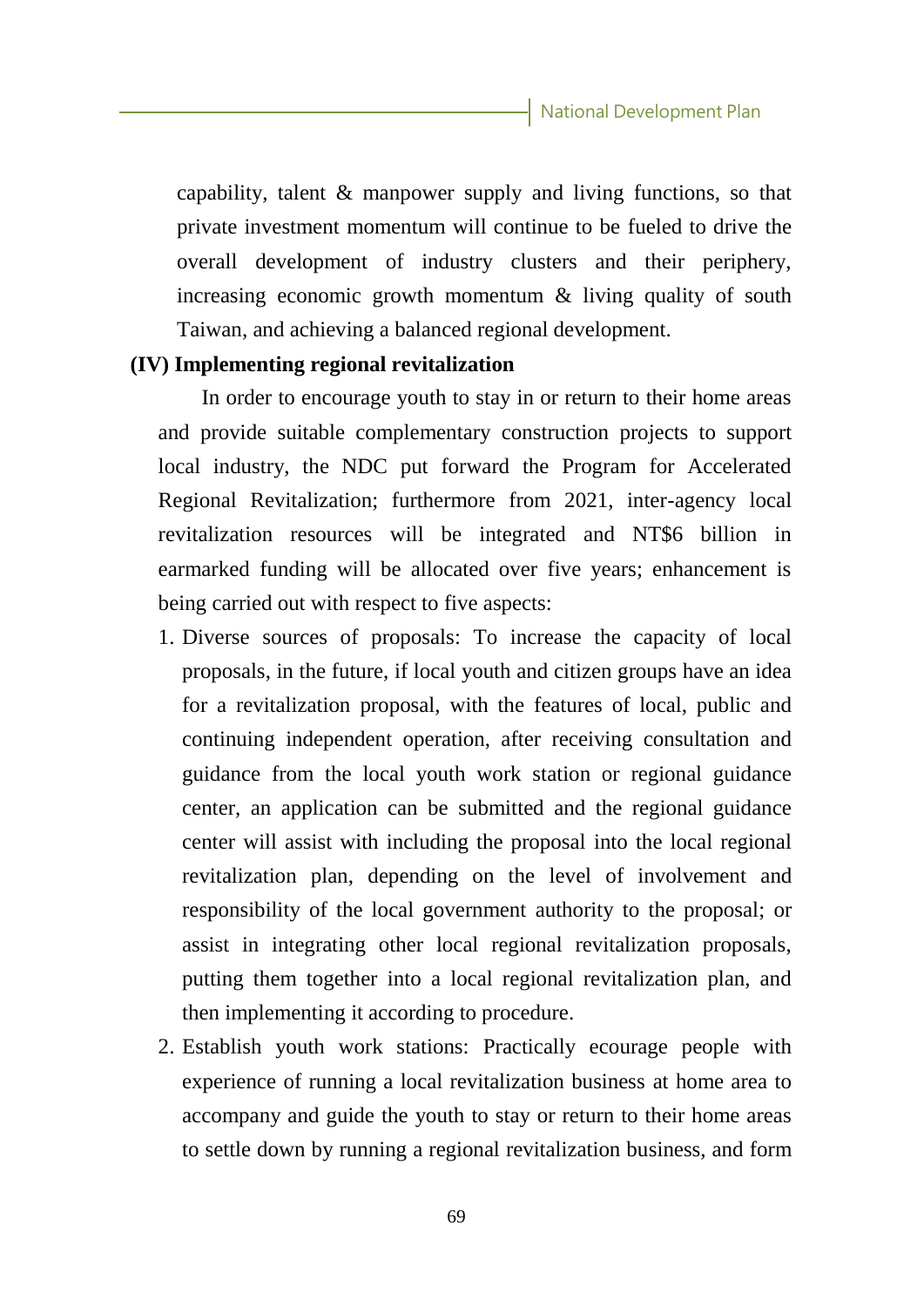a local public-private partnership to assist with sustainable operation.

- 3. Revitalize public space: Subsidize local government for carrying out the preparation and revitalization of public space environment to serve as the operation space for local revitalization, unleashing the benefits of sustainability, public purpose and local common good, and jointly creating local development opportunities. Also, use the reactivated and reused of idle space at Chunghsing New Village as the revitalization empowerment platform to link local institutions and communities and promote cross-area cooperation.
- 4. Establish regional guidance centers: Establish north, south, central and eastern regional guidance centers, integrating industry, academia, research and society to build a regional guidance network system to increase external guidance capability, help local teams and township offices explore ideas, and speed up the putting forward of local revitalization projects.
- 5. Establish a project office: Enhance the communication, exchange and integration between central government agencies and local governments, assist in tracking the execution situation, and provide necessary assistance in a timely way to speed up project implementation.

## **(V) Forging resilient & sustainable LOHAS homeland**

- 1. Implement GHG reduction and climate change adaptation
	- (1) Mitigation strategies: Periodically review GHG reduction targets, continue to implement the sectoral GHG Emission Control Action Plan, and review implementation results when appropriate.
	- (2) Adaptation strategies: Implement the National Adaptation Action Plan to Climate Change (2018-2022) and carry out adaptation work through 8 adaptation fields such as disasters, and capability development.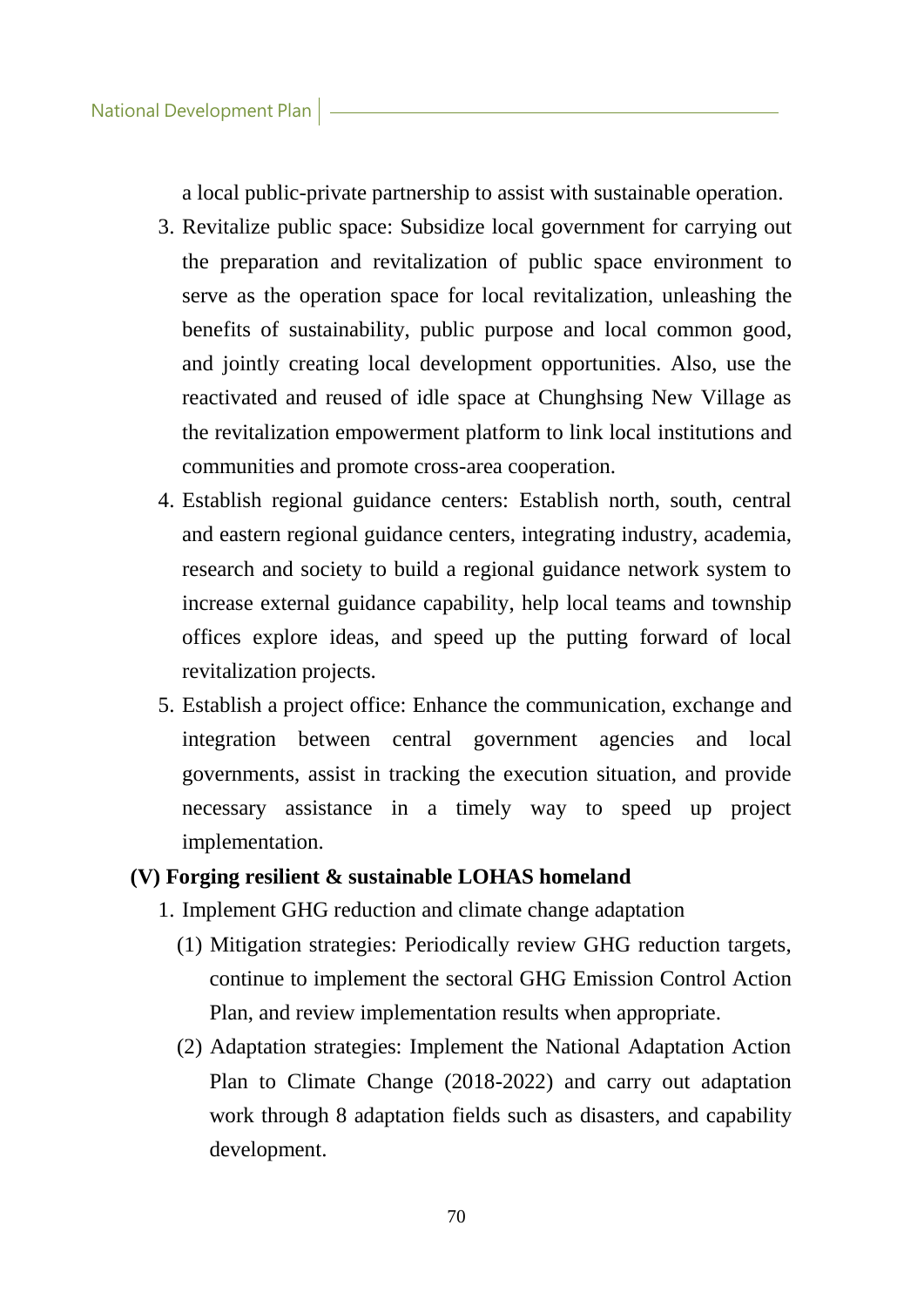- (3) Continue to compile GHG inventories, gradually complete the GHG cap and trade management system, and implement national carbon reduction actions.
- 2. Improve national land planning and disaster prevention
	- (1) Improve national land planning: Enforce the Spatial Planning Act, improve the national land planning system, follow national land planning, and announce and implement spatial planning by municipalities and counties (cities). Strengthen national park management, coastal management, and wetland ecology preservation.
	- (2) Improve disaster prevention and rescue performance

Apply smart technology to optimize the disaster prevention system, introduce 5G to enhance disaster rescue effectiveness; form public private partnerships to assist national disaster prevention and rescue, and innovate technology services of disaster prevention and rescue, including building community risk awareness; enhance the integrated management mechanism of national land; improve professional administrative capability of composite disaster prevention and rescue, build international humanitarian rescue participation; enhance the linkage between disaster prevention industries and social disaster prevention services; make the disaster prevention and rescue system complete, and establish a disaster prevention network integrating private resources.

- 3. Develop an outstanding maritime country
	- (1) Implement the Ocean Basic Act and National Ocean Policy White Paper, and improve the nation's overall ocean development & governance efficacy of maritime affairs.
	- (2) Implement the policy of "paying respect to oceans" and open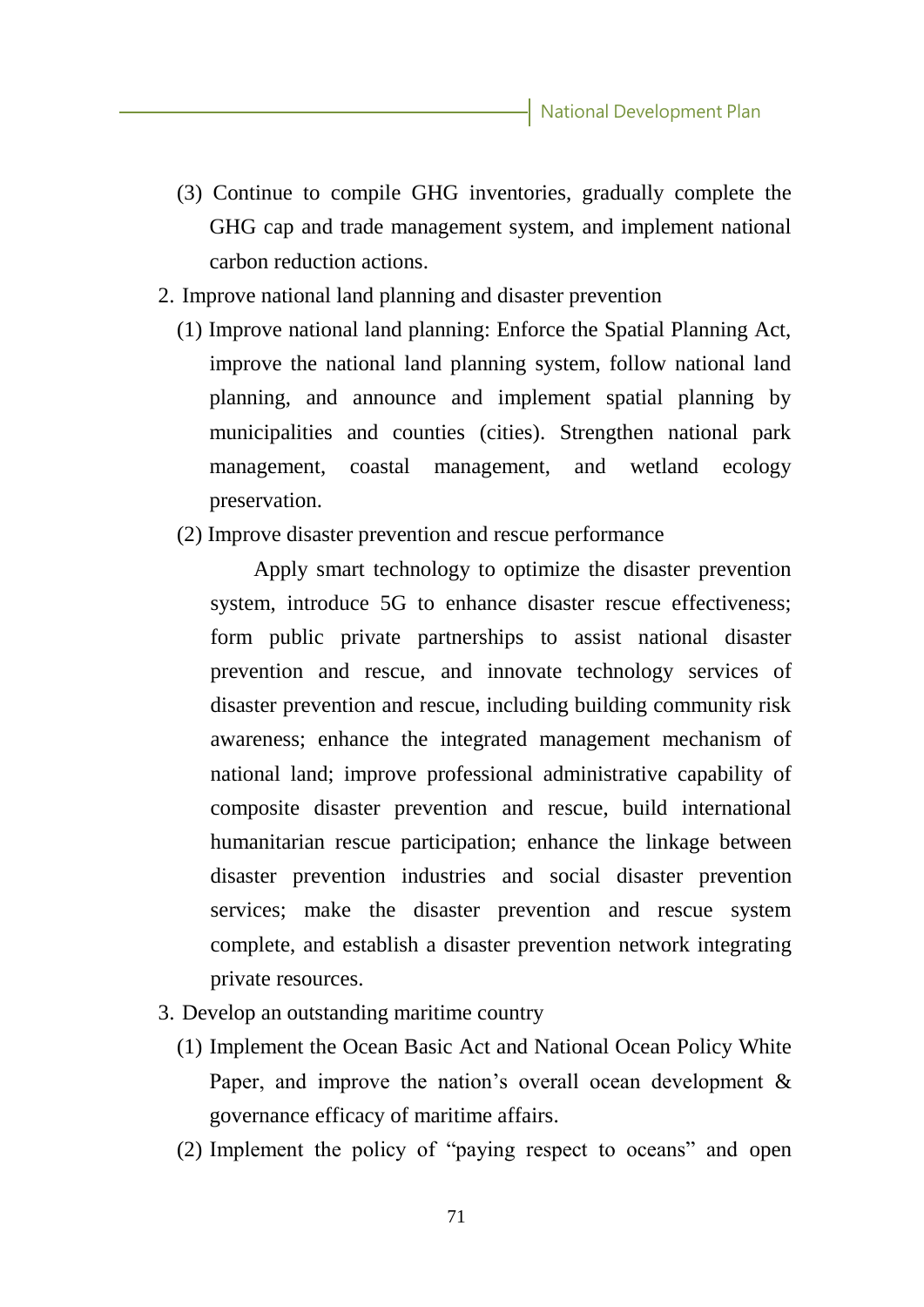oceans action plan via "active opening up and effective management," so that the ocean will become more accessible to the people and allow the marine industry to flourish.

- (3) Promote blue economy industries through spatial planning renewal and infrastructure upgrade, link local characteristics to the regeneration of industrial clusters, and upgrade innovative technologies and interdisciplinary applications.
- (4) Strengthen offshore (coastal) safety and coast guard capabilities through measures for protecting offshore security, defending sovereignty & fishing rights, improving rescue capabilities, and implementing marine conservation.
- (5) Conduct a survey of marine biological resources and the monitoring of marine environment, and develop key ocean energy technologies to achieve the sustainability of ocean resources.
- (6) Integrate domestic resources, draw up marine pollution prevention countermeasures to reduce marine waste and various kinds of marine pollution, maintain sea environmental cleanliness to prevent deterioration of the marine environment, restore marine ecology, and enhance habitat protection and waterfront facilities; make complete marine conservation laws and international participation to achieve the objectives of protection and sustainable use of marine resources.
- (7) Strengthen marine research capabilities, cultivate marine talent, elevate marine scientific research, and facilitate the ocean's sustainable development.
- (8) Actively participate in international maritime organization (conference), expand international development space, and ensure the maritime right of our country.
- 4. Improve water resource management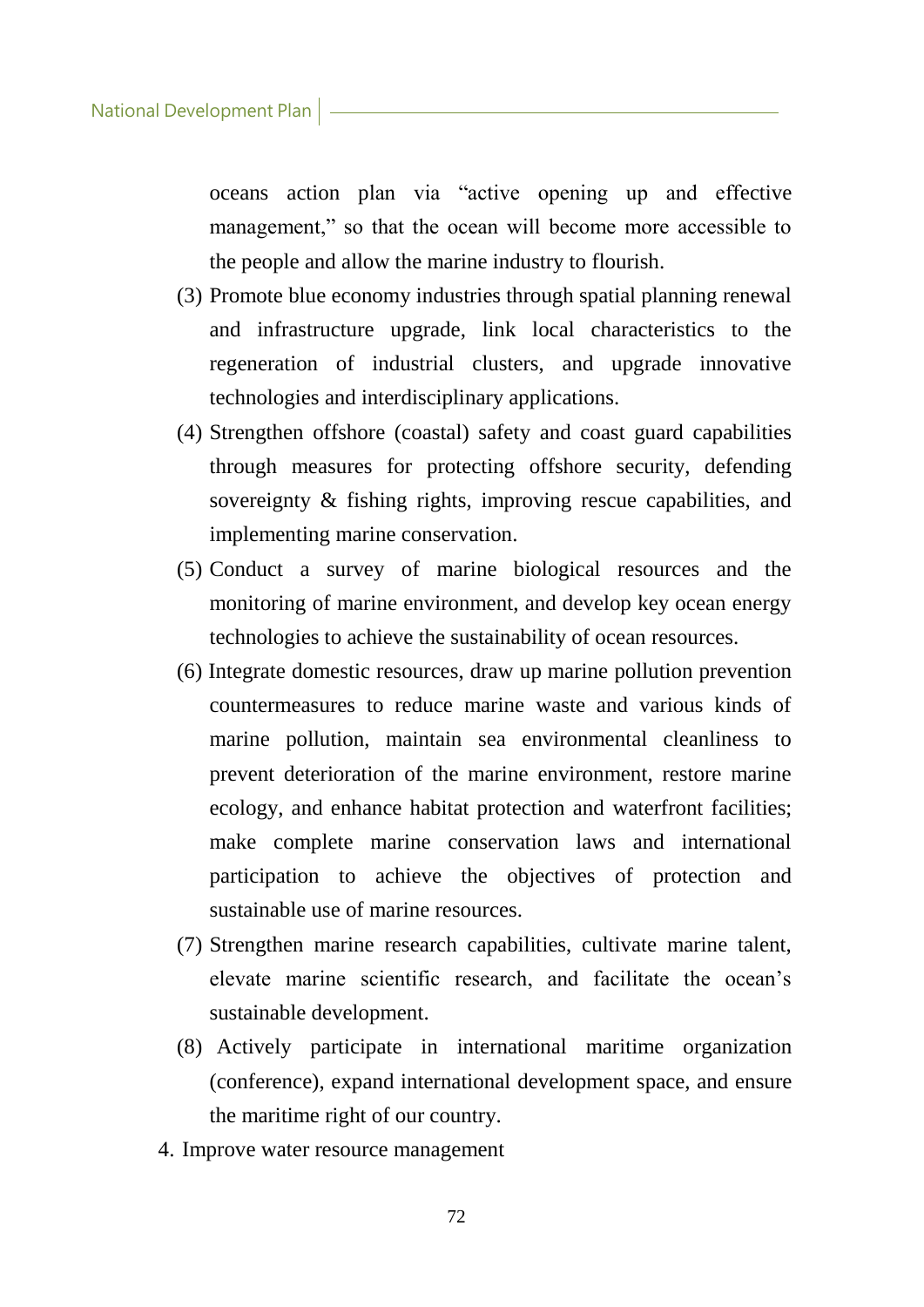- (1) Water and the environment: Implement the National Water Environment Improvement Plan, integrate flood prevention, water purification, and water accessibility, and combine ecological conservation, water quality, and improvement of the surrounding water environment.
- (2) Water and development: Implement projects to stabilize and improve water supply, so that there are no concerns for water shortage. Strengthen water allocation and install backup pipelines for urban areas and important industrial zones to provide stable water supply. Expand reservoir dredging and step up watershed conservation to maintain the capacity of reservoirs and ensure the sustainable development of water resources.
- (3) Water and safety: Implement overall improvement and adaptation of basins of rivers administered by the central government, and overall improvement of river drainage and regional drainage administered by counties/cities, in order to reduce the flooding area and increase the resilience of urban areas to flooding.
- (4) Leakage reduction: Reference international leakage reduction strategies, including "leakage repair speed and quality," "pipeline asset maintenance and management," "water pressure management," and "active leakage prevention" to continue making improvements in leakage issues.
- 5. Strengthen pollution control
	- (1) Air pollution control plans

Under the goal to reduce the national average concentration of particulate matter to 15 µg/m3 or less by 2023, implement stationary pollution source control measures, review or formulate emission standards for specific industries, reduce air pollution from state-owned enterprises and improve boiler pollutant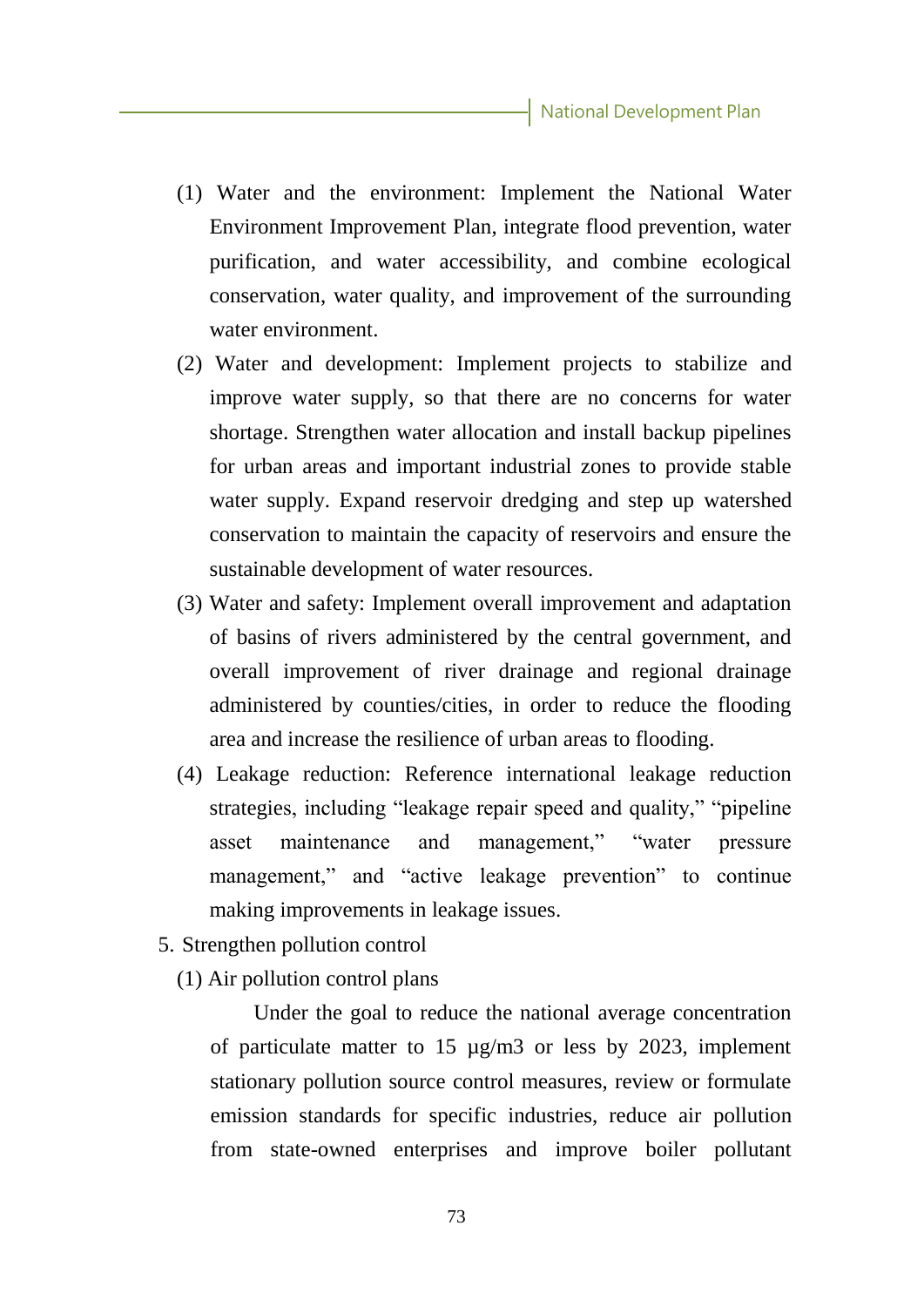emissions, implement an emission cap, and review air pollution control fees of stationary pollution sources. Implement fugitive pollution source control measures, control volatile organic matter in coatings, cooking fumes in the restaurant industry, and burning objects outdoors, improve river fugitive dust, and step up vertical greening. Mobile pollution source control measures, encourage the replacement of large diesel vehicles and scooters, promote electric buses in urban areas, and implement transportation control in port areas. Carry out general management and auxiliary tool measures, and improve response measures for periods with poor air quality.

(2) Reduce ammonia nitrogen in rivers to create a sustainable water environment

Implement the "Sustainable Water Quality Promotion Plan- Ammonia Nitrogen Reduction Demonstration Plan (2020-2023)", reduce the discharge of pollutants such as ammonia nitrogen into rivers, collect fees through the Water Pollution Control Fund, and strengthen audits to reduce water pollution. Carry out the remediation of 7 demonstration rivers, including Nankan River, with the goal to increase the average percentage of stations that measured ammonia nitrogen to be under 3mg/L from 53% in 2016-2018 to 70% in 2023.

(3) Prevent marine pollution to protect the marine environment and safeguard marine ecology

Promote the Marine Pollution Monitoring and Response Plan, through comprehensive monitoring of sea water quality, surveying marine waste (including marine plastic particles and accumulation and distribution situation of sea bed waste), preventing fishing industry waste discarding, subsidizing local government cleaning up of marine waste and continuing to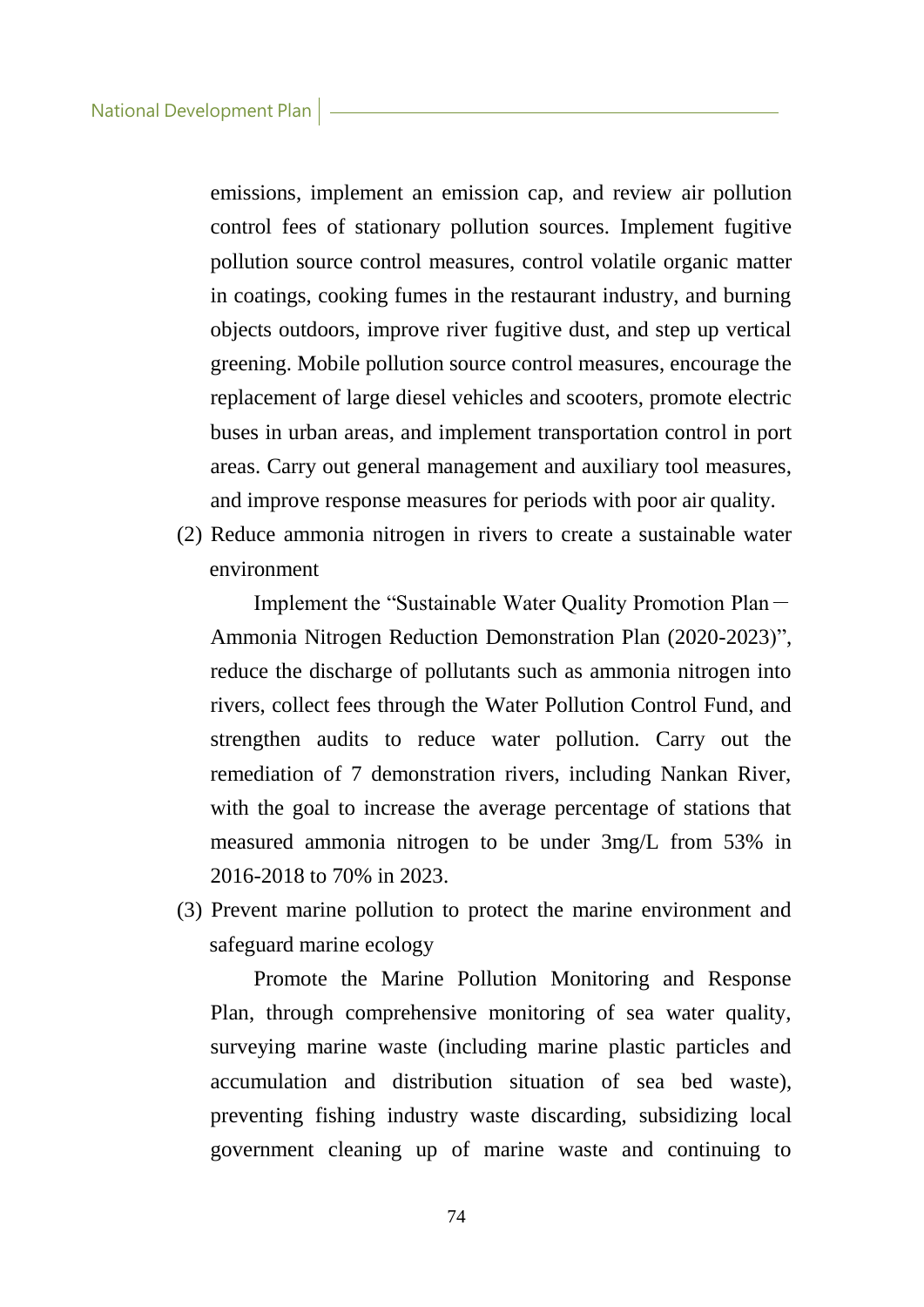implement clean-up of floating and seabed waste by the Marine Environmental Protection Fleet, to reduce marine pollution and protect ocean quality.

# **IV. Peaceful reciprocity, pursuing peaceful foreign relations for generations**

## **(I) National defense reform**

Uphold the strategy of "Resolute Defense, Multi-Domain Deterrence" and defense concept of "preservation of warfighting capability, pursuing decisive victory in the littoral area, and annihilating the enemy on the beach" while accelerating the deployment of asymmetric warfare capabilities. Realize national defense self-sufficiency.

1. Building a reliable combat force

Establish key items for force build-up planning, and establish a digital command system to improve joint operational performance and the overall capabilities of the armed forces.

- (1) Forward-looking force build-up planning: Establish warfighting capability preservation facilities, increase capabilities for pursuing decisive victory in the littoral area, and establish capabilities for annihilating the enemy on the beach; make appropriate adjustments to the force structure on this basis.
- (2) Improve the command & control, intelligence, surveillance, and reconnaissance system: Flatten the command & control hierarchy, expand command & control system capabilities and joint intelligence, surveillance, and reconnaissance capabilities, construct information and communication infrastructure, and upgrade equipment.
- (3) Intensify training measures: Intensify basic combat capability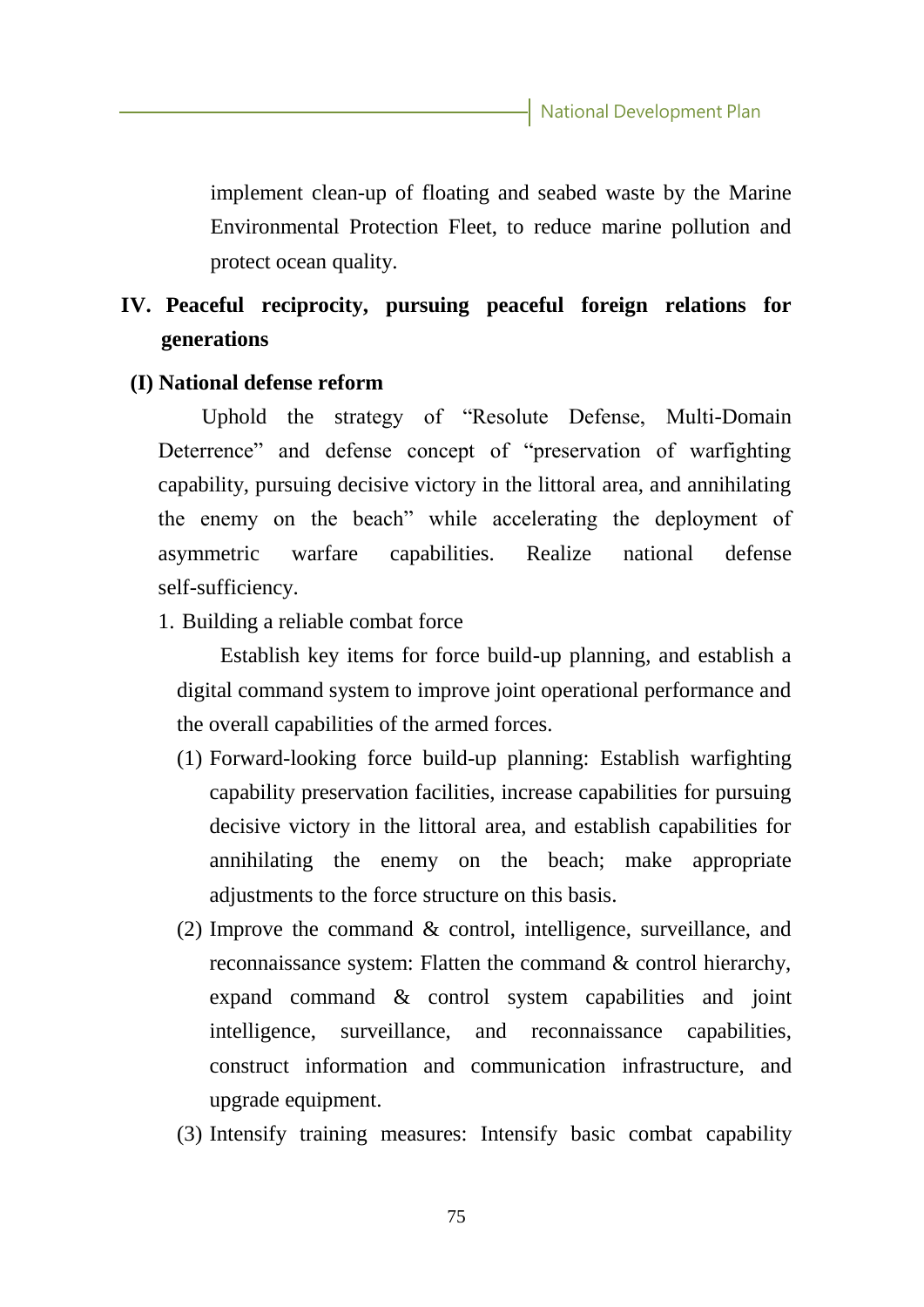training to achieve the goal of "multi-specialty, multi-functional."

- (4) Improve joint operational performance of the three forces: Integrate command & control, information and communications, and weapon systems of the three forces.
- (5) Transformation of reserve capabilities: Appropriately increase the length and frequency of military recall in response to the adjustment to the military service system, and integrate units responsible for the reservist policy to enhance reserve capabilities.
- (6) Collaborative disaster prevention and relief: Purchase equipment that can be used for both combat and disaster prevention in order to support disaster relief and epidemic prevention efforts.
- (7) Deepen military exchanges and cooperation: Promote bilateral (multilateral) military cooperation with the United States and other ally countries. Purchase important weapons and equipment to increase the overall defense capabilities of the armed forces.
- (8) Improve the management system of forces: Strengthen the grievance and care mechanism in the military, establish a fair incident investigation mechanism, and conduct rolling reviews of personnel assignments. Improve the leadership of officers at each level to achieve modernized & professional management.
- 2. Realizing national defense self-sufficiency

Engage in basic research and actively develop advanced technologies. Promote the indigenous defense submarine and cyber security in the current phase to achieve the policy of national defense self-sufficiency. Related industries will be guided to participate in the research and development of national defense technologies in the following phase based on forward-looking development trends in weapons systems, and will drive the upgrade of the defense industry.

(1) Consolidate technological capabilities: Implement R&D of key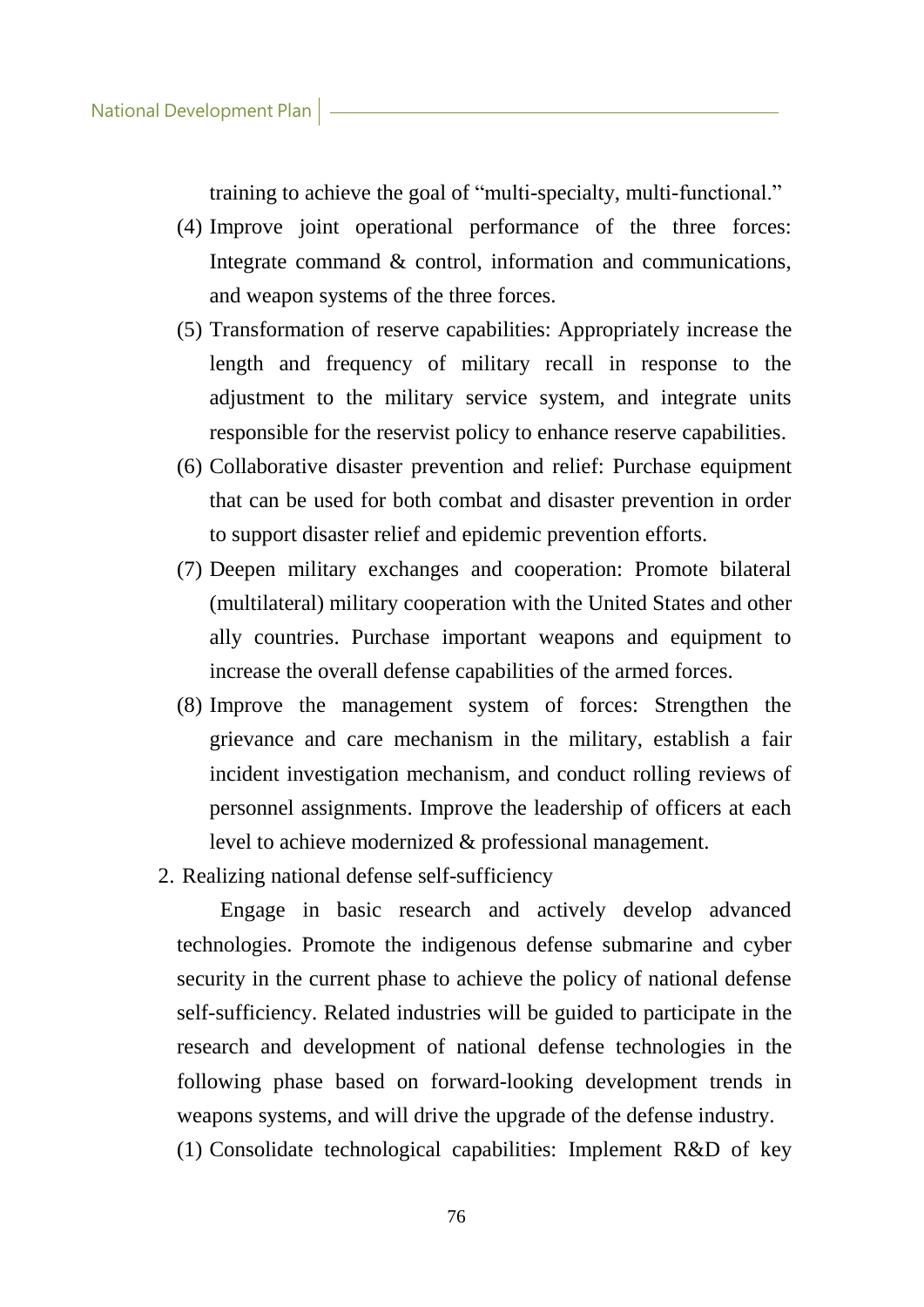technologies based on forward-looking technological trends and combat requirements. Develop advanced weapons systems, combine the technological capabilities of industry, academia, and research institutes, and focus on the research of advanced technologies in aerospace, shipping, and cyber security, in order to lay the R&D foundation for developing weapons systems. Shorten the R&D period; purchase R&D of key parts and establish independent production capabilities.

- (2) Promote the national defense industry: Formulate laws and support measures, establish a supply chain of defense weapon and equipment, and increase the market scale. Review the transfer of defense technology R&D results to the private sector, and create a beneficial development environment with "industries driven by national defense, and national defense supported by industries." Strengthen collaboration between industry, academia, and research institutes, and assist the defense industry with upgrade and transformation towards systems and higher value.
- 3. Implementing military streamlining policy

Recruit the required manpower by "quality over quantity" and "balance between retirement and replacement", continue to enhance the critical abilities and skills of officers and soldiers, and implement "retaining the good and replacing the bad" and "strict evaluation and strict elimination", to continually raise the quality of service personal and build a strong and modernized military.

## **(II) Active international participation**

In the next four years, the government will continue to uphold the spirit of reciprocity, continue to implement practical diplomacy, secure current allies, and deepen substantial relations with like-minded countries and non-allies. Expand participation in inter-governmental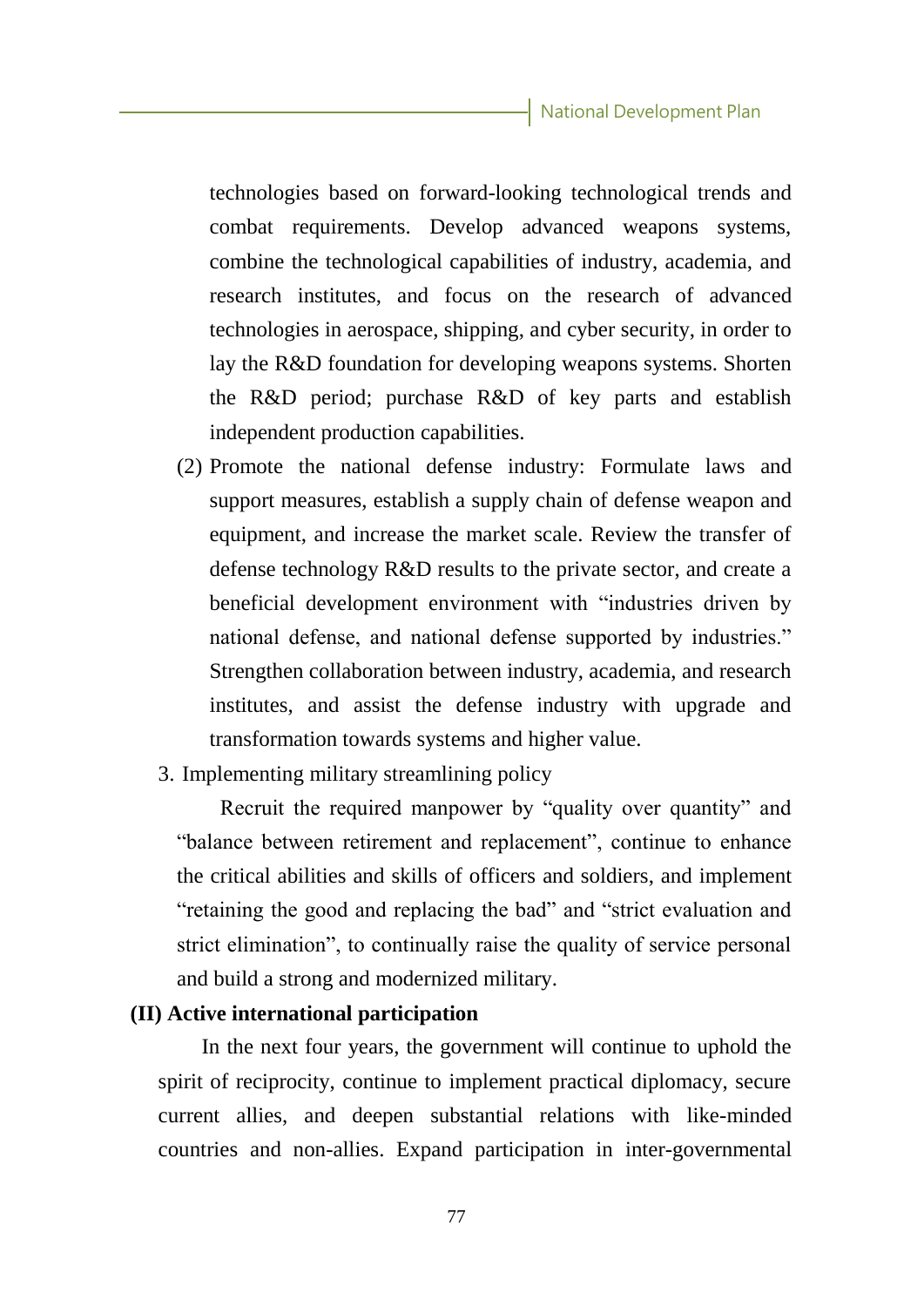international organizations, and assist the international participation of domestic NGOs. Strengthen economic and trade cooperation with main trading partners, continue active efforts to join regional economic integration. Step up the implementation of the New Southbound Policy, continue to strengthen partnerships with New Southbound countries, and jointly create a prosperous Indo-Pacific region.

- 1. Continue to promote practical diplomacy: Secure current allies, promote visits between high level officials, and implement bilateral cooperation plans for overall needs of allies' citizen livelihood through the ODA program. Strengthen substantial relations with like-minded countries and other non-allies, deepen cooperation in existing fields and develop emerging fields, and work towards increasing the number of visa-free, visa on arrival, and electronic visa countries.
- 2. Expand international participation: Uphold the principles of "pragmatic, professional, and contribution" when seeking to participate in more inter-governmental international organizations, protect our rights in international organizations we have already joined and become even more deeply involved. Assist domestic NGOs in protecting their membership and rights in INGOs, continue to work with NGOs in different fields, and expand Taiwan's international space through public-private partnerships.
- 3. Strengthen foreign economic and trade linkages: Promote to participate in multilateral and plurilateral economic cooperation and free trade negotiations, push to joint regional economic integrations, such as the Comprehensive and Progressive Agreement for Trans-Pacific Partnership (CPTPP), and dedicate efforts to sign or renew bilateral economic cooperation agreements or bilateral investment agreements (BIA) with other countries, such as trade or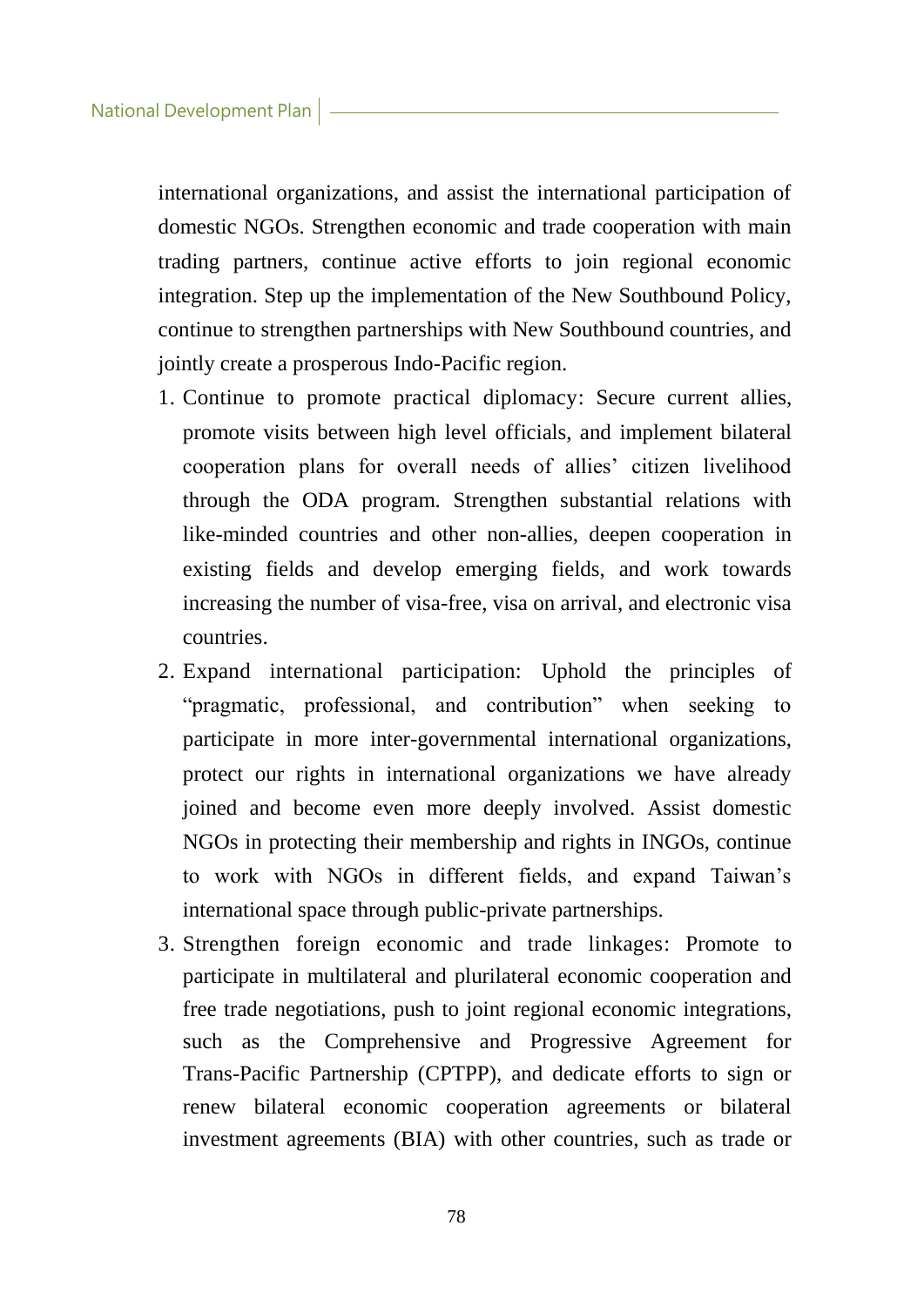investment protection agreements with the United States, Japan, and Europe. Continue to diversify markets, expand sales in the United States, Japan, Europe, New Southbound markets, and other potential markets, establish different sales methods based on characteristics of industry needs, and promote trade through digitalization and innovative technologies.

4. Further implement the New Southbound Policy: Uphold the core philosophy of "people-centered" in the continued implementation of the New Southbound Policy, and focus on economic and trade cooperation, talent exchange, resource sharing, and regional connections. Realize the spirit of "Taiwan helps Asia, Asia helps Taiwan," continue to build partnerships with New Southbound countries in agriculture, public health, tourism, disaster prevention, e-commerce, construction, and education, establish a "new economic paradigm" that benefits both parties, and jointly create a prosperous Indo-Pacific region.

## **(III) Cross-Strait peace & stability**

Cross-Strait peace & stability is an important factor to security in the Taiwan Strait and regional security. The government has adopted a peaceful cross-Strait policy of being non-provocative and non-adventurist, and resolutely defends Taiwan's sovereignty and democracy, devoting every effort to maintaining the status quo of peace and stability in the Taiwan Strait.

- 1. Defend sovereignty and democracy and maintain peace and stability in the Taiwan Strait
	- (1) Handle cross-Strait affairs in accordance with the Constitution of the R.O.C. and the Act Governing Relations between the People of the Taiwan Area and the Mainland Area. Uphold "peace, parity, democracy, and dialogue" as the principles for cross-Strait interactions.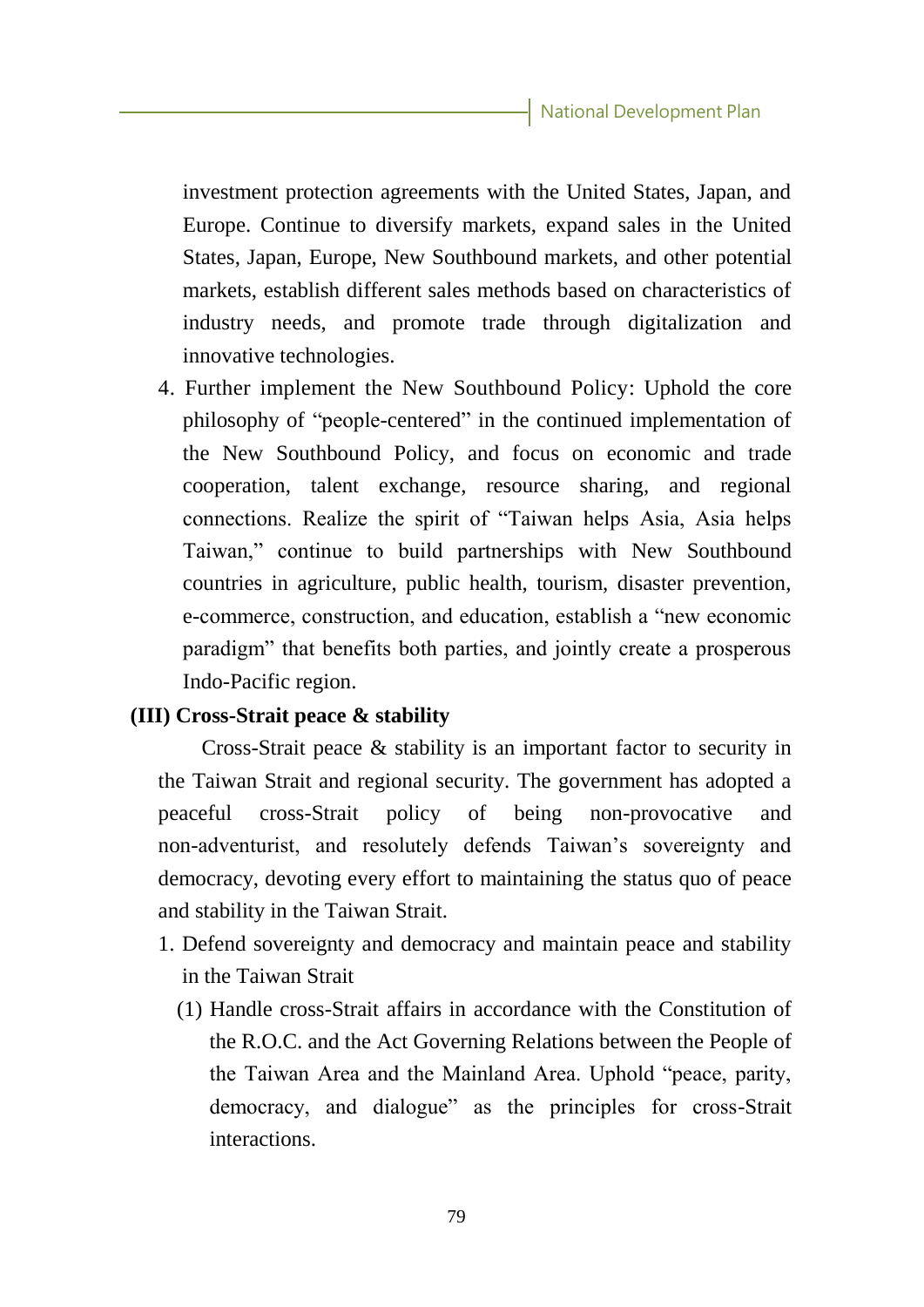- (2) Counter the Chinese Communist Party's "One Country, Two Systems" and propaganda of Taiwan, improve democratic defense mechanisms, and ensure peace in the Taiwan Strait.
- 2. Promote cross-Strait cultural and educational exchange to transmit Taiwan's core values
	- (1) Enhance security management mechanisms of cross-Strait cultural and educational exchange, and remind citizens of the risks of traveling to China.
	- (2) Increase interactions between young students across the Taiwan Strait, promote the reciprocal flow of information, and share Taiwan's experience of democratic development.
- 3. Stably engage in cross-Strait economic and trade exchanges in coordination with national economic policies
	- (1) Monitor developments in the international and cross-Strait economic and trade situation, make timely adjustments to cross-Strait economic and trade policy, and stably engage in cross-Strait economic and trade exchanges.
	- (2) Strengthen contact, services, and guidance for Taiwanese businesses in China, and assist them in responding to changes in the investment environment and adjusting their strategies to diversify positioning.
- 4. Strengthen security management mechanisms and maintain the order of cross-Strait exchanges
	- (1) Deliberate on amending regulations related to the Act Governing Relations between the People of the Taiwan Area and the Mainland Area in response to the new international and cross-Strait situation, and implement related cross-Strait agreements.
	- (2) Complete the regulatory system for protecting democracy and security, defend national sovereignty, and ensure a free and